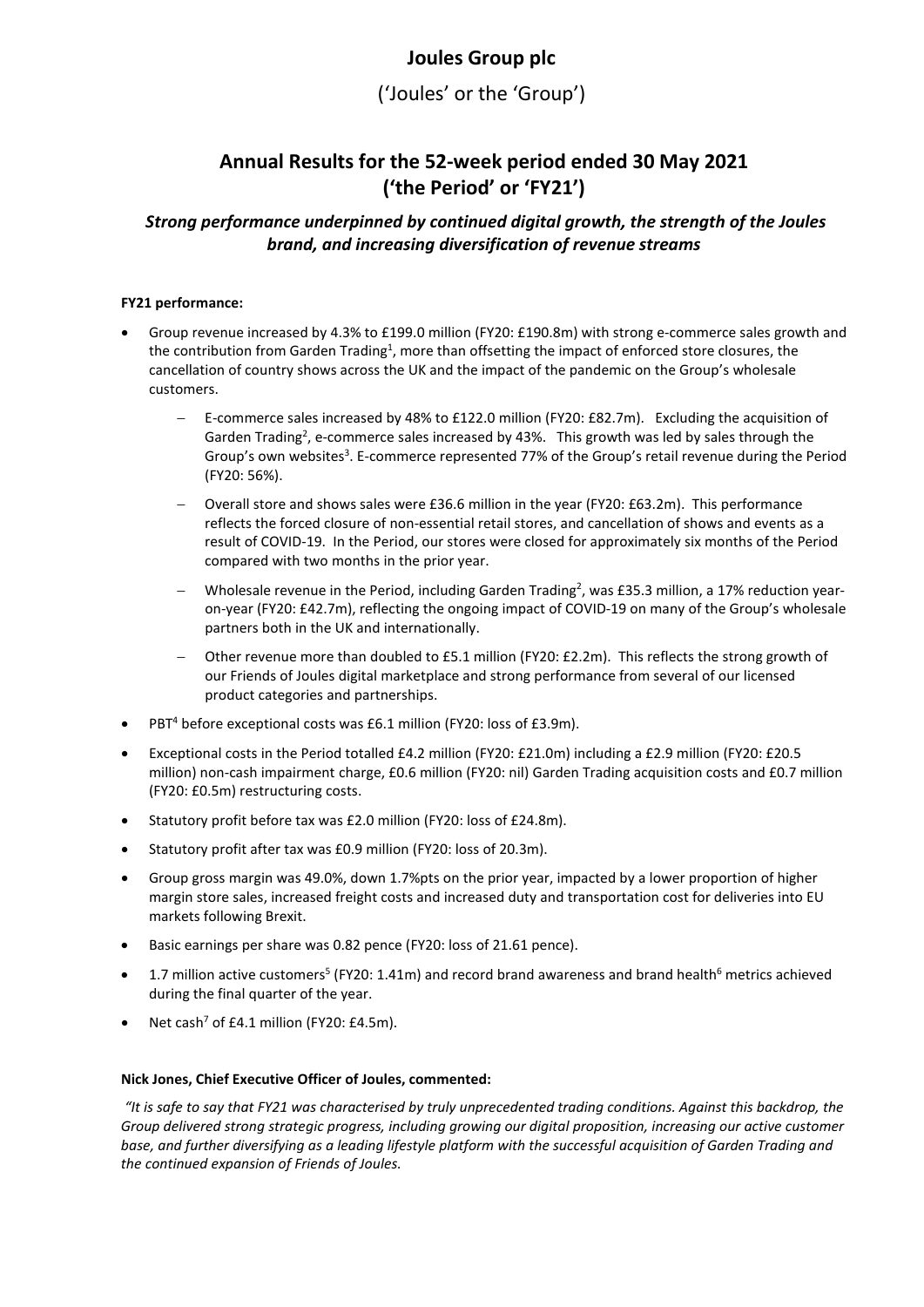*At the centre of our growth strategy remains the strong Joules brand. During the year we continued to deliver on our brand's clear mission and purpose – to brighten our customers' lives and conduct business in a responsible way. As more and more consumers increasingly valued their leisure time spent outdoors and time doing the things they enjoy with the people they love, our brand has become increasingly relevant to a greater number of customers, reflected by brand health metrics reaching all-time highs.* 

*The Group's strategic progress would not have been possible without the hard work, flexibility and, above all, dedication of our outstanding team. I am incredibly proud of, and grateful for, the commitment shown by our people, from our head office teams to those on the front line in our stores, during this challenging period.* 

*As we move into the new financial year, the continued success and growth of Friends of Joules and our strengthened position in the home, garden and outdoor sector means that the Group now offers significantly more products and categories than ever before, therefore providing customers with greater choice and more reasons to shop with us. As a result of the strength of the Joules brand and the increasing diversification of the Group's digitalled business model, we believe that the Group is very well positioned to continue to deliver its ambitious growth plans."*

#### **Reconciliation to statutory profit/loss before tax:**

| <b>£million</b>                                     | FY21 <sup>8</sup> | <b>FY20</b><br>(restated) <sup>9</sup> |
|-----------------------------------------------------|-------------------|----------------------------------------|
| $PBT/(LBT)$ - before exceptional costs <sup>4</sup> | 6.1               | (3.9)                                  |
| Exceptional costs                                   | (4.2)             | (21.0)                                 |
| Statutory profit/(loss) before tax                  | 2.0               | (24.8)                                 |

*1On 9 February 2021 the Group acquired 100% of the issued share capital, and obtained control of, The Garden Trading Company Limited (company number 2854160). The Garden Trading Company Limited is a digitally focused retailer of home and garden products. See Note 2 of the Consolidated Financial Statements.*

*2 Garden Trading e-commerce revenue in the period since acquisition to 30 May 2021 was £4.3 million, and wholesale revenue was £4.4 million.*

*<sup>3</sup> joules.com, joulesusa.com, tomjoule.de and the Joules ebay store*

*<sup>4</sup> PBT/(LBT) – before exceptional costs is a non-GAAP measure provided to facilitate comparison across periods, it is stated prior to exceptional costs that are primarily related to non-cash asset impairments in the current and previous periods. See Note 3 of the Consolidated Financial Statements.*

*5 Customers registered on our database who have transacted in the last 12 months.*

*<sup>6</sup> Brand Awareness and Brand Health are measured as part of an independent YouGov consumer survey.*

*<sup>7</sup> 'Net cash' represents gross cash & cash equivalents less total borrowings. See Note 12 of the Consolidated Financial Statements.*

*<sup>8</sup> This year, we are reporting on the 52 weeks ended 30 May 2021 compared to 53 weeks to 31 May 2020 in the prior year. To provide a comparison with last year's 53-week period, the unaudited contribution of the additional week in last year's results was approximately 1% of revenue and profit.*

*<sup>9</sup> For further details of the prior period restatement, refer to the Financial Review section of this report, and Note 1 of the Consolidated Financial Statements.*

#### **Enquiries:**

| Joules Group plc                                  | Tel: +44 (0) 1858 435 255 |
|---------------------------------------------------|---------------------------|
| Nick Jones, CEO                                   |                           |
| Jon Dargie, Interim CFO                           |                           |
| <b>Hudson Sandler (Financial PR)</b>              | Tel: +44 (0) 20 7796 4133 |
| Alex Brennan                                      |                           |
| Lucy Wollam                                       |                           |
| Peel Hunt LLP, Nominated Advisor and Joint Broker | Tel: +44 (0) 20 7418 8900 |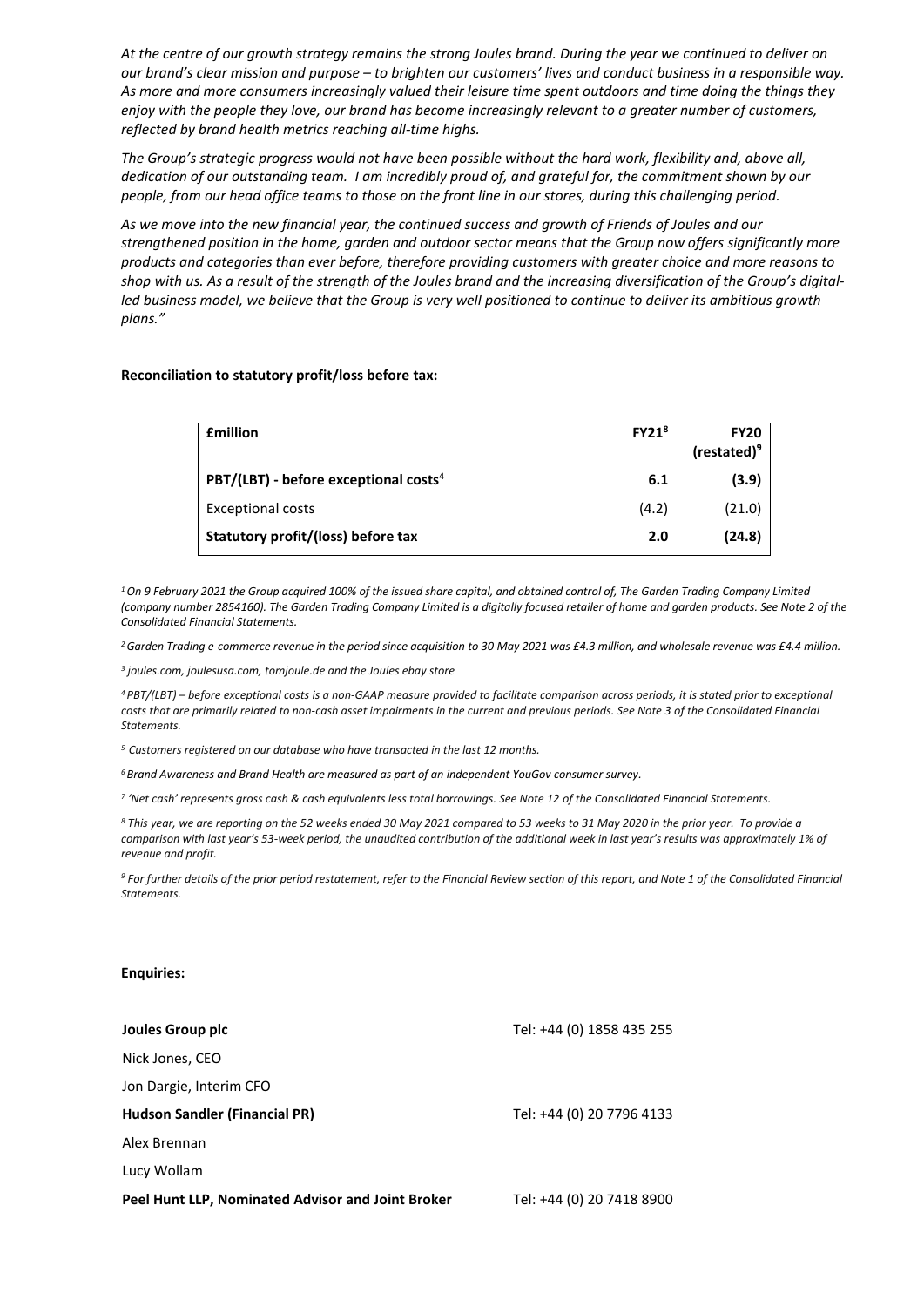George Sellar Andrew Clark **Liberum Capital Limited, Joint Broker** Tel: +44 (0) 20 3100 2000 John Fishley Edward Thomas

#### **Joules - a premium lifestyle group with an authentic British heritage**

Joules is a British lifestyle Group comprising the Joules brand, the fast-growing Friends of Joules digital marketplace, and Garden Trading, a leading digital-led brand in the home, garden and outdoor category.

The Joules brand is a premium lifestyle brand with an authentic heritage and values of family, fun and joy in the countryside. Joules creates exceptional products that brighten the lives of its customers, delivered through leading digital platforms and supported by enticing experiences and stores that are situated in desirable locations relevant to the Joules customer's lifestyle. 

The Joules story began in 1989, when Tom Joule started selling clothing on a stand at a country show in Leicestershire. Today, the business designs and sells Joules branded clothing, footwear and accessories for women, men and children as well as collections of homeware, toiletries, lifestyle and pet product ranges that are carefully designed and developed through selected licensing partnerships. Each collection comprises Joules' distinctive use of humour, colour and unique prints, each of which is hand-drawn by the brand's talented in-house print design team at its headquarters in Market Harborough, Leicestershire.

The Joules brand caters to its 1.7 million active customers through its own digital platform, its retail stores in the UK and at country shows and events. Joules extends its brand reach through well-established thirdparty relationships – concessions, online marketplaces and traditional wholesale - in the UK and internationally.

Joules' distinctive design-led products are complemented by an increasingly broad customer offer provided through its digital marketplace Friends of Joules. The Friend of Joules platform enables third party brands to offer curated, complementary products to the Joules customer base, enhancing Joules' digital platform with thousands of products from hundreds of creative businesses to give customers everything they could ever need for a contemporary country lifestyle.

In 2021, the Group increased its presence across complementary lifestyle categories, including the important and fast-growing home, garden & outdoor category, through the acquisition of leading digital home and garden retailer The Garden Trading Company Limited. Similarly inspired by the British countryside, Garden Trading designs and sells distinctive products through its own e-commerce platform and wholesale partnerships with more than 1,000 stockists across the UK.

*[www.joules.com](https://eur01.safelinks.protection.outlook.com/?url=http%3A%2F%2Fwww.joules.com&data=02%7C01%7Cmstreeton%40hudsonsandler.com%7Ce016d8f64ba847a38f2508d823facd54%7Ca33bdb157e25438ab1fd5c523a8866f9%7C1%7C0%7C637298907377195582&sdata=qCWiagx2jOt9WsoWXG43iqb0v62Ypm2lOFjBqD1Syug%3D&reserved=0) www.gardentrading.co.uk [www.joulesgroup.com](http://www.joulesgroup.com/)*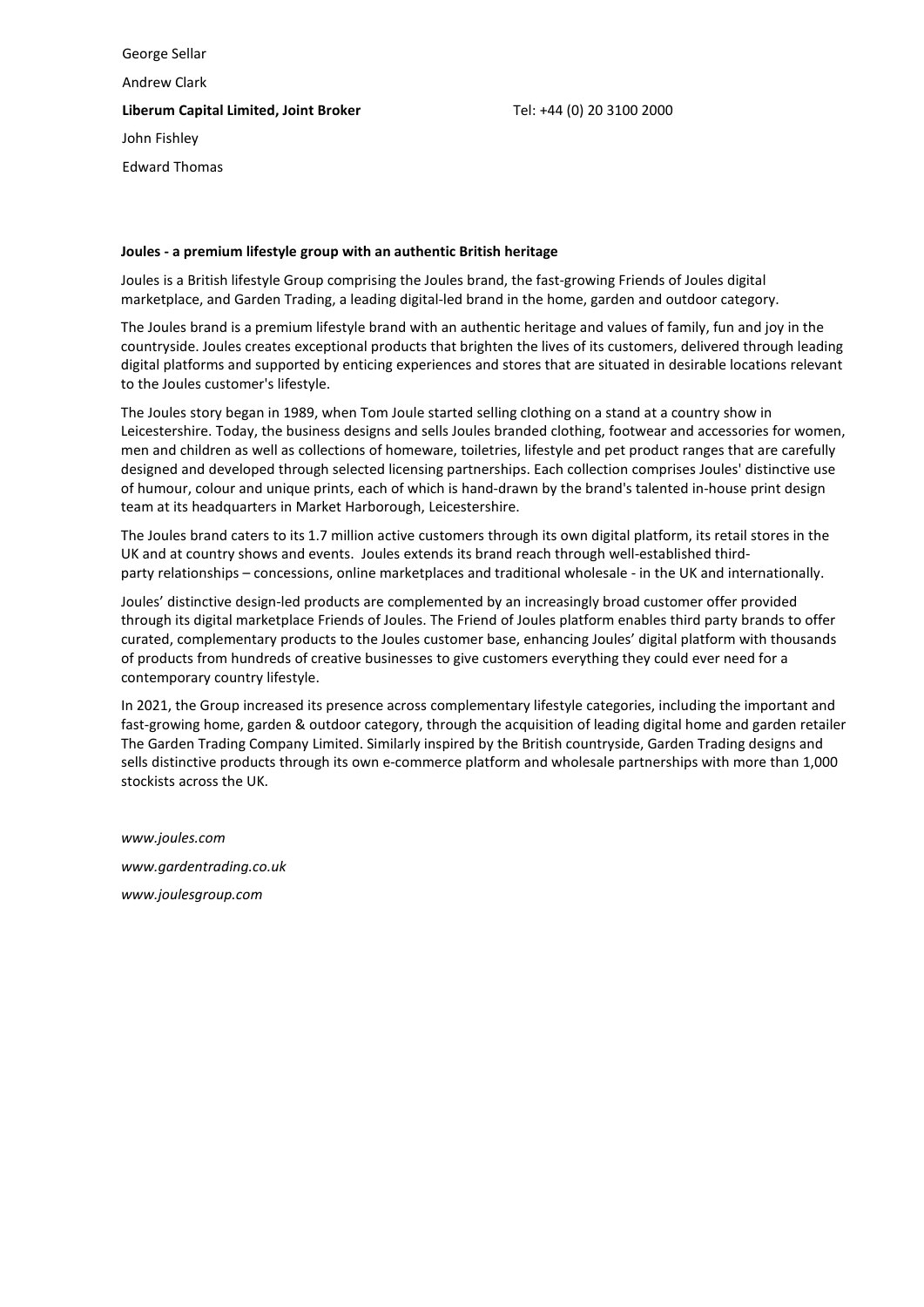# **CHAIRMAN'S STATEMENT**

# **INTRODUCTION**

In my Chairman's Statement in the Group's FY20 Annual Report, which was published during the first wave of the coronavirus pandemic, I outlined Joules' initial responses to the unprecedented challenges facing the retail sector. I also expressed my confidence that the relevance of the Joules brand, the flexibility of our business model, and the strength of the Group's financial position meant that Joules was well positioned to withstand the pressures of the pandemic and emerge an even stronger brand and business. Whilst we are not through the pandemic yet, and significant levels of uncertainty persist, the Group's performance and progress over the past 12 months has only strengthened my confidence in these convictions.

I am incredibly proud of how the business has adapted in the face of this most testing of circumstances over the last 18 months. During this period, the Group has evolved significantly into a digital led, increasingly diversified lifestyle Group. Whilst the Joules brand continues to sit at the centre of the Group, we now operate a second, very exciting brand in Garden Trading, and our Friends of Joules digital marketplace means that we now sell more than 400 other carefully curated brands to our growing customer base, thereby replicating the experience of a bustling market town through the Group's digital channels. This strategic progress and performance during the year is a great testament to the skill, decisiveness, and hard work of our outstanding management team, as well as the forward-looking investments made over many years in the Group's people, product offering, infrastructure, and technology.

#### **FY21 PERFORMANCE OVERVIEW**

FY21 Group revenue of £199.0 million (FY20: £190.8 million) and PBT before exceptional costs of £6.1 million were ahead of the Board's initial expectations (see Note 4 of the Consolidated Financial Statements). This pleasing set of results primarily reflects the strong performance of the Group's digital proposition whilst the store estate was closed for approximately six months of the year, and the Group's growing active customer numbers. Joules is an increasingly digital brand, with 77% of retail revenues generated from digital channels in the year. The Group's strong online proposition continues to be supported and complemented by a portfolio of attractively located stores, as well as relationships with selected retail and wholesale partners both in the UK and internationally.

Joules' active customer base, a key metric for the Group, continued to grow and now stands at nearly 1.7 million customers (excluding Garden Trading). This increase reflects the relevance of the brand and its products, effective digital marketing investment, and enhanced levels of brand awareness and engagement.

E-commerce sales during FY21 (the 'Period') increased by 48% against the prior year. This growth reflected a 47% increase in customer traffic to the Joules websites as well as improved customer conversion trends. The strong digital performance continued the momentum delivered in the final quarter of FY20 and was made possible by the Group's strategic investment in its technology platform, which includes the fast-growing Friends of Joules digital marketplace, and enhancement of fulfilment capabilities over recent years.

In addition to successfully driving growth through both the Joules platform and our digital and retail partnerships, the Group further strengthened and diversified its digital proposition and product offer through the acquisition of The Garden Trading Company Limited ('Garden Trading') in February 2021. Garden Trading designs and sells distinctive home, garden and outdoor products through its own digital platform and through more than 1,000 stockists across the UK. Both businesses enjoy a close cultural alignment and the acquisition strengthens Joules' position in the fast-growing home and garden category.

The impact of the pandemic on the Group's performance was most profoundly felt across the store, wholesale and shows channels. Joules stores were closed for approximately half of the 52-week Period, and, when open, experienced lower footfall levels than the prior year largely due to physical distancing practices. This was a similar story for many of our wholesale partners in the UK and in our targeted international markets of Germany and the US. All major country shows and events that the business usually attends during the year were also cancelled. The Group was able to mitigate the impact by increasing its digital sales, careful cost management, and utilising support schemes such as the UK Government's Coronavirus Job Retention Scheme (c.£4.6 million of claims in the Period) and business rates relief (c.£2.3 million of rates relief in the Period). In addition, the Board is very grateful for the flexibility and support of other stakeholders including employees, landlords and other key suppliers including Clipper in the UK distribution centre, stock suppliers across our supply base and many other key partners, during the year.

The Group has maintained robust financial discipline through the Period with a strong focus on cash, liquidity and cost control, whilst also maintaining investment in the areas that the Board believe will drive growth over the coming years. The Group had net cash of £4.1 million at the Period end (FY20: £4.5 million). In April 2021, the Group extended the term of its financing facilities with Barclays Bank PLC through to September 2024, taking the opportunity to convert the arrangement to an 'ESG – Sustainability' facility linked to the achievement of specific sustainability targets, providing further confidence in the financial position of the Group alongside focus and importance of the 'Responsibly Joules' strategy.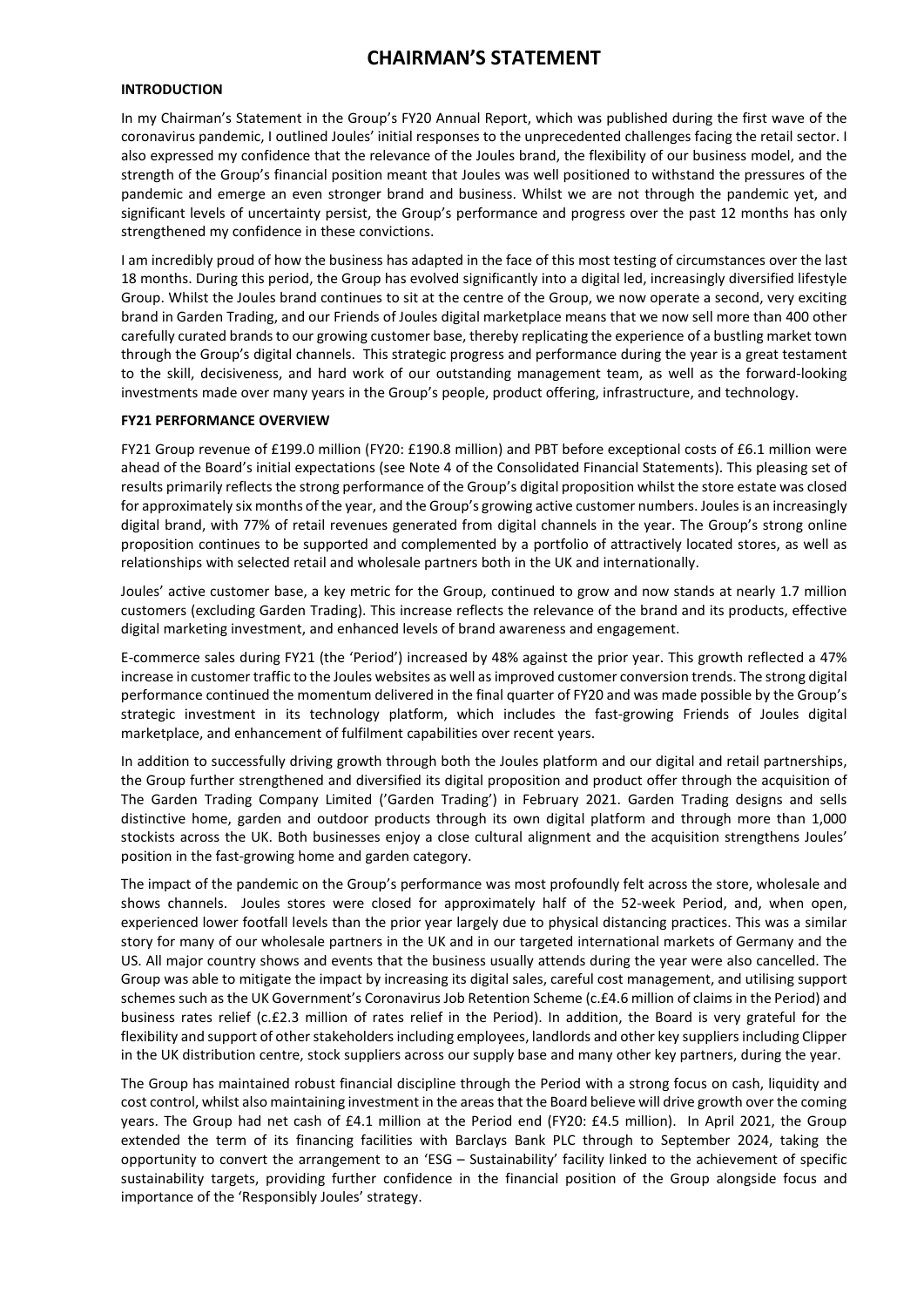The Financial Review provides more detail on the Group's financial performance during the year.

#### **DIVIDEND**

As a result of the challenges impacting the Period and the continued increased levels of uncertainty facing many consumer sectors, the Board has determined that it would not be appropriate to declare a dividend for the Period. The Board will continue to review the financial position of the Group within the context of the external environment and intends to recommence dividend payments when it is financially prudent to do so.

### **BOARD OF DIRECTORS**

Marc Dench, the Group's Chief Financial Officer ('CFO'), stepped down from his position on the Board on 11 May 2021 following more than five years with the Group. Marc made a significant contribution to the success of the business since its IPO, helping to drive the Group's transition to the digital-led brand it is today. He also played a critical role over the past 12 months in helping Joules to navigate the impact of the COVID-19 pandemic. On behalf of the Board, I would like to place on record our sincere thanks to Marc for his immense skill and leadership during his time with the Group. We wish him every success in the future.

In April 2021 we were delighted to announce the appointment of Caroline York as Marc's successor following a thorough search process. Caroline joined Joules on 26 July 2021 from Moneysupermarket Group Plc, the FTSE250 price comparison business, where she was Finance Director. Prior to Moneysupermarket, Caroline held finance leadership positions at Heathrow and BAA and before that, held roles at Atos, KPMG and PwC. Caroline's extensive experience in senior finance roles at strong consumer brands and digital-led businesses, as well as property-related businesses, made her the stand-out candidate for the role and the Board is delighted to welcome her to the business.

In the period between Marc standing down from the Board and Caroline joining the Board, the Group appointed Jon Dargie, the Group's Finance Controller, as Interim CFO. During this period, Jon reported directly to the Joules Board.

In our FY20 Annual Results we announced that the role of Tom Joule, Founder and Chief Brand Officer, would be evolving with a reduced working pattern and a primary focus on supporting some of the Group's business development initiatives, such as the establishment of Friends of Joules and acquisition of Garden Trading. During the Period, Friends of Joules has grown significantly, and the initial integration of Garden Trading into the Group has been completed successfully. The Group today announces that, effective from September 2021, Tom's role will reduce to primarily focus on his responsibilities as a Non-Executive Director of the Group. In addition to his Board responsibilities, Tom will continue to provide an advisory role in relation to some of the Group's business development initiatives, with a total anticipated time commitment of approximately one day per week.

# **OUTLOOK**

The Group has entered FY22 in a strong position with an increased and growing active customer base and brand health metrics for Joules at all-time highs. Since the start of the new financial year, the Group has traded in line with the Board's expectations.

Our Retail channel, comprising e-commerce, stores, and shows, has continued to perform well reflecting demand for the Joules brand and the attractive locations of our stores. The Group's home, garden and outdoor ranges mainly sold under the Garden Trading brand - have performed well and demonstrate the increasing diversification of the Group's revenues.

Wholesale revenue, as anticipated, is lower than pre-pandemic levels. The Board expects wholesale activity to return to more normal levels over the course of the next 12-18 months.

Country shows and events are restarting gradually, and we expect to be back to a normal calendar of events in the coming months.

We look forward with optimism as normality returns to the markets and channels in which we operate. However, we remain vigilant of the potential for further external challenges including possible disruption to international freight over the coming financial year, and the ongoing impact of the pandemic.

Joules is a very strong, differentiated, and highly relevant business that the Board believes is well-positioned to meet consumers' evolving priorities and shopping preferences. In addition, the Group has a robust financial position, well-invested operations, and a clear strategy to continue to expand and grow customer numbers both in the UK and priority international markets.

Over the last 18 months the Group has broadened its product offer, accelerated its digital commerce capability, and scaled several new attractive revenue streams – including Friends of Joules, product licensing and the home,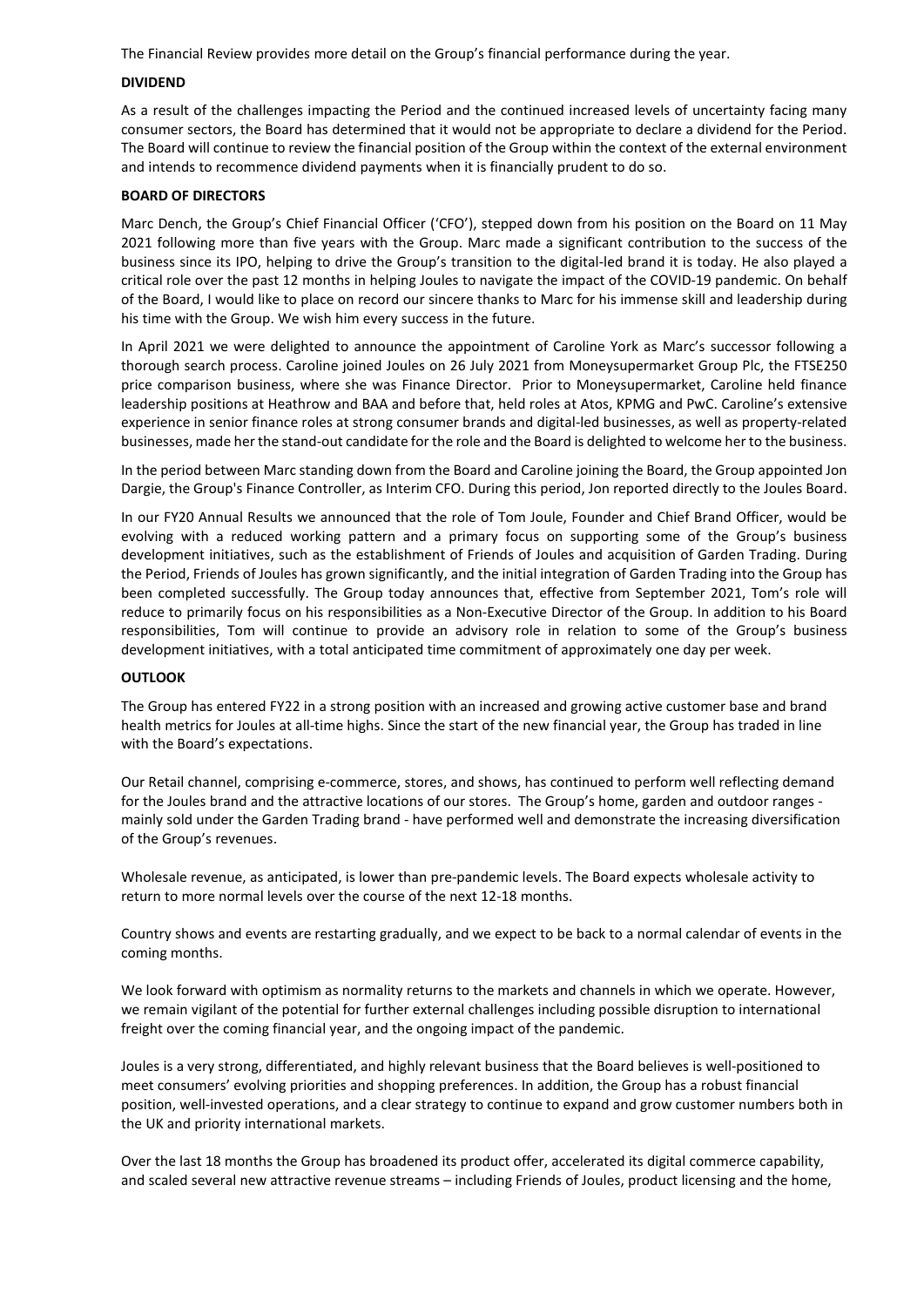garden and outdoor category. From a channel, product and income perspective, the Group is now more flexible and diversified than ever.

As a result, the Board remains confident in the Group's ability to continue to adapt and react swiftly to what will remain dynamic trading conditions over the coming months and to continue to deliver the brand's exciting, longterm growth.

# **UNIQUE BRAND AND FLEXIBLE, DIGITALLY-LED BUSINESS MODEL**

# **OUR BUSINESS MODEL**

Joules is a British lifestyle Group. At the centre of our business is the Joules brand. We distribute Joules-branded products to customers seamlessly across multiple channels, enabling customers to engage and shop with the brand wherever, whenever, and however they choose. Our digital platform is supported by well located, enticing stores that enrich the brand, as well as selected retail and wholesale partnerships in the UK and internationally. This flexible and integrated approach balances the brand's exposure to any single route to market in what is set to become an even more dynamic, competitive, and increasingly digital-led retail landscape.

The Group also works with selected licence partners, who are specialists in certain product categories, in order to take the Joules brand's distinctive signature prints and colours into new product categories that are relevant to our customers' lifestyles, such as toiletries, eyewear and homeware. A number of these successful licensing partnerships are now in their fourth year, reflecting the appeal of the Joules brand across non-core lifestyle categories.

The Group also operates a fast-growing digital marketplace, called Friends of Joules, which aims to bring the experience of a bustling market town to consumers on their digital devices. Through Friends of Joules, the Group offers thousands of products to the Group's customer base from a carefully curated selection of more than 400 third-party brands that offer complementary products to those offered by the Joules brand.

Following the acquisition of The Garden Trading Company Limited in February 2021, the Group also now operates the Garden Trading brand. Garden Trading is a fast-growing and digital brand in the attractive home, garden and outdoor category that is highly complementary to the Joules brand. We see significant potential to further develop and grow this category under the Garden Trading brand over the coming years. The acquisition has further strengthened the Group's digital presence and broadened its product offer for consumers.

# **THE JOULES BRAND**

The cornerstone of the Group's success and development is the Joules brand, which stands for family, fun and timeoff together. We take inspiration from nature and the changing British seasons to reflect and support our customers' lifestyles. Come rain or shine, we add colour to woodland walks, picnics on the beach, cosy nights in and journeys to school. Joules' aim is to brighten its customers' lives with the joy of the countryside.

A core element of the Joules brand is our Responsibly Joules ethos that is central to everything we do. From the day Joules started more than 30 years ago with nothing more than a table in a field, we have always been conscious of our impact on the environment, the wildlife within it, the people we work with, and the communities where we operate. We are proud to champion sustainability and fight for the environment that inspires us.

# **OUR PRODUCTS**

The Joules brand offers unique design-led clothing and accessories that reflect our customers' lifestyles come rain or shine. Joules-branded products span womenswear, menswear, footwear, accessories, childrenswear, homeware and gifting. Our designs are distinctive in their signature use of colour and prints that are hand-drawn by our inhouse team.

We recognise that Joules-branded products and collections must always have a clear purpose. This means being design rather than fashion led, sourcing responsibly, and taking an innovative approach to make sure that our core products surprise and delight customers through their design detail and diligence on quality.

During the year, the Group significantly expanded the product offer available to customers by expanding the number of third party brands sold on the Friends of Joules marketplace and through the acquisition of Garden Trading, whose products cover the home, garden, outdoor and lighting categories. The Group aims to ensure that all products, whether Joules-branded, sold by a carefully selected partner on Friends of Joules or designed and developed by Garden Trading, all share common lifestyle values, design credentials, quality and attention to detail.

# **CEO'S STRATEGIC REVIEW**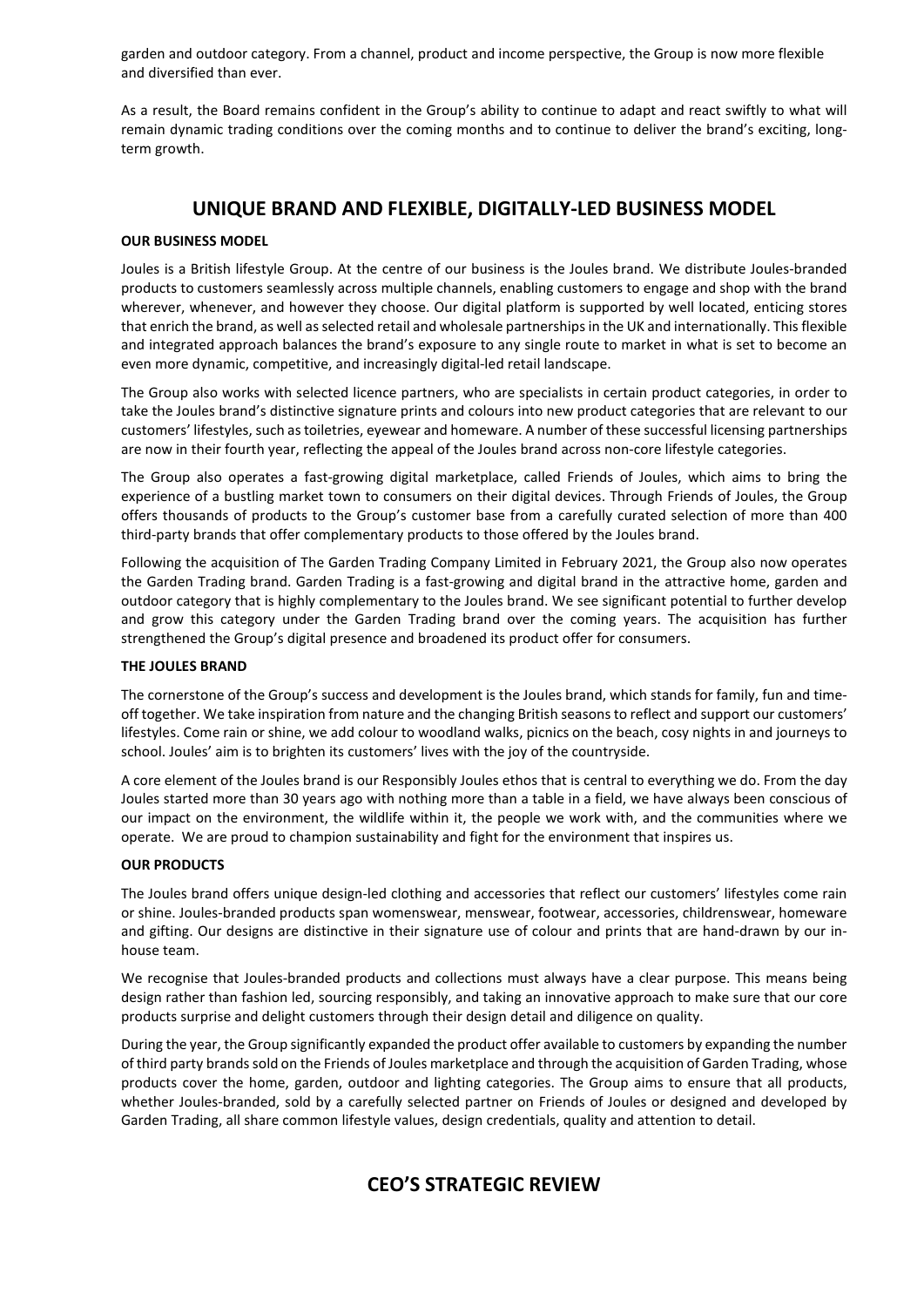### **INTRODUCTION**

It is safe to say that FY21 was characterised by trading conditions unlike anything Joules has encountered in its more than 30-year history. Reflecting the impact of the coronavirus pandemic on the lives of consumers, the level of disruption and pace of change in the retail sector over the past 12 months has been truly unprecedented. I am delighted to be able to report that, against this dynamic backdrop, Joules has been able to deliver a very solid financial performance and strong strategic progress. This outcome reflects, firstly, the strength and relevance of the Joules brand to an increasing number of customers and, secondly, the increasing importance of our digital proposition both to customers and within our business model.

Before going into the details of the Group's strategic progress during FY21, I would like to take this opportunity to briefly summarise some of what I believe to be the key 'headlines' for Joules during what was such a testing but ultimately transformational year:

# *The Joules brand has gone from strength to strength…*

During the year we continued to deliver on our brand's clear mission and purpose – to brighten our customers' lives and conduct business in a responsible way. As more and more consumers increasingly valued their leisure time spent outdoors and time doing the things they love with the people they love, our brand has become increasingly relevant to a greater number of customers. Our brand awareness and brand health metrics clearly demonstrate our strong position and continued progress<sup>[1](#page-6-0)</sup>.

# *Diversified attractive revenue model…*

We now offer significantly more products across more categories allowing us to rapidly adapt our digital merchandising to meet changing consumer demands and lifestyle needs. We now provide our customers with more choice and more reasons to visit or return to the Joules website and Joules stores. Expanding the product offer through third party brands on Friends of Joules and licensed ranges such as the Joules sofa collection with DFS allows us to leverage the creativity, supply chain and distribution capabilities of third parties to expand the Joules brand.

### *Joules is an increasingly digital-led brand…*

Driven by enhanced digital marketing capabilities, improvements to the online and mobile experience and the positive impact of our Friends of Joules digital marketplace. With 77% of retail sales made online in the Period whilst stores were closed, Joules is an increasingly digital-led brand. This reflects the market-wide increase in e-commerce penetration, which has been accelerated by enforced closure of stores for approximately six months of the year.

# *However, stores continue to play an important role in our 'Total Retail' segment growth…*

Despite the growth in digital sales and widely publicised impact of the pandemic on stores and footfall, we continue to believe in the value of our stores which are predominantly in attractive local high street and lifestyle locations. When stores were able to remain open; they demonstrated their value in driving both sales, new customers and brand awareness. With the appropriate cost base and flexibility, we believe that stores will continue to play an important role in our ongoing strategy to develop as a leading lifestyle brand.During the Period, excluding concessions and franchises, the number of Joules stores has increased from 128 to 133 and total selling space has increased from 182,000 sqft to 197,000 sqft.

# *Friends of Joules continues to grow ahead of expectations…*

During the Period the Friends of Joules digital marketplace continued to scale-up and demonstrate its value to both our business and our customers. The marketplace, which now sells more than 11,000 products - that are highly complementary to Joules' core categories - from over 400 carefully curated sellers, is increasingly bringing the experience of a bustling market town to consumers through their digital devices.

# *Garden Trading acquisition further strengthens the Group…*

The acquisition of The Garden Trading Company Limited ('Garden Trading') in February 2021, provides the Group with a strong position in the complementary and attractive home, garden and outdoor category. Garden Trading and Joules target the same customer base and are closely aligned on their brand values, design approach and selling model, with strong digital first, retail proposition supported by third party wholesale relationships.

#### *Even against a challenging trading backdrop, we have continued to invest in our long-term growth…*

We have continued to invest in our digital and fulfilment infrastructure to support our long-term growth plans. During the Period we increased the capacity of our UK distribution centre by 100,000 square feet to support the Group's anticipated e-commerce growth over the medium term. We also completed the construction and fit-out of

<span id="page-6-0"></span><sup>1</sup> Brand awareness and brand health are measured as part of an independent daily YouGov consumer survey. During the Period, brand awareness increased by 2.0%pts to 48%, brand health was up 0.6%pts to 11.1 (the brand health metric runs on scale from -100 to +100).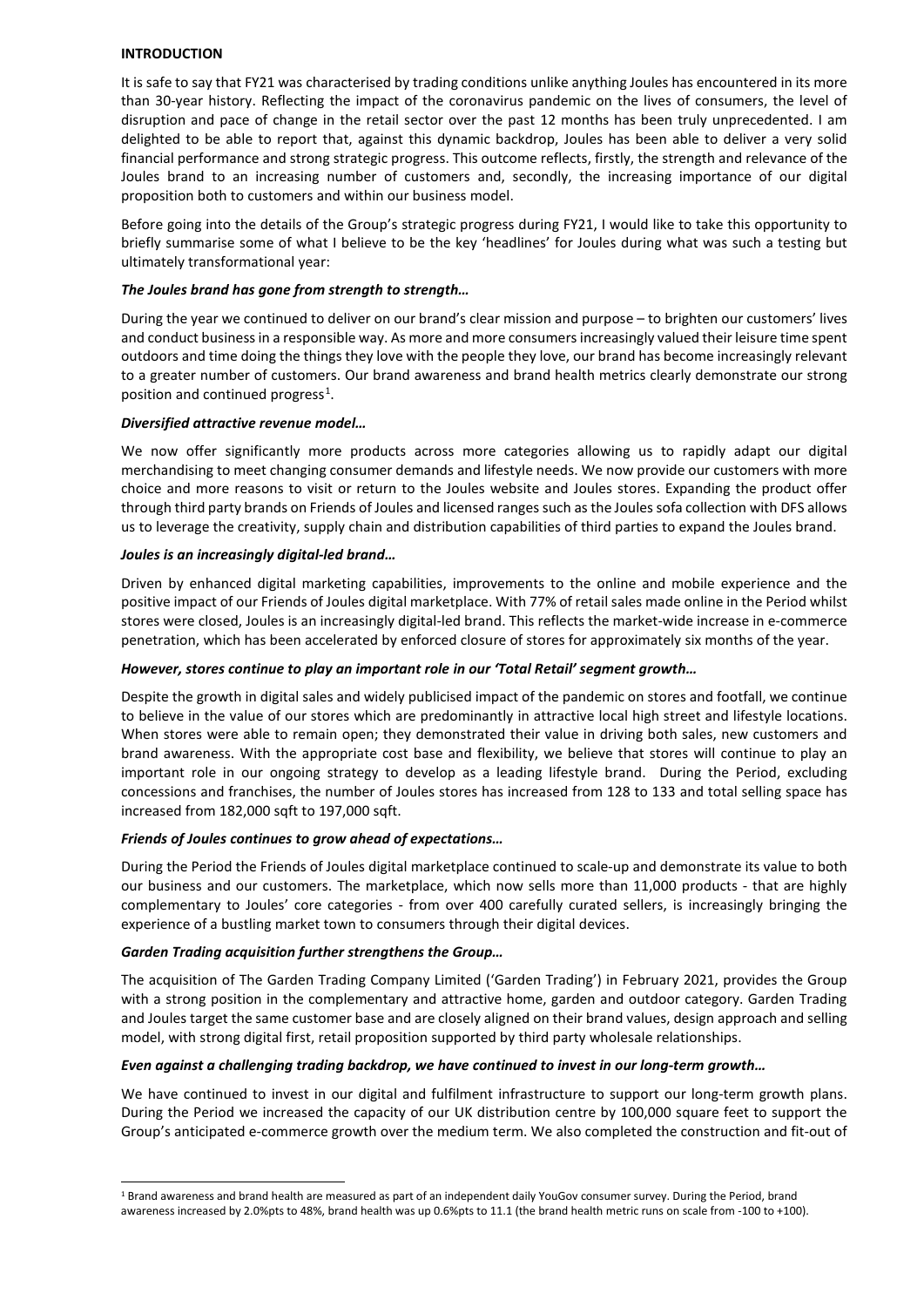our new head office, The Joules Barn, which is a modern, flexible and collaborative space that is truly fit for post-COVID-19 working patterns and I believe will be a really important driver of our growth in the coming years.

### *The Group's strategic progress and performance would not have been possible without the hard work, flexibility and, above all, dedication of our outstanding team…*

The talent and dedication of the Joules team has once again been highlighted in a year characterised by disruption to the ways we have been able to work together and interact. I am incredibly proud of, and grateful for, the commitment shown by our people, from our head office teams to those on the front line in our stores, during this challenging period.

### **RESPONDING TO THE COVID-19 PANDEMIC**

The trading conditions in the Period were heavily influenced by the impact of the COVID-19 pandemic on the lives of consumers. Before going any further, it is right to acknowledge the tragic impact that COVID-19 has had on individuals and families across the world, and I would like to extend my deepest sympathy to those in the Joules community who have been affected.

I am proud of how Joules responded and adapted to the disruption caused by the pandemic. This disruption was most profoundly felt during the early stages of the financial year when we operated during and in the immediate aftermath of the first UK-wide national lockdown, and for large parts of the second half of the year when different parts of the UK were faced with varying levels and durations of lockdown restrictions.

The Group was able to mitigate the impact by increasing its digital sales, careful cost management, and by utilising support schemes such as the UK Government's Coronavirus Job Retention Scheme through which £4.6 million of claims were made during the Period and business rates relief which provided £2.3 million of relief during the year. In addition, the Board remains very grateful for the flexibility and support from other stakeholders, including landlords, employees and other key suppliers including Clipper Logistics in the UK distribution centre, stock suppliers across our supply base and many other key partners.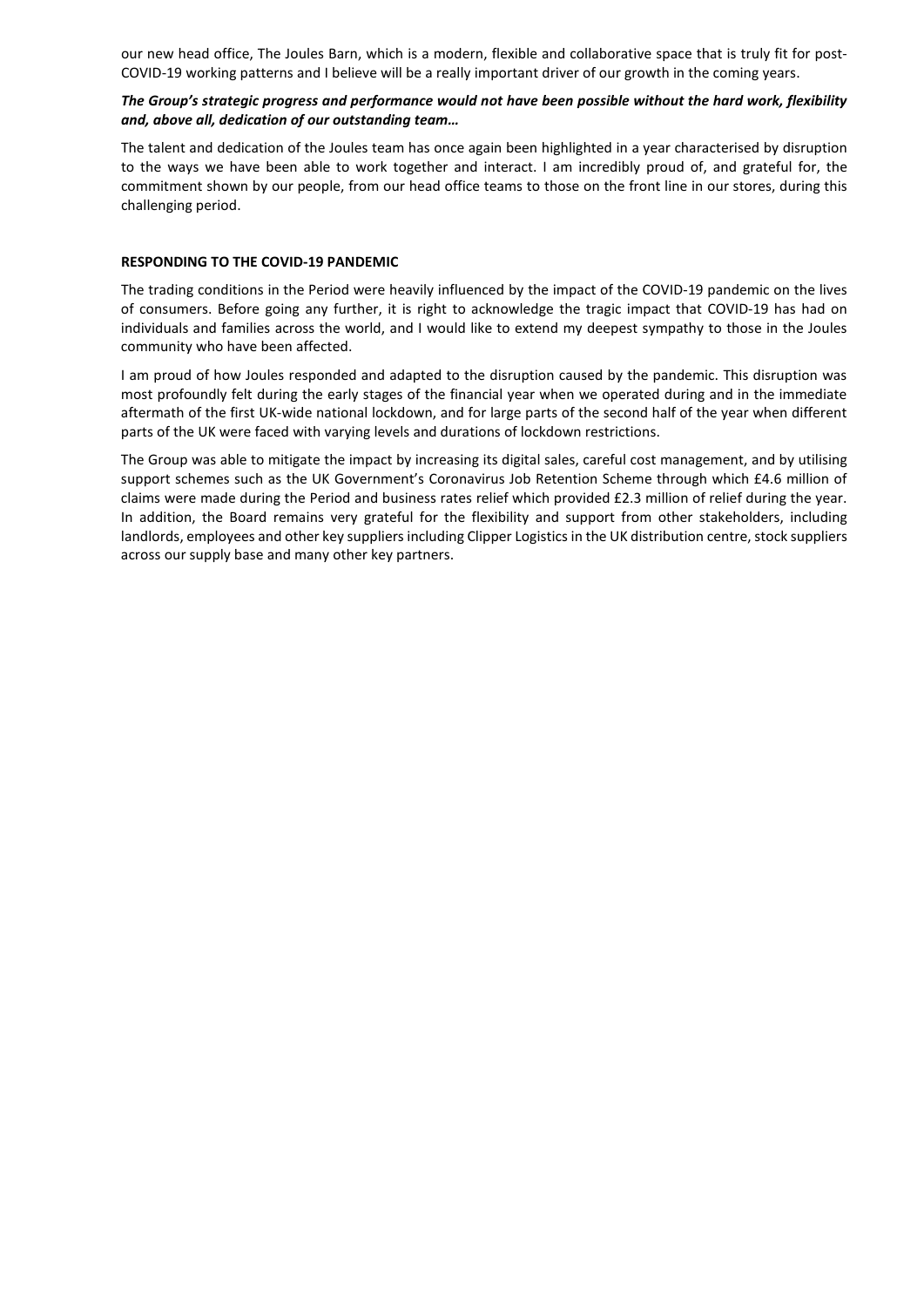|                                                   | <b>NAVIGATING THE COVID-19 IMPACT</b>                                                                                                                                                                                                                                                                                                                                                                                                                                                                                                                                                                                                                                                                                                         |                                                                                                                                                                                                                                                                                                                                                                                                                                                                                                                                               |                                                                                                                                                                                                                                                                                                                    |                                                        |  |
|---------------------------------------------------|-----------------------------------------------------------------------------------------------------------------------------------------------------------------------------------------------------------------------------------------------------------------------------------------------------------------------------------------------------------------------------------------------------------------------------------------------------------------------------------------------------------------------------------------------------------------------------------------------------------------------------------------------------------------------------------------------------------------------------------------------|-----------------------------------------------------------------------------------------------------------------------------------------------------------------------------------------------------------------------------------------------------------------------------------------------------------------------------------------------------------------------------------------------------------------------------------------------------------------------------------------------------------------------------------------------|--------------------------------------------------------------------------------------------------------------------------------------------------------------------------------------------------------------------------------------------------------------------------------------------------------------------|--------------------------------------------------------|--|
|                                                   | <b>JUNE</b><br>2020<br>-<br><b>SEPTEMBER 2020</b>                                                                                                                                                                                                                                                                                                                                                                                                                                                                                                                                                                                                                                                                                             | <b>OCTOBER</b><br>2020<br>$\overline{a}$<br><b>DECEMBER 2020</b>                                                                                                                                                                                                                                                                                                                                                                                                                                                                              | DECEMBER 2020 -<br><b>APRIL 2021</b>                                                                                                                                                                                                                                                                               | <b>MAY 2021</b>                                        |  |
| <b>IMPACT ON</b><br><b>OUR</b><br><b>BUSINESS</b> | Continued to satisfy<br>customer demand<br>through our UK e-<br>commerce website,<br>albeit with<br>constrained<br>warehouse capacity<br>due to physical<br>distancing<br>restrictions.<br>UK stores and all UK<br>wholesale partner<br>stores closed until 15<br>June 2020. Phased<br>re-opening of stores<br>from 15 June 2020<br>with all stores open<br>by early August.<br>Additional<br>operational costs as<br>we made stores as<br>safe as possible for<br>employees and<br>customers.<br>Re-opened stores<br>perform better than<br>expectations despite<br>lower year on year<br>footfall.<br>All country shows<br>and events cancelled.<br>Wholesale<br>sales<br>impacted by slower<br>recovery<br>of<br>the<br>wholesale channel. | UK Government<br>imposes tiered levels<br>of restrictions<br>impacting our ability<br>to keep open stores<br>in different parts of<br>the UK at different<br>times.<br>Lower store footfall<br>results from<br>increases in COVID-<br>19 cases.<br>A four-week national<br>lockdown imposed in<br>England<br>during<br>November<br>resulting<br>in the closure of all<br>Joules<br>stores<br>and<br>those<br>of<br>UK<br>our<br>wholesale<br>partners<br>the<br>important<br>for<br>Black Friday and pre-<br>Christmas<br>trading<br>periods. | All UK stores and<br>wholesale partners<br>stores closed from<br>mid-December<br>during the peak<br>Christmas trading<br>season as all<br>countries in the UK<br>enter national<br>lockdowns.<br>Non-essential retail<br>stores re-open across<br>the UK from mid-<br>April, with England<br>reopen from 12 April. | Stores open - with<br>physical distancing<br>measures. |  |
|                                                   | In total, stores trading hours were approximately 50% of their typical annual trading time.<br>Partner stores similarly impacted by closures and Government restrictions.<br>Increased digital demand as e-commerce penetration grew across the retail market.                                                                                                                                                                                                                                                                                                                                                                                                                                                                                |                                                                                                                                                                                                                                                                                                                                                                                                                                                                                                                                               |                                                                                                                                                                                                                                                                                                                    |                                                        |  |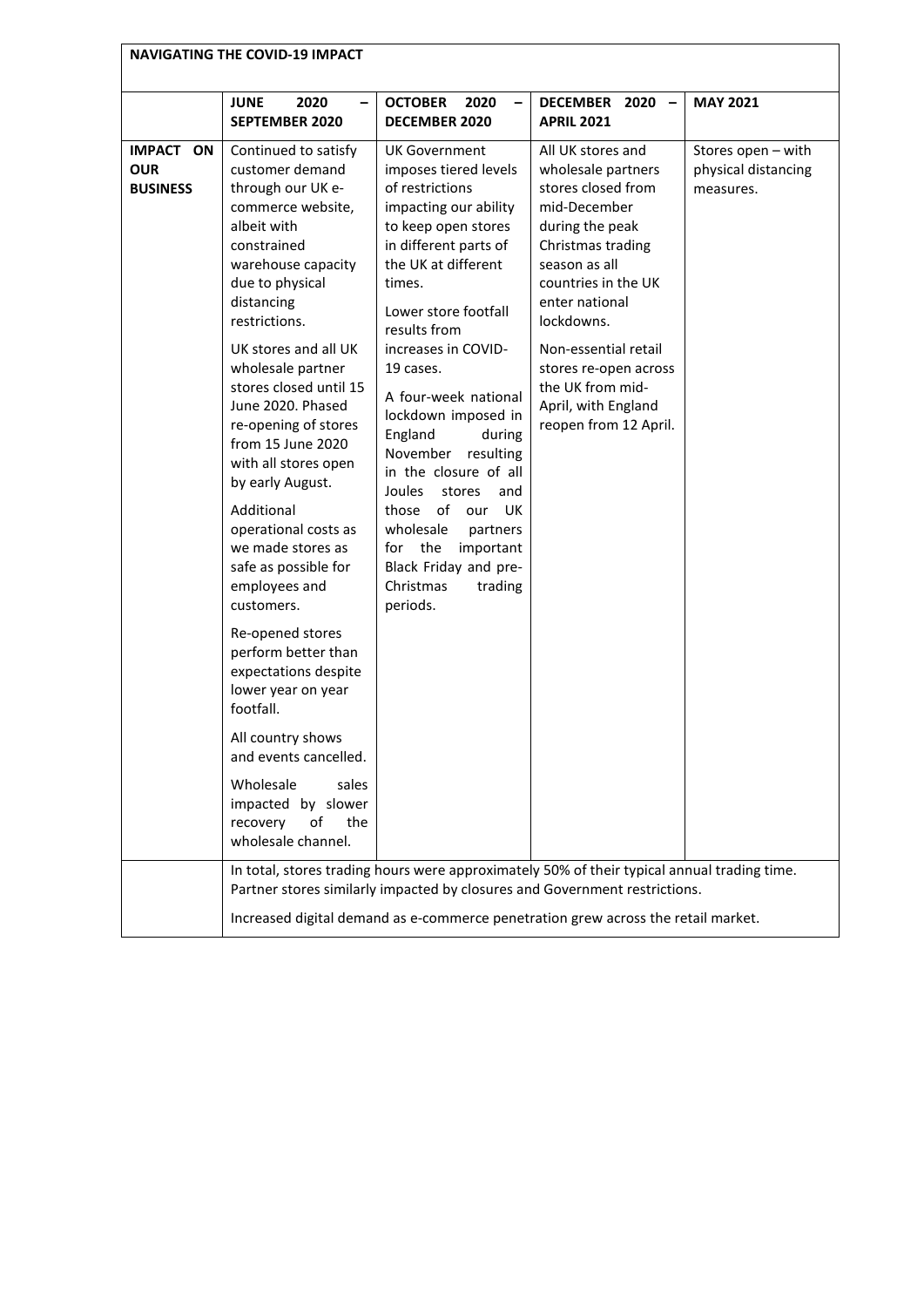| <b>HOW</b><br><b>WE</b> | Created an additional                                                                    | Continued             | <b>Acquisition of Garden</b>                                                                    | Stores open - with  |
|-------------------------|------------------------------------------------------------------------------------------|-----------------------|-------------------------------------------------------------------------------------------------|---------------------|
| <b>ADAPTED</b>          | 100,000sqft of                                                                           | investment in the     | Trading, a digitally                                                                            | physical distancing |
| <b>AND</b>              | capacity at our UK                                                                       | Friends of Joules     | led retailer of home                                                                            | measures.           |
| <b>RESPONDED</b>        | <b>Distribution Centre</b>                                                               | digital marketplace   | and garden products                                                                             |                     |
|                         | to support the                                                                           | provided customers    | inspired by the                                                                                 |                     |
|                         | Group's anticipated                                                                      | with a broader online | British countryside                                                                             |                     |
|                         | e-commerce growth.                                                                       | offer during the      | and lifestyle trends,                                                                           |                     |
|                         |                                                                                          | important Christmas   | supporting the                                                                                  |                     |
|                         | Introduced                                                                               | gifting season.       | Group's strategy to                                                                             |                     |
|                         | safeguarding                                                                             |                       | grow its customer                                                                               |                     |
|                         | measures as stores                                                                       |                       | base, broaden its                                                                               |                     |
|                         | re-opened including                                                                      |                       | product offer and                                                                               |                     |
|                         | managing<br>staffing<br>levels to allow for                                              |                       | strengthen its digital                                                                          |                     |
|                         | physical distancing,                                                                     |                       | platform.                                                                                       |                     |
|                         | limiting the number                                                                      |                       | New partnership to                                                                              |                     |
|                         | of customers in store                                                                    |                       | open a total of six                                                                             |                     |
|                         | at any one time,                                                                         |                       | Joules stores (5 open                                                                           |                     |
|                         | Perspex screens at                                                                       |                       | at year-end) in Center                                                                          |                     |
|                         | of<br>points<br>sale,                                                                    |                       |                                                                                                 |                     |
|                         | providing PPE for our                                                                    |                       | Parcs villages across<br>the UK and Ireland                                                     |                     |
|                         |                                                                                          |                       | from April, aligning                                                                            |                     |
|                         | employees,<br>and<br>enhancing<br>hygiene                                                |                       | two outdoor loving,                                                                             |                     |
|                         |                                                                                          |                       | family-focused                                                                                  |                     |
|                         | measures.                                                                                |                       | lifestyle brands.                                                                               |                     |
|                         |                                                                                          |                       |                                                                                                 |                     |
|                         |                                                                                          |                       | Always prioritising the health, safety, and wellbeing of the Joules community and all our       |                     |
|                         | stakeholders.                                                                            |                       |                                                                                                 |                     |
|                         |                                                                                          |                       | Additional investment in digital marketing and the online proposition in order to drive digital |                     |
|                         | growth and capture consumer demand.                                                      |                       |                                                                                                 |                     |
|                         |                                                                                          |                       | Continued cash and cost base management, including head office costs and lease                  |                     |
|                         |                                                                                          |                       | renegotiations, as well as utilisation of several of the UK Government's support initiatives    |                     |
|                         |                                                                                          |                       | including rates relief for stores (£2.3 million) and the Coronavirus Job Retention Scheme for   |                     |
|                         | furloughed employees (£4.6 million).                                                     |                       |                                                                                                 |                     |
|                         | Flexible and seamless remote working leveraging the IT investments made in recent years. |                       |                                                                                                 |                     |
|                         |                                                                                          |                       | Continuing to support our local communities. Profits from our specially curated 'Rainbow Edit'  |                     |
|                         |                                                                                          |                       | collection comprising a range of products featuring colourful splashes of bright rainbows and   |                     |
|                         |                                                                                          |                       | rainbow colours raised more than £105,000 for NHS Charities Together Urgent COVID-19 Appeal     |                     |
|                         | during the year.                                                                         |                       |                                                                                                 |                     |
|                         |                                                                                          |                       |                                                                                                 |                     |

# **STRATEGIC PROGRESS**

The sudden impact of the pandemic on the lives of consumers accelerated pre-existing structural changes in consumer behaviour, including significantly increasing e-commerce penetration across the retail sector. Against this backdrop, in our FY21 Interim announcement we outlined the pillars of our refocused strategy for the long-term growth and development of Joules as a premium lifestyle brand in the UK and internationally.

# **Strategic KPIs**

| <b>Online percentage of Retail</b> | Number of stores <sup>1</sup> | Total selling space <sup>1</sup> ('000 sqft) |
|------------------------------------|-------------------------------|----------------------------------------------|
| FY17: 34.8%                        | FY17: 105                     | FY17: 132                                    |
| FY18: 38.4%                        | FY18: 119                     | FY18: 159                                    |
| FY19: 49.5%                        | FY19: 125                     | FY19: 175                                    |
| FY20: 56.6%                        | FY20: 128                     | FY20: 182                                    |
| FY21: 76.9%                        | FY21: 133                     | FY21: 197                                    |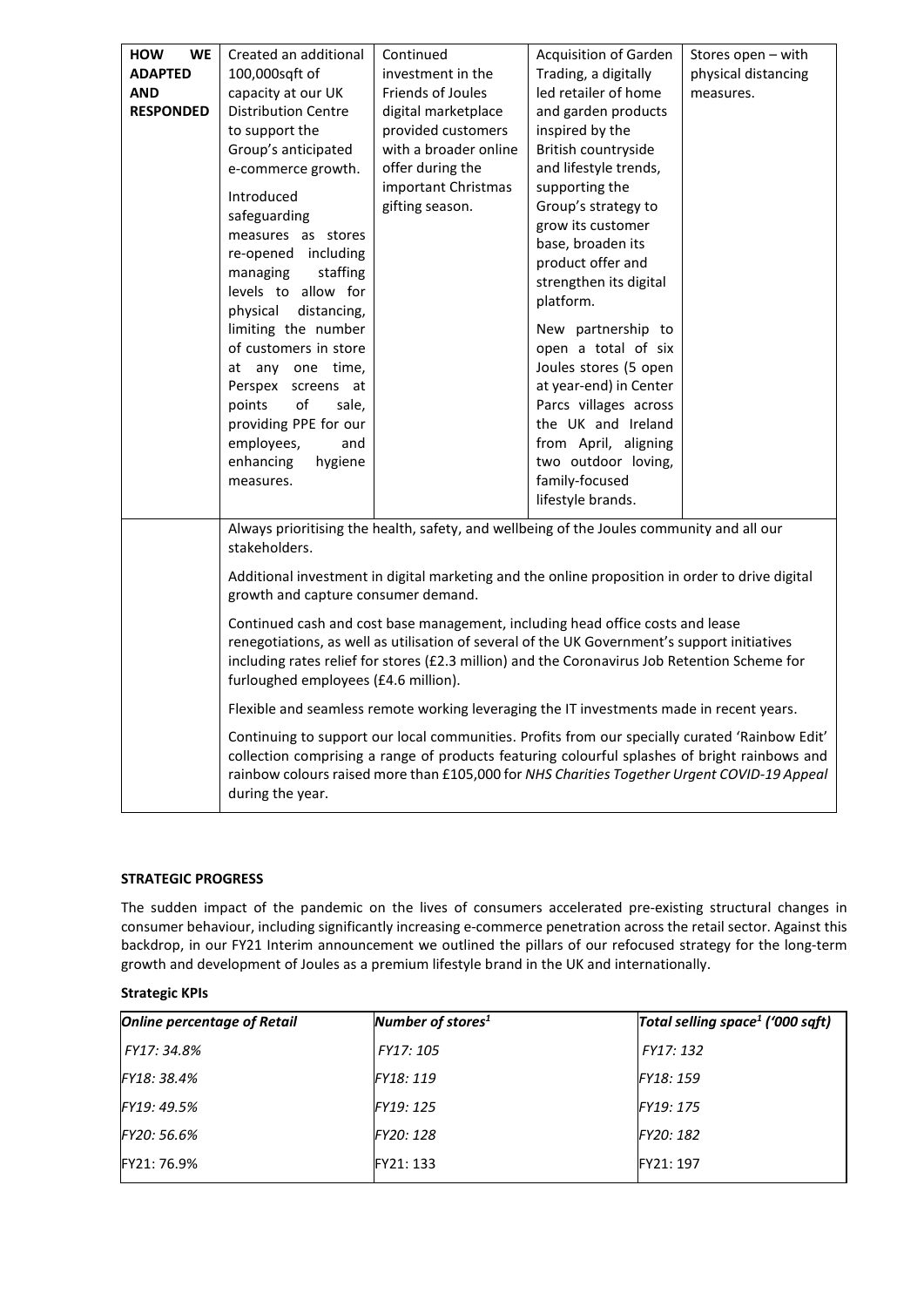| International as percentage of total | Active customer numbers ('000) <sup>2</sup> |  |
|--------------------------------------|---------------------------------------------|--|
| revenue                              | FY17: 991                                   |  |
| FY17: 11.5%                          | FY18: 1,230                                 |  |
| FY18: 13.1%                          | FY19: 1,394                                 |  |
| FY19: 16.1%                          | FY20: 1,428                                 |  |
| FY20: 15.5%                          | FY21: 1,670                                 |  |
| FY21: 12.6%                          |                                             |  |

*<sup>1</sup> Joules retail stores only, excludes concessions and franchise stores; 33 concessions operated at May 2021 (33 at May 2020 and 2019; five at May 2018 and previous years) and three franchises.*

*<sup>2</sup> Customers registered on our database who have transacted in the last 12 months. FY19 and prior years restated to reflect enhanced customer database matching processes.*

# **OUR STRONG AND DISTINCTIVE BRAND**

The golden thread that runs through each pillar of our growth strategy remains the careful development of our strong, distinctive and highly relevant brand. I believe that this relevance will only grow stronger over the coming years as we expect consumers to feel increasingly loyal and connected to brands that share their personal values. It is for this reason that our Responsibly Joules ethos is more important than ever. We continue to work hard to make sure that we conduct business the right way, and we are committed to fighting for the environment that inspires us.

During the year we made further progress against our sustainability priorities including removing all virgin plastics from our packaging and advancing against our target to source only sustainable materials including cotton, leather, rubber, denim and synthetics by 2022. Underlining the importance of, and focus on, our Responsibly Joules priorities, we converted our financing facilities with Barclays Bank PLC to an 'ESG – Sustainability' facility with the financing costs linked to the achievement of sustainability targets.

During the year brand awareness increased by 2pts to 48%. Facebook and Instagram social media followers also increased by 96,000 to 906,000 and brand health was at record levels up 0.6pts to 11.1 (the brand health metric runs on scale from -100 to +100). Brand Awareness and Brand Health are measured as part of an independent YouGov consumer survey. This strong progress in part reflected highly efficient digital marketing, the desirable and visible high street and lifestyle locations of the Group's stores, and greater consumer awareness of our community, sustainability, and charitable activities.

By leveraging the strength and growing relevance of the distinctive Joules brand, the Group is focused on four key strategic drivers that the Board believes will underpin long-term, sustainable growth:

# **1. GROW OUR ACTIVE CUSTOMER BASE**

The Group continues to focus on, firstly, growing its active global digital customer base and secondly, increasing those customers' frequency of interaction and spend with the brand.

During the year, total active customers continued to grow, totalling 1.7 million at the Period-end (FY20: 1.4 million) with 1.3 million of these active customers being digital customers (FY20: 0.9 million). These encouraging metrics reflect continued targeted and effective digital marketing investment, data-led customer communications and offers, and the positive impact of our attractive store portfolio on driving brand awareness. In addition, the significantly broadened product offering through our Friends of Joules digital marketplace (see below) continues to drive both customer acquisition and lifetime value by providing increased shopping opportunities with Joules.

Despite this strong growth in customer numbers and customer value, we continue to see significant further headroom to grow and estimate there is an addressable UK market of up to 10 million customers. In addition, we remain excited about the medium to long-term brand growth and customer acquisition opportunities within our target international markets, which we aim to deliver through the continued development of our capital-light digital and wholesale presence.

To support our brand growth and customer acquisition plans we will continue to increase our data-led digital marketing to target and efficiently acquire new digital customers. We will also focus on deepening existing and developing new digital retail partnerships and selectively growing our store estate in attractive lifestyle locations. A very exciting example of our store strategy was the partnership we announced in March 2021 to open Joules stores in the six Center Parcs locations in the UK and Republic of Ireland in time for the Summer 2021 holiday season, 5 of these stores were open by 30 May 2021.

# **2. BROADENING THE PRODUCT OFFER**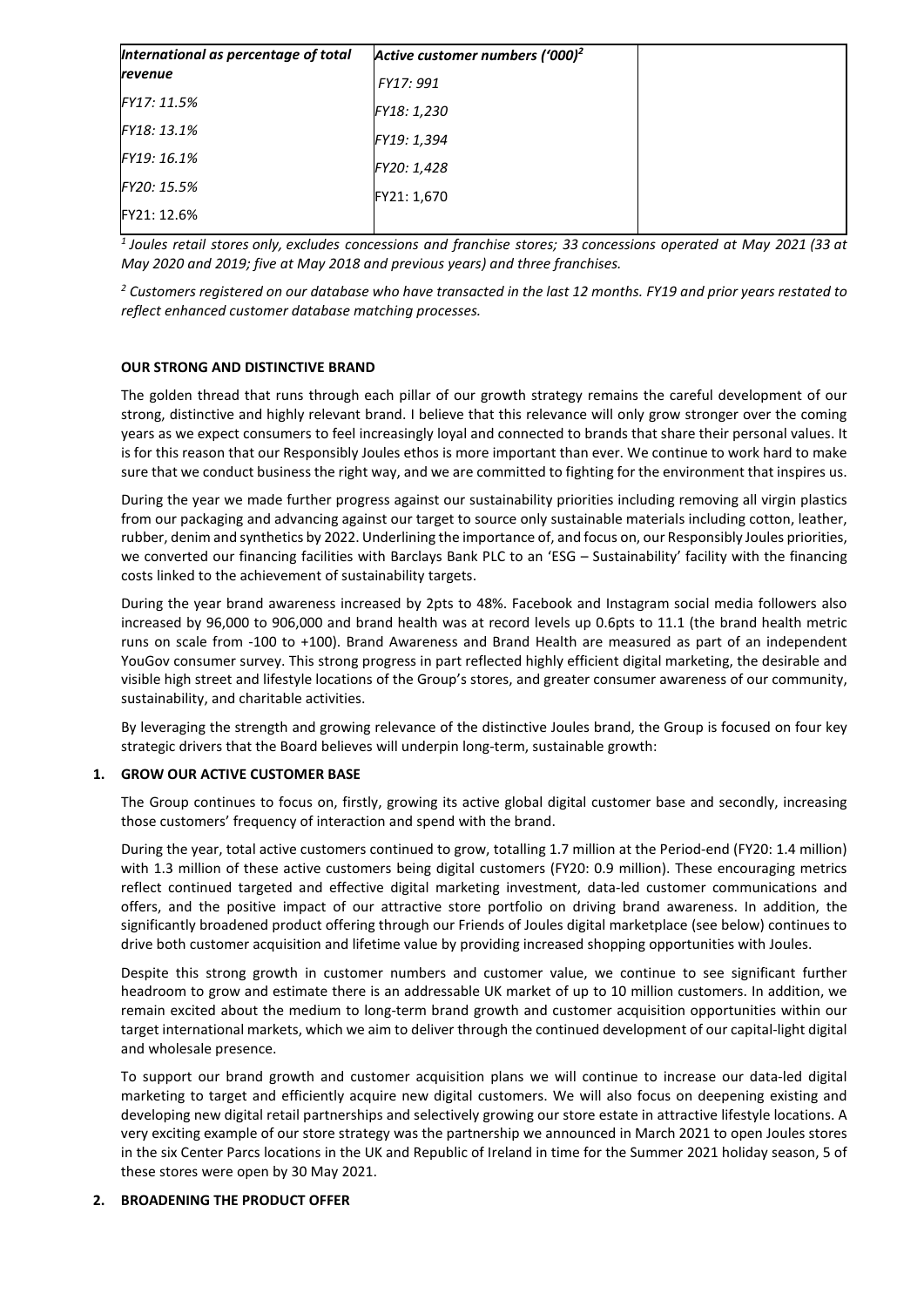By broadening our product offer, we enable more customers to live more of their lives in the Joules way. We continue to see significant growth opportunities for Joules through expanding the ranges of products we sell to both existing and new customers, thereby encouraging customers to increase the proportion of their 'lifestyle spend' with Joules.

We remain focused on broadening our distinctive core product ranges, increasing our men's and kids collections, and extending into related product categories such as home, outdoor and garden through a combination of differentiated in-house design, curated brands available through our new Garden Trading brand plus Friends of Joules, and carefully selected licensing partnerships.

During the Period, Friends of Joules continued to expand and is increasingly bringing the experience of a bustling market town to consumers through their digital devices. The platform now offers over 11,000 products from more than 400 sellers across product categories including home, outdoor and garden, gifting, pet and clothing. In addition, following the acquisition of Garden Trading, we have added an additional 1,500 new home, garden, and outdoor lines to the Group's offering.

Our licensed product categories have continued to expand and perform well with a particularly strong performances by the Joules sofa range in partnership with DFS and pet collection in collaboration with Rosewood, as well as the continued development of our successful partnership with Boots which saw the launch of a children's range of Joules toiletries and gifting products.

# **3. STRENGTHENING THE DIGITAL PLATFORM**

We continue to invest in the Joules digital platform so that it offers customers the complete Joules experience.

During the year, gross demand on the Joules digital platform increased by 48%, with website traffic to joules.com increasing by 47% year on year and the conversion rate also improving by 0.4%pts to 4.4%. These positive trends were supported by the continued expansion of Friends of Joules, effective digital marketing investment, the growth in the active customer base, and continued investments in our e-commerce and mobile proposition, including enhancing site merchandising, product filtering and improving the payment journey for customers by adding various new payment options.

# **4. LEVERAGE THIRD PARTY PARTNERSHIPS**

In addition to growing the Joules brand through our own retail channels, we continue to see significant opportunities to grow the brand both in the UK and internationally through selected third-party digital and physical retail partners. These third-party relationships provide the opportunity to extend the reach of the Joules brand to a broader customer base utilising the retail and fulfilment platforms of our partners. Our systems and infrastructure have been developed to support a range of third-party models including the more traditional wholesale and retail concession models as well as the emerging marketplace, drop-ship and 'fulfilled by' models.

We have strong relationships with around 40 larger digital or multi-site retailers globally and a further 2,000 smaller specialist or independent retailers.

During the year we developed several new digitally focused third-party partnerships including with Marks & Spencer with a curated selection of Joules womenswear products available via the marksandspencer.com e-commerce platform from April 2021. Internationally we expanded our partnership with Zalando in Europe and commenced working with Target in the US on a dropship, marketplace model.

In August 2021 Rimal Patel will join the business in the role of Wholesale & Partnerships Director. Rimal was most recently Online Director at Tesco PLC and before that held senior roles at John Lewis and ShopDirect. Rimal will be responsible for strengthening and driving Joules' partnerships both in the UK and target international markets.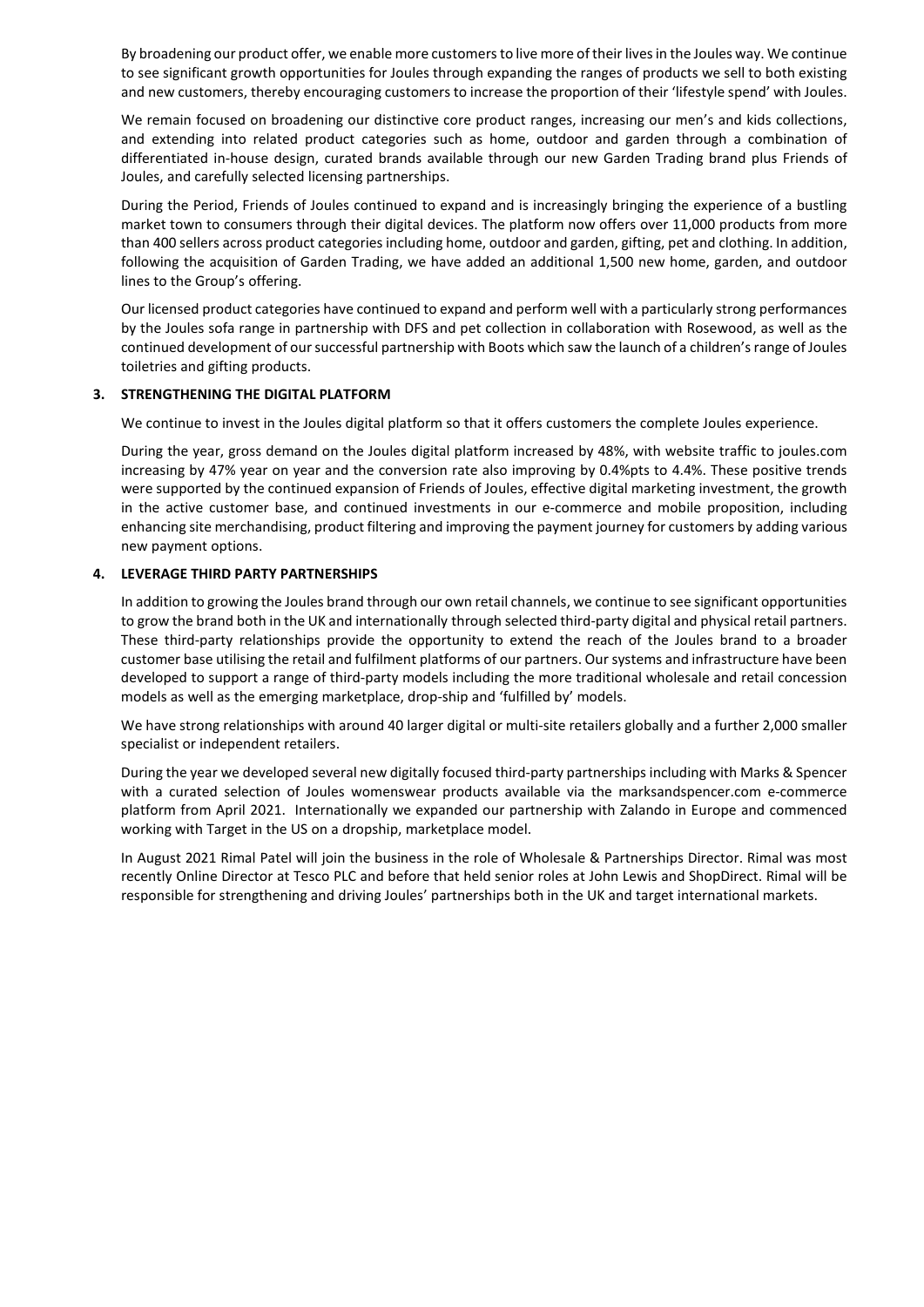|                                      | <b>STRATEGIC PROGRESS SUMMARY</b>                                                                                                                                                                                                                                                                                                                                                                            |                                                                                                                                                                                                                                                   |                                                                                                                                                                                                                                                                                                                                                                                                                                                         |                                                                                                                                                                                                                           |                                                                                                                                                                                                                                                                |
|--------------------------------------|--------------------------------------------------------------------------------------------------------------------------------------------------------------------------------------------------------------------------------------------------------------------------------------------------------------------------------------------------------------------------------------------------------------|---------------------------------------------------------------------------------------------------------------------------------------------------------------------------------------------------------------------------------------------------|---------------------------------------------------------------------------------------------------------------------------------------------------------------------------------------------------------------------------------------------------------------------------------------------------------------------------------------------------------------------------------------------------------------------------------------------------------|---------------------------------------------------------------------------------------------------------------------------------------------------------------------------------------------------------------------------|----------------------------------------------------------------------------------------------------------------------------------------------------------------------------------------------------------------------------------------------------------------|
|                                      | <b>STRONG</b><br><b>DISTINCTIVE</b><br><b>BRAND</b><br>The careful<br>development of<br>our strong,<br>distinctive, and<br>highly relevant<br>brand remains<br>central to all<br>pillars of our<br>growth strategy.                                                                                                                                                                                          | <b>GROW THE</b><br><b>ACTIVE</b><br><b>CUSTOMER</b><br><b>BASE</b><br>We aim to,<br>firstly, grow our<br>active customer<br>base and,<br>secondly,<br>increase those<br>customers'<br>frequency of<br>interaction and<br>spend with the<br>brand. | <b>BROADEN THE</b><br><b>PRODUCT OFFER</b><br>We aim to<br>broaden and<br>expand the<br>product offer<br>available to both<br>existing and new<br>customers,<br>thereby<br>encouraging<br>customers to<br>spend a greater<br>proportion of<br>their 'lifestyle<br>spend' with<br>Joules.                                                                                                                                                                | <b>STRENGTHEN</b><br><b>THE DIGITAL</b><br><b>PLATFORM</b><br>We aim to<br>continually<br>enhance the<br>Joules digital<br>platform so that it<br>captures and<br>offers customers<br>the complete<br>Joules experience.  | <b>LEVERAGE THIRD</b><br><b>PARTY PARTNERSHIPS</b><br>We aim to develop<br>opportunities to<br>efficiently grow the<br>brand both in the UK<br>and<br>internationally through<br>carefully selected<br>third-party digital and<br>physical retail<br>partners. |
| <b>HIGHLIGHTS</b><br><b>AND KPIS</b> | <b>Brand awareness</b><br>increased by<br>2.0%pt to 48%.<br>Facebook and<br>Instagram social<br>media followers<br>increased by 96k<br>to 906k.<br>Continued<br>progress against<br>Responsibly Joules<br>sustainability<br>commitments.<br><b>Center Parcs</b><br>partnership.<br>More than<br>£105,000 raised<br>for the NHS<br><b>Charities Together</b><br>Urgent COVID-19<br>Appeal during the<br>year. | Total active<br>customers grew<br>by 17% to 1.7m.<br>Digital active<br>customers grew<br>by 50% to 1.3m.<br><b>Garden Trading</b><br>100k active<br>customers.                                                                                    | Friends of Joules<br>continued to<br>expand to now<br>offer >11,000<br>products from<br>over 400 sellers<br>(FY20: 7,000<br>products from<br>200 sellers).<br>Additional 1,500<br>new home,<br>garden, and<br>outdoor lines to<br>the Group's<br>offering following<br>acquisition of<br>Garden Trading.<br>DFS sales growth<br>greater than<br>100% yoy with<br>strong online<br>growth led by the<br>continued appeal<br>of the Joules sofa<br>range. | Gross demand on<br>the Joules digital<br>platform<br>increased by 48%.<br>Website traffic to<br>joules.com<br>increased by 47%<br>year on year.<br>Joules.com<br>conversion rate<br>also improving by<br>0.4%pts to 4.4%. | New digitally focused<br>partnership with<br>Marks & Spencer to<br>sell selected<br>womenswear products<br>on marksand<br>spencer.com.<br>Expanded our<br>partnership with<br>Zalando in Europe.                                                               |

# **INFRASTRUCTURE AND ORGANISATIONAL DESIGN**

Shortly after the end of the Period we completed the construction and fit-out of our new head office in Market Harborough, called The Joules Barn. The opening of The Joules Barn represents a vitally important development in our journey and will enable Joules to be an even more collaborative and creative business whilst maximising the benefits of more flexible working patterns that have developed since the outbreak of the pandemic.

We have also continued to invest in our fulfilment infrastructure to support our long-term growth plans. During the first half of the year, we created an additional 100,000 square feet of space at our UK distribution centre which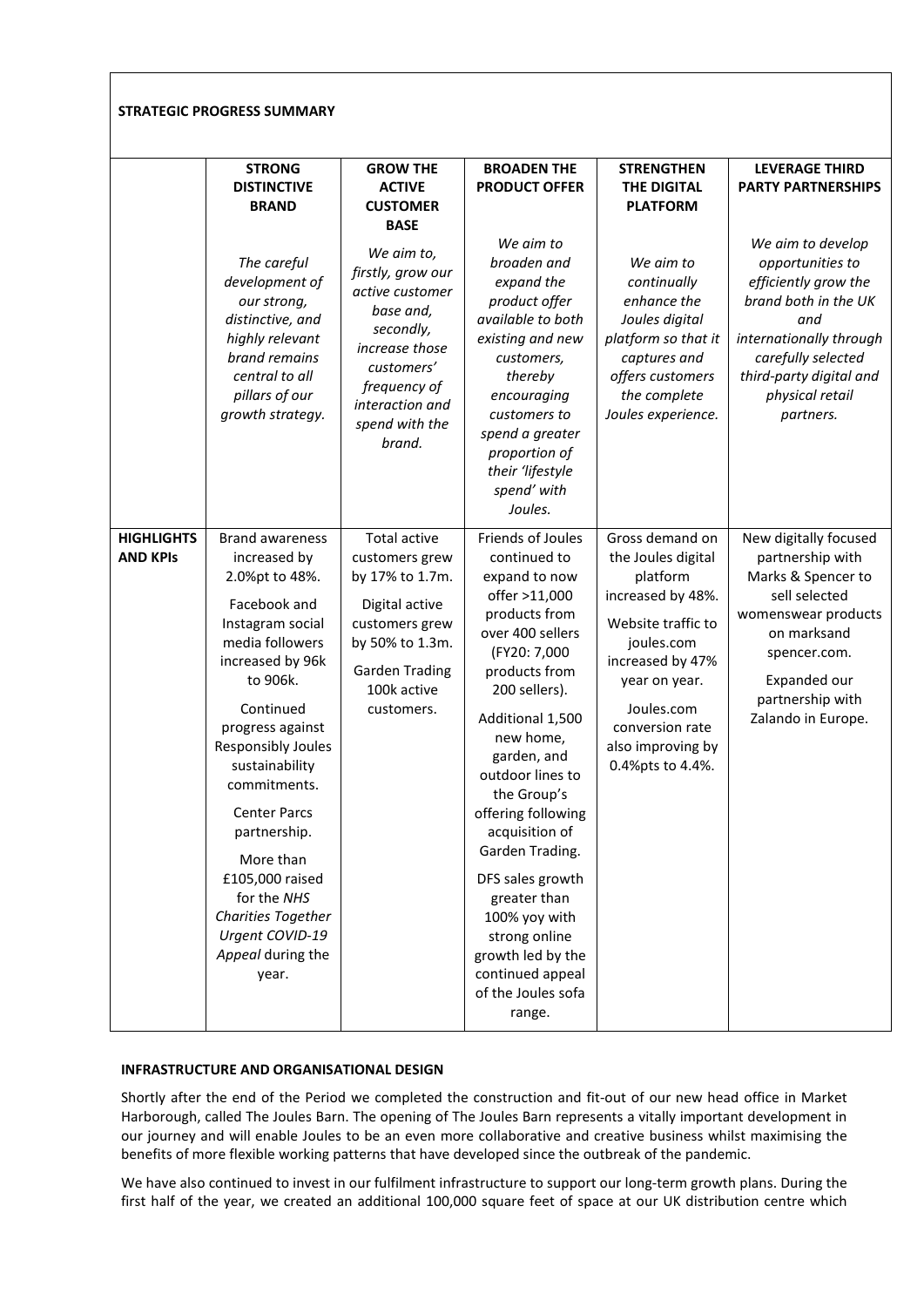included the completion of a new mezzanine level and the occupation of an adjoining warehouse to support the Group's anticipated e-commerce growth over the medium term.

In the second half of the Period the Group completed a re-organisation of structures across the Group's head office functions, which had commenced in FY20, as part of the 'Joules Blueprint' business strategy to review organisational design and introduce clarity around roles and responsibilities.

### **GARDEN TRADING**

The acquisition of Garden Trading in February 2021 was an important milestone for the Group. The acquisition has provided the Group with a strong position in the important and fast-growing home, garden and outdoor market with a brand and team that is closely aligned with the Joules core values customer base and business model. Further detail on the acquisition of Garden Trading is provided in Note 2 of the Consolidated Financial Statements.

The acquisition was driven by a clear strategic rationale helping to progress all pillars of Joules Growth strategy:

- Grow active customer base: Garden Trading has a fast-growing active customer base, now at over 100,000. The home, outdoor and garden category is highly relevant to the wider Joules customer base.
- Strengthen digital platform: Over half of Garden Trading's sales are direct to consumers via its web platform and through digital marketplaces including Friends of Joules.
- Broaden product offer: Garden Trading brings over 1,500 distinctive, design-led products across home, garden, lighting, and outdoor categories. We see opportunities to cross-market to the wider Joules customer base to drive growth in these categories.
- Leverage third parties: Strong wholesale relationships in UK and Europe have been central to Garden Trading since it started in business. We see opportunities to leverage mutual relationships and to introduce Garden Trading to several of Joules' existing third-party partners in the UK and internationally.

We are delighted with the performance of Garden Trading over the first few months since the acquisition and the transition to Garden Trading operating as part of the Joules Group has been successful with all planned support functions and activities now fully aligned. Looking forward, we see significant potential to grow the home, garden and outdoor category under the Garden Trading brand, leveraging Joules resources and capabilities to support this growth.

#### **THE JOULES COMMUNITY**

The skill, talent, and dedication of the Joules team during FY21 in the face of such a unique and unprecedented set of challenges has been nothing short of amazing. I would like to thank all my colleagues for their hard work during the year.

We have also continued to receive fantastic support from our suppliers, landlords, business partners, and customers. I would like to take this opportunity to thank everyone across the Joules community for their ongoing support for our business and brand.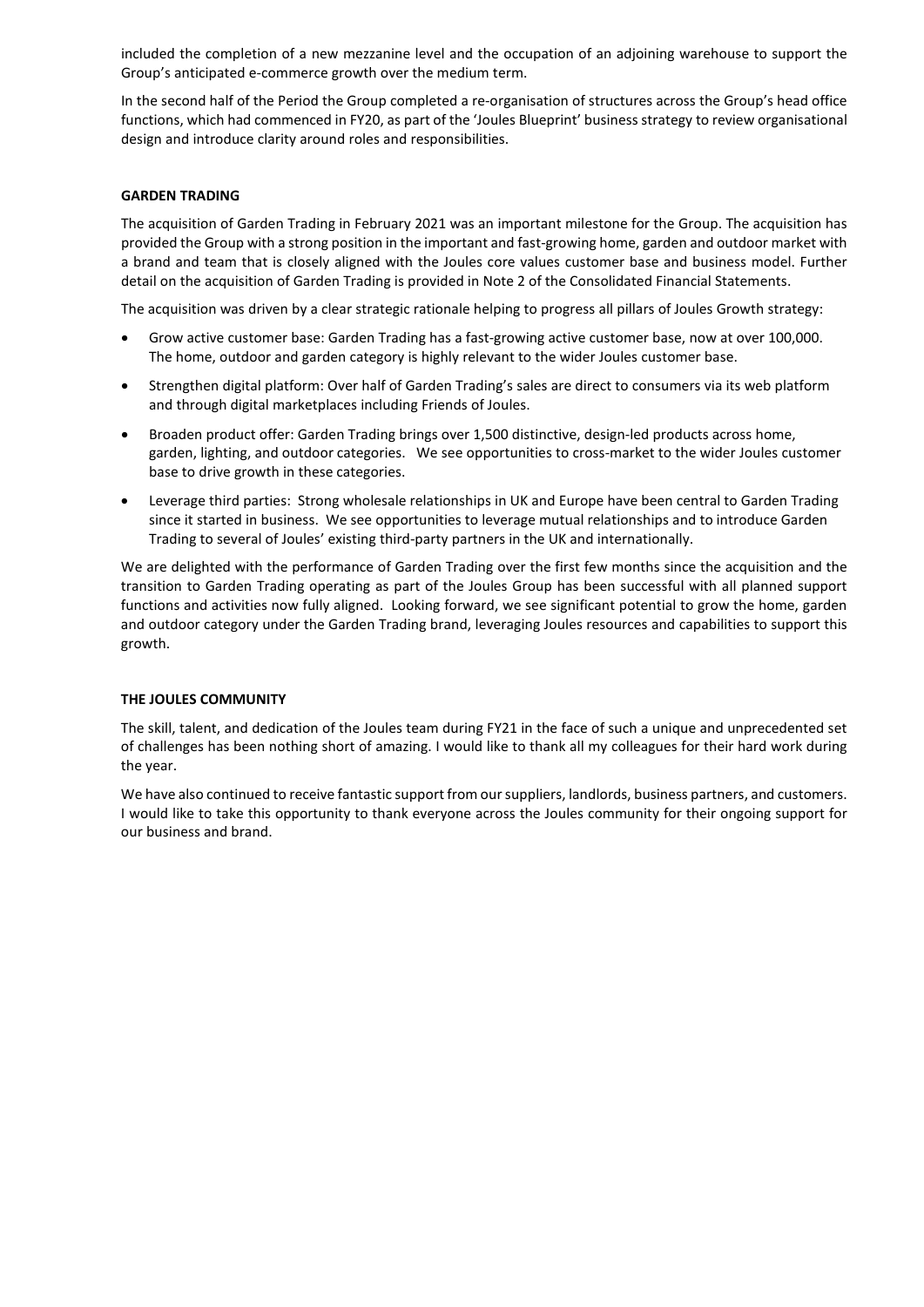# **FINANCIAL REVIEW**

Our FY21 financial year has been overshadowed by the ongoing impact of the COVID-19 global pandemic, with enforced retail store closures across the UK and Europe, remote working for all colleagues and ongoing disruption to global freight markets.

Against this backdrop the Group has delivered a strong financial performance, leveraging historic investments to support significant growth through our already well-established e-commerce channels. Our strong financial position has allowed us to invest in our growth strategy, including driving strong growth of our Friends of Joules digital marketplace platform and the acquisition in February 2021 of Garden Trading, a leading digitally focussed outdoor, home and garden brand. As a result, we move into the new financial year with a business model now driven by predominantly digital revenue streams that leverage our brand and platform position, through a broader and more diversified product offer.

The performance in the year has demonstrated how we leverage our two 'special ingredients' – the Joules brand and our lifestyle products – to deliver sales through our digital platform, which comprises: the front-end web-site; warehouse and fulfilment; and, customer insight and digital marketing capability, all of which are areas that we have invested in over recent years.

# **COVID-19 - IMPACT ON THE GROUP'S FINANCIAL POSITION AND RESULTS FOR THE PERIOD**

The impact of COVID-19 in the Period and the actions taken to reduce costs, preserve cash and strengthen the Group's financial position is summarised below with more in the relevant section of this Financial Review.

# *Impact on business operations and sales channels*

- Stores were closed for more than half of their potential trading hours. When open, stores traded at approximately 24% below the same period in FY19 with reduced footfall being partially offset by higher conversion rates
- No significant country shows, or events were attended in the year
- Wholesale dispatches were particularly low in the first quarter as our wholesale customers globally just started to re-open during the Period. Sales momentum improved through the year, notwithstanding the impact of further lockdowns in the UK and EU
- Gross margins impacted by lower proportion of store sales with store sales generating a higher gross margin than e-commerce, and an increased level of markdown sales in Q1 and Q4 in the stores channel due to clearing through stock positions held prior to going into lockdown.

# *Operating costs*

- Lower store sales resulted in lower variable costs, including turnover rents, merchant fees, certain distribution costs, utilities, travel and expenses
- The Government's Coronavirus Job Retention Scheme ('CJRS') subsidised a substantial proportion of payroll costs for store colleagues, and some head office colleagues, that were furloughed whilst stores were closed. Approximately £4.6 million contribution to payroll costs was received in the Period
- Business rates relief, of approximately £2.3 million, was received across the year
- All non-furloughed colleagues agreed to voluntary pay reductions of up to 20% of their salary that continued through the first quarter. Directors agreed to additional voluntary pay reductions
- Many of the Group's landlords either waived or reduced rent for the time that stores were unable to trade. The benefit from reduced rents is reflected within the IFRS16 (Leases) accounting.

# *Actions taken to preserve cash and enhance the Group's financial position and liquidity*

- Inventory purchase commitments and phasing of deliveries were actively managed in collaboration with our suppliers
- Rent deferral arrangements were agreed with many of the Group's landlords
- Lease renegotiations to reduce rent levels, increase lease flexibility and/or move to turnover based rent models continued to progress through the Period.

#### *Financial position and liquidity*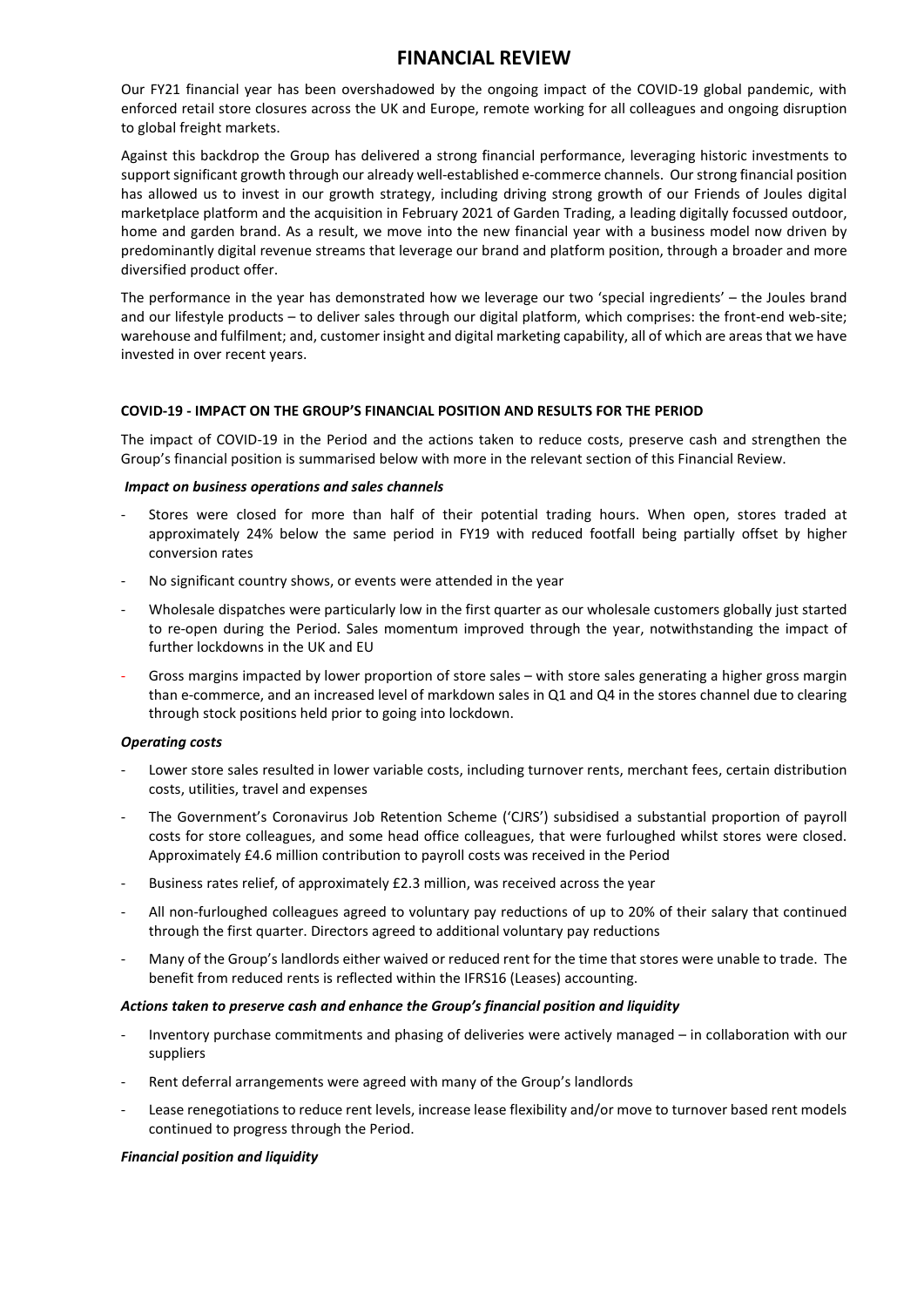At 30 May 2021 the Group had net cash of £4.1 million (FY20: £4.5m), comprising cash of £18.0 million and total borrowings (excluding lease liabilities) of £13.9 million. The Group had total liquidity headroom of £38.1 million at 30 May 2021, comprising cash of £18.0 million and £20.1 million of undrawn committed financing facilities.

In April 2021, the Group extended the term of its £25 million revolving credit facility (RCF) and £9.5 million term loan with Barclays Bank PLC, taking the opportunity to convert the RCF arrangement to an 'ESG – Sustainability' facility linked to the achievement of certain sustainability targets, providing further confidence in the financial position of the Group alongside focus on, and importance of, the Responsibly Joules strategy. Both facilities now expire in September 2024.

The Directors have concluded that it is appropriate to prepare the financial statements on the going concern basis. Further detail on the financial position, liquidity and going concern assessment is provided later within this Financial Review and Note 1 of the Consolidated Financial Statements.

### **ACQUISITION OF GARDEN TRADING**

On 9 February 2021 the Group announced the acquisition of The Garden Trading Company Limited ("Garden Trading"), a digitally led retailer of home and garden products inspired by the British countryside and lifestyle trends.

Total consideration for the acquisition was up to £12.5 million (on a cash free, debt free basis subject to a normalised level of working capital), with £9 million upfront consideration consisting of £4.5 million cash and £4.5 million of Joules Group plc ordinary shares (2.83 million new Joules ordinary shares of 1 pence each), and up to £3.5 million deferred consideration (of which at least £3.0 million will be paid in cash and the rest either in cash or ordinary shares, at the Group's discretion), subject to Garden Trading meeting certain targets over the period to 30 November 2021.

Garden Trading's results have been consolidated as part of the Group since acquisition with its results being reported across the Retail and Wholesale segments. Further detail on the acquisition of Garden Trading is provided in Note 2 of the Consolidated Financial Statements.

### **GROUP RESULTS**

| <b>£million</b>                                     |                               | <b>Restated</b>               |
|-----------------------------------------------------|-------------------------------|-------------------------------|
|                                                     | 52 weeks<br>ended May<br>2021 | 53 weeks<br>ended May<br>2020 |
| Revenue                                             | 199.0                         | 190.8                         |
| <b>Gross profit</b>                                 | 97.5                          | 96.8                          |
| Operating expenses                                  | (72.1)                        | (79.8)                        |
| Depreciation & amortisation*                        | (16.0)                        | (19.5)                        |
| Share-based compensation                            | (1.7)                         | 0.4                           |
| <b>Administrative expenses</b>                      | (89.8)                        | (98.9)                        |
| Operating profit/(loss) - before exceptional costs  | 7.7                           | (2.1)                         |
| Finance costs                                       | (1.6)                         | (1.8)                         |
| Profit/(loss) before tax - before exceptional costs | 6.1                           | (3.9)                         |
| Gross margin %                                      | 49.0%                         | 50.7%                         |
| <b>Reconciliation to statutory results</b>          |                               |                               |
| Operating profit/(loss) - before exceptional costs  | 7.7                           | (2.1)                         |
| <b>Exceptional costs</b>                            | (4.2)                         | (21.0)                        |
| <b>Operating profit/(loss)</b>                      | 3.6                           | (23.0)                        |
| Net finance costs                                   | (1.6)                         | (1.8)                         |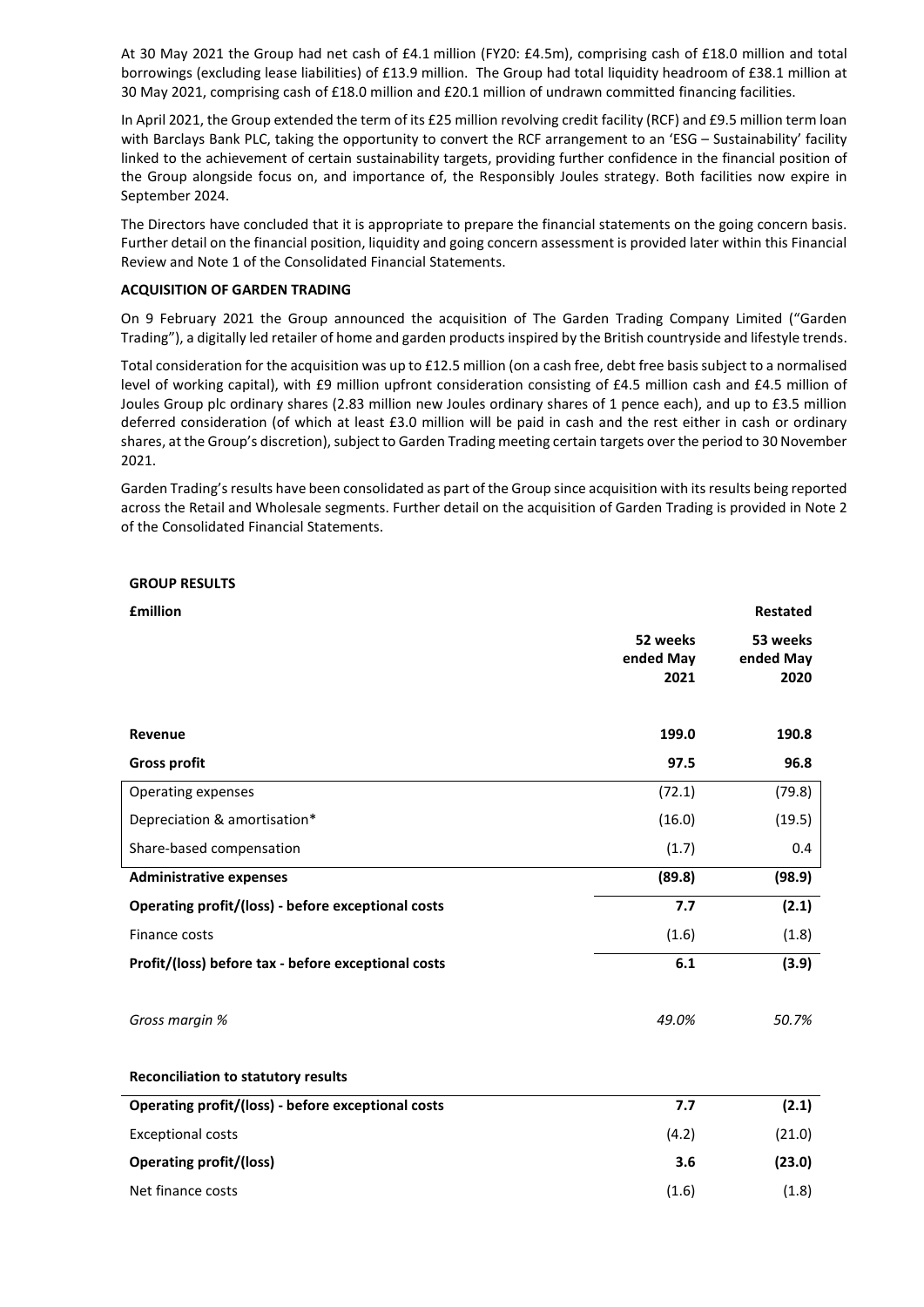| Statutory profit/(loss) before tax                 | 2.0  | (24.8) |
|----------------------------------------------------|------|--------|
|                                                    |      |        |
| <b>EBITDA reconciliation</b>                       |      |        |
| Operating profit/(loss) – before exceptional costs | 7.7  | (2.1)  |
| Depreciation & amortisation                        | 16.0 | 19.5   |
| <b>EBITDA</b> – before exceptional costs           | 23.7 | 17.4   |
|                                                    |      |        |

*\*Depreciation of Right-of-Use asset was £8.0 million (FY20: 12.6 million)*

Group revenue increased by 4.3% to £199.0 million from £190.8 million last year, with strong growth in Joules' ecommerce and the contribution from Garden Trading, more than offsetting the impact of enforced store closures, the cancellation of country shows across the UK and the impact of the pandemic on the Group's wholesale customers. This year, we are reporting on the 52 weeks ended 30 May 2021 compared to 53 weeks to 31 May 2020 in the prior year. To provide a comparison with last year's 53-week period, the unaudited contribution of the additional week in last year's results was approximately 1% of revenue and profit.

Group gross margin of 49.0% was 1.7%pts lower than the prior year. Gross margin was impacted by several headwinds over the Period:

- lower proportion of store sales in the Retail segment with stores closed for more than half of the Period and lower stores margin rate when open due to higher markdown sales in stores in Q1 and Q4 as stores cleared through pre-lockdown stock positions**.** Historically stores deliver a higher gross margin rate than other retail channels
- Increased freight costs as the result of disruption in global freight markets impacting inbound deliveries through the final quarter of the Period
- Increased duty and transportation costs for deliveries into EU markets following Brexit.

PBT before exceptional costs was £6.1 million against a loss of £(3.9) million in the prior period. The strong sales performance of our digital platform (e-commerce and Friends of Joules) and licensed product ranges, together with furlough scheme (CJRS) contributions, business rates relief and continued focus on managing costs, more than offset the impact of lost revenue from the enforced closures of our own stores and those of many of our wholesale partners.

Statutory PBT was £2.0 million against a Statutory loss before tax of £24.8 million last year. Exceptional costs of £4.2 million (FY20: £21.0m) were incurred in the Period, primarily in relation to non-cash impairments of store lease right of use assets.

| <b>Period ended</b> | May 2021 | <b>May 2020</b> |            |
|---------------------|----------|-----------------|------------|
| <b>£million</b>     | 52 weeks | 53 weeks        | Variance % |
| E-commerce          | 122.0    | 82.7            | 48%        |
| <b>Stores</b>       | 35.1     | 59.6            | (41)%      |
| Shows               | 1.5      | 3.6             | (59)%      |
| Retail              | 158.6    | 145.9           | 9%         |
| Wholesale           | 35.3     | 42.7            | (17)%      |
| <b>Other</b>        | 5.1      | 2.2             | 130%       |
| Group revenue       | 199.0    | 190.8           | 4%         |
|                     |          |                 |            |
| Memo: International | 25.0     | 29.5            | (15)%      |
|                     |          |                 |            |
| Gross margin %      | 49.0%    | 50.7%           |            |

# **CHANNEL REVIEW – REVENUE AND MARGIN**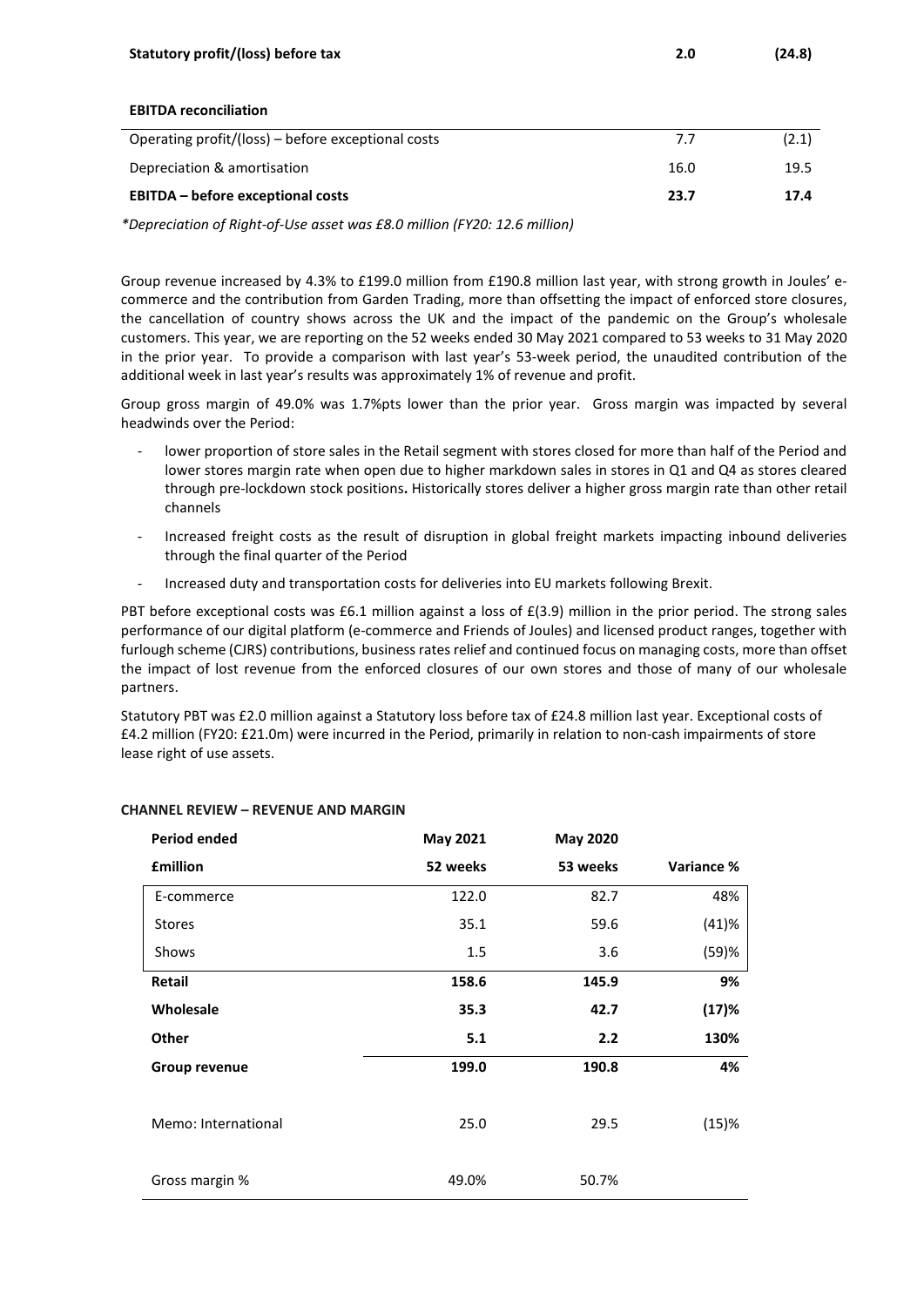| Retail    | 52.3% | 56.9% |
|-----------|-------|-------|
| Wholesale | 26.8% | 27.1% |

# **Retail**

'Total Retail' revenue of £158.6 million was 8.7% above the prior year (FY20: £145.9m) with strong e-commerce sales growth more than offsetting the impact of enforced store closures and the cancellation of country shows and events that the Group normally attends.

Joules retail revenue segment comprises:

- E-commerce: the sale of Joules and Garden Trading branded products through the Group's own websites and via carefully selected third-party websites including Next, John Lewis, Zalando. Note, third-party Friends of Joules products sold through the Joules website are reported within the 'Other' revenue segment based on the net commission received
- Stores: the sale of Joules branded products through the Group's own retail stores and a small number of concessions with John Lewis for Joules womenswear
- Country shows & events: Joules has retail presence at events such as Badminton, Burghley and Carfest

# *E-commerce*

Total e-commerce sales increased by 48% to £122.0 million (FY20: £82.7m). Excluding Garden Trading, e-commerce sales increased by 43%. This growth was led by sales through the Group's own websites (joules.com, joulesusa.com, tomjoule.de and the Joules ebay store). E-commerce represented 77% of the Group's retail revenue during the Period (FY20: 56%).

Traffic to the Joules website was up by more than 47% and conversion rate also improved. This performance reflects the market-wide trend towards online shopping, as well as the Group's:

- customer insight and digital marketing capability to attract new customers to the brand and to provide compelling content and offers to existing customers. Digital active customers, those who have transacted online, increased to 1.3 million in the Period (FY20: 0.9 million), making up more than two-thirds of our total active customer base
- ongoing improvements to the online customer experience including enhancements to site navigation, search and check-out experience
- increasing range and breadth of products available on the Joules website, including more than 11,000 products from 3rd party sellers via the Friends of Joules digital marketplace. Gross platform demand (which includes the sale of Joules products and the gross sales value from Friends of Joules) increased by nearly 50% in the Period
- investment in warehousing and fulfilment capability over recent years.

Garden Trading's retail revenue, which is all e-commerce, for the post-acquisition period was £4.3 million, this represents proforma growth of over 100% on the equivalent prior year period. This performance was a result of increased awareness of the brand, a growing active customer base – now at over 100,000, an expanded product collection and increased market demand for the home, garden and outdoor category.

# *Stores*

Overall store sales were £35.1 million in the year (FY20: £59.6m). This result reflects the forced closure of nonessential retail stores. In the current year, our stores were closed for more than half of the year compared with two months in the prior year.

When allowed to open, stores traded at approximately 24% below the same period in FY19 and experienced reduced footfall against historic levels, in part the result of social distancing measures, the impact of which was partly offset by higher conversion rates.

# **Wholesale**

Wholesale revenue in the Period was £35.3 million, a 17% reduction year-on-year (FY20: £42.7m), reflecting the ongoing impact of COVID-19 on many of the Group's wholesale partners both in the UK and internationally.

In the UK, wholesale revenue, excluding Garden Trading, was £15.2 million (FY20: £21.2m) with an approximately 40% reduction in Autumn/Winter 2020 which was particularly impacted by COVID-19, and an improved trend in Spring/Summer 2021 which was in line with the prior equivalent season. Garden Trading wholesale revenue, for the post-acquisition period, was £4.4 million.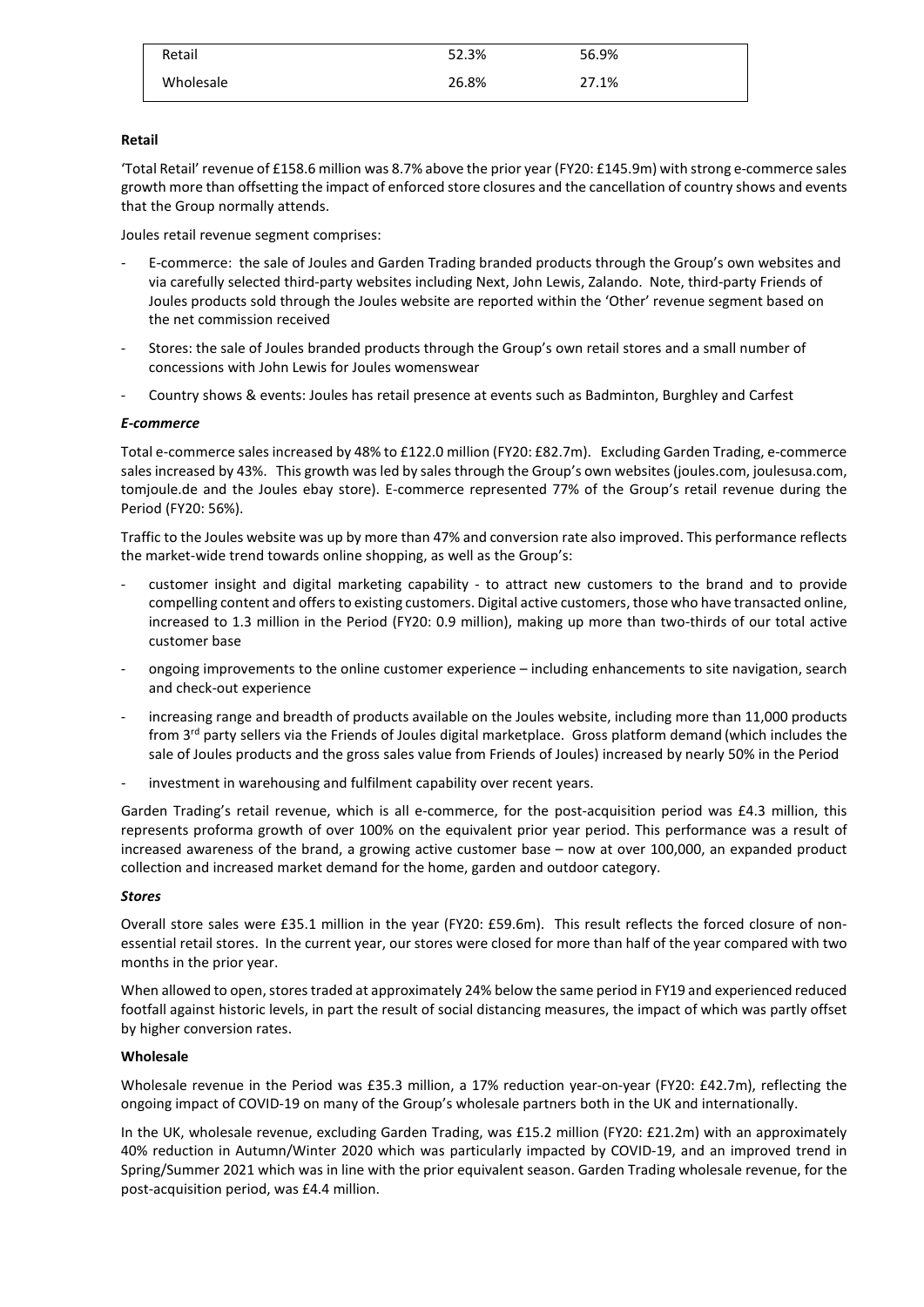Internationally, our wholesale sales were £15.8 million (FY20: £21.5m). COVID-19 impacted all markets in the first quarter where we proactively cancelled or reduced a significant proportion of our early Autumn/Winter 20 deliveries across all markets. Despatches to Germany, along with other European markets, have continued to be impacted by lockdown measures and further impacted in the second half of the year by Brexit which has resulted in shipping and customs clearance delays.

#### **Other revenue**

Other revenue consists of royalties from the sale of licensed products sold within third-party partner channels and the commission received on the sale of Friends of Joules digital marketplace products.

Other revenue more than doubled to £5.1 million (FY20: £2.2m). This reflects the strong growth of our Friends of Joules digital marketplace, contributing £2.0 million to other revenue (FY20: £0.4 million), and strong performance from several of our licensed product categories and partners.

Friends of Joules now has over 11,000 products, across 293 categories, from over 400 third party sellers. These products are merchandised alongside Joules products on the Joules websites and promoted to Joules' growing active customer.

#### **International**

Total international revenue, which includes revenue in international markets across retail and wholesale channels, decreased by 15.2% to £25.0 million (FY20: £29.5 million) and now comprises 12.6% of the Group's total revenue (FY20: 15.5%).

Wholesale sales were impacted by COVID-19 across all markets for the first quarter and in European markets through most of the year with national and regional lockdowns. European markets were further impacted by Brexit in the second half with disruption to delivery times.

Notwithstanding the specific challenges in the current Period, the Joules brand continues to resonate with customers in our target international markets. E-commerce sales continued to grow in the US and Germany, despite having to close our German market website for a five-week period to avoid the risk of disruption to customer orders in the initial weeks following Brexit.

### **ADMINISTRATIVE EXPENSES**

Total administrative expenses before exceptional costs decreased by 10.13% to £89.8 million (FY20: £98.9m).

| <b>Period ended</b>                                | May 2021 | <b>May 2020</b> |
|----------------------------------------------------|----------|-----------------|
| <b>£million</b>                                    | 52 weeks | 53 weeks        |
| <b>Operating expenses</b>                          | 72.1     | 79.8            |
| Depreciation & amortisation*                       | 16.0     | 19.5            |
| Share-based compensation                           | 1.7      | (0.4)           |
| Administrative expenses - before exceptional costs | 89.8     | 98.9            |
| <b>Exceptional costs</b>                           | 4.2      | 21.0            |
| <b>Total Administrative expenses</b>               | 93.9     | 119.9           |

*\* Depreciation of Right-of-Use asset was £8.0 million (FY20: 12.6 million)*

#### **Operating expenses**

Operating expenses decreased by 9.7% to £72.1 million (FY20: £79.8m). The movement in the Period reflected support received from the Government via the Job Retention Scheme (£4.6 million) and rates rebates (£2.3 million), as well as lower direct sales variable costs and the Group's ongoing cost management.

**Sales costs** which primarily relate to commissions paid to third party retail partners and wholesale sales agents, decreased by 8.2% to £11.2 million (FY20: £12.2m), in line with the lower third-party sales experienced in the Period.

**Marketing expenditure** was up by 22% to £11.3 million (FY20: £9.3m). Investment in digital and social marketing was increased to drive customer acquisition and digital sales, which was partly offset by the reduction in marketing expenditure in other channels

**Store costs** decreased by 55% to £8.1 million (FY20: £17.9m). Underlying store costs were mitigated by business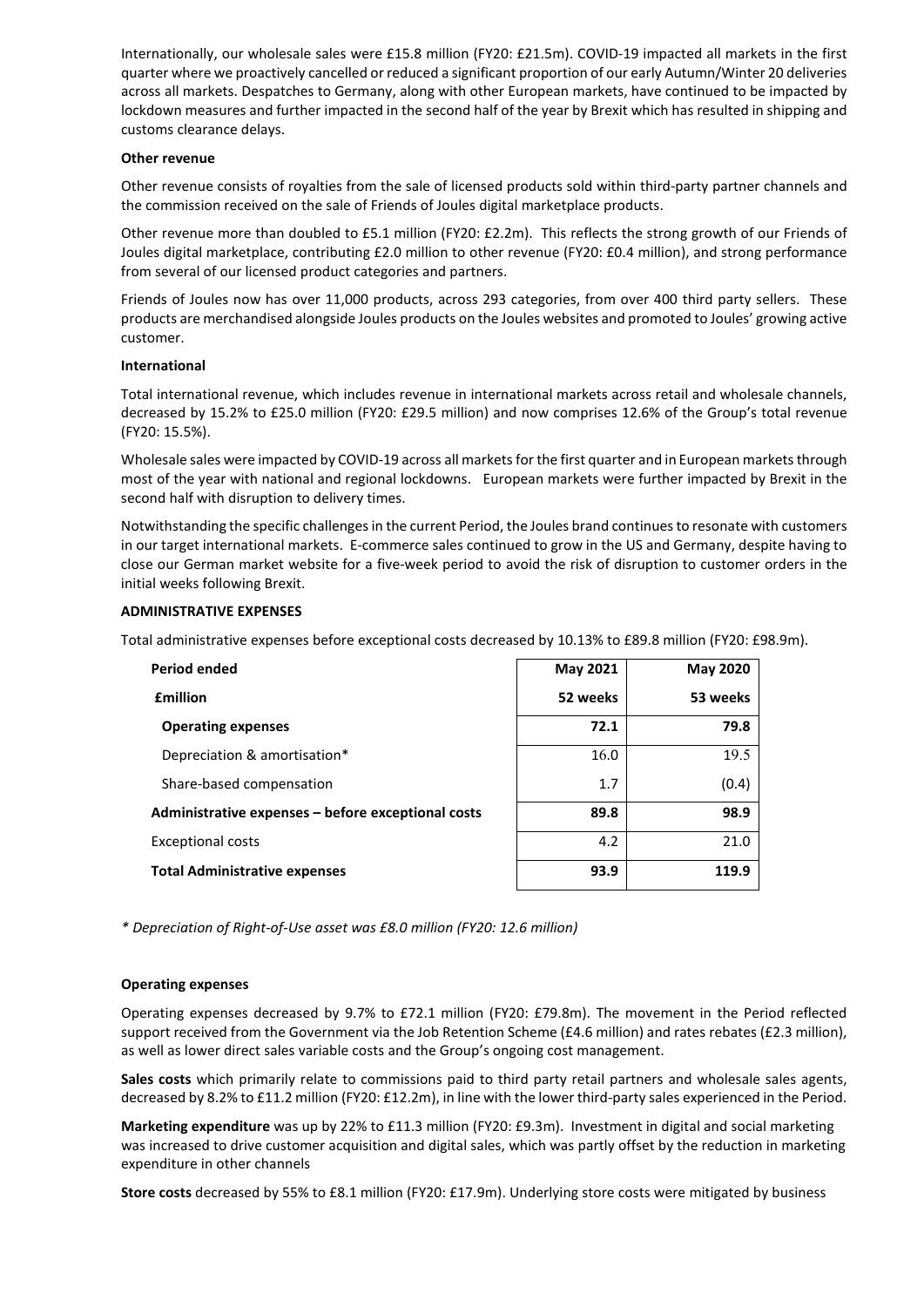rates relief and the payments received from the Coronavirus Job Retention Scheme (JRS) when store colleagues were furloughed.

Store costs exclude rent expenditure which is accounted for under IFRS16 (Leases) with the exception of turnover only store rent and short-term leases of £0.4 million (FY20: £0.3m).

**Distribution costs** increased by 35% to £12.4 million (FY20: £9.2m). The increase in distribution costs is due to the increase in e-commerce sales and the resulting increase in variable warehouse related costs.

**Head office costs** decreased by 6.7% to £29.1 million (FY20: £31.2m) as the result of continued cost management activities, JRS income for furloughed colleagues and the constraints of the global pandemic reducing travel and related costs.

### *Depreciation and amortisation*

Depreciation and amortisation reduced by £3.4 million to £16.0 million (FY20: £19.5m), with lower Right-of-use asset depreciation more than offsetting an increase in underlying depreciation and amortisation.

Underlying depreciation and amortisation increased to £8.0 million (FY20: £6.8m) the increase being primarily due to higher amortisation following the completion of a number of technology initiatives in the prior financial year, including further developments to our digital platform, the launch of the Friends of Joules digital marketplace and roll-out of a new digitally integrated store point of sales solution.

Right-of-use asset depreciation decreased by £4.6 million to £8.0 million (FY20: £12.6m). The decrease was the result of a reduction in the Right-of-use asset following impairment write-downs in the prior financial period and the renegotiation of several leases in the period which resulted in reductions in underlying lease costs and several leases falling outside of the scope of IFRS16. This was partly offset by a lease extension for our UK warehouse.

### *Share-based compensation*

Share-based compensation was £1.7 million in the Period (FY20: £0.4m income).

In the current Period, the Executive Directors and several senior executives, waived options outstanding under the Long Term Incentive Plans (LTIPs) due to vest following the three-year periods ending FY21 and FY22, reducing the number of shares under option and the share based compensation provision. Several new share plan arrangements were established in the Period, including a new LTIP for the three-year period to FY23 and an All Employee Share Plan.

Share based compensation in each period can fluctuate based on projected performance outcomes against the LTIP targets, the share price at reporting date and movement in the charge required for National Insurance Contributions.

# **EXCEPTIONAL ADMINISTRATIVE EXPENSE**

A total exceptional expense of £4.2 million (FY20: £21.0m) has been booked by the Group in the Period as detailed below and in the Notes to the Condensed Consolidated Financial Statements.

| <b>Period ended</b>                                            | <b>May 21</b> | <b>May 20</b> |
|----------------------------------------------------------------|---------------|---------------|
| <b>f</b> million                                               |               |               |
| Right-of-use asset - impairment                                | 1.8           | 16.2          |
| Property, plant & equipment and intangible assets - impairment | 1.1           | 4.3           |
| Non-cash exceptional                                           | 2.9           | 20.5          |
| <b>Acquisition costs</b>                                       | 0.6           | nil           |
| Restructuring costs                                            | 0.7           | 0.5           |
| <b>Other exceptional costs</b>                                 | 1.3           | 0.5           |
| <b>Total exceptional costs</b>                                 | 4.2           | 21.0          |

The Group regularly conducts a review of its assets to identify if there are any impairments to the carrying value of the assets. Following this review at the Period end, a non-cash exceptional impairment charge of £2.9 million has been recognised (FY20: £20.5m), which is net of prior year impairment charge reversals of £0.8 million (FY20: nil), the majority of which relates to the Group's stores. The stores with impairment reversals were written back to their recoverable amount after a thorough review of forecast performance on a store-by-store basis to determine which impairment reversals were appropriate to recognise.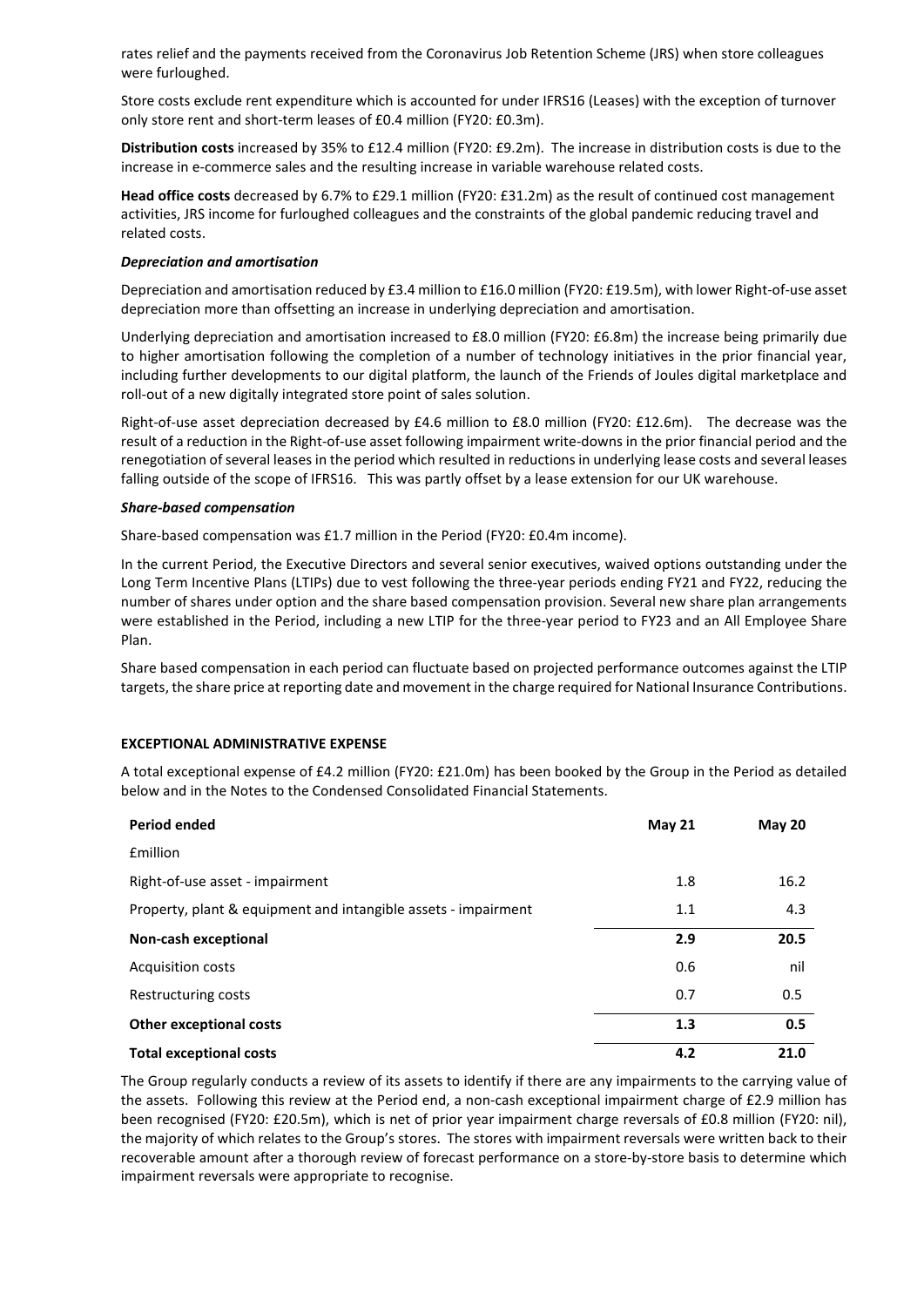The COVID-19 pandemic and the resulting enforced closure of the Group's retail stores and anticipated lower footfall to retail stores when re-opened, results in lower cash flow forecasts for stores and a resulting impairment to the Right-of-use asset and fixed assets of certain stores.

In the second half of the year the Group incurred further exceptional costs of £1.3 million, of which £0.6 million were professional fees related to the acquisition of Garden Trading and £0.7 million were restructuring costs (FY20: £0.5m). The restructuring costs related to a re-organisation of structures across the Group's head office functions which commenced in FY20 and was completed in the Period as part of the 'Joules Blueprint' business strategy to review organisational design and introduce clarity around roles and responsibilities.

# **FINANCE COSTS**

Net finance costs were £1.6 million (FY20: £1.8 million). Net finance costs consist of £0.4 million interest and facility charges on the Group's revolving credit facility and term loan with Barclays Bank PLC (FY20: £0.4 million) and £1.2 million interest on lease liabilities (FY20: £1.4 million).

# **TAXATION**

The Group tax charge for the Period was £1.1 million (FY20: £4.6 million credit). The effective tax rate for the Period was 78.1% (FY20: 17.8%), which was significantly higher than the applicable UK corporation tax rate due to the impact of recalculating the deferred tax liability on Garden Trading intangibles (following the UK tax rate being increased from 19% to 25% from April 2023), plus non-deductible expenditure (including £0.6m of Garden Trading acquisition costs), Share Based Compensation charges and a prior year deferred tax charge, mostly arising on fixed asset timing differences.

# **CASH FLOW**

Free cash flow, prior to the capital expenditure on our new head office development and the acquisition consideration for Garden Trading, was £11.1 million inflow in the period (FY20: £7.3 million outflow). Net cash flow after the capital expenditure on the new head office, the acquisition consideration for Garden Trading and the repayment of borrowings was £7.0 million outflow in the Period (FY20: £10.1 million outflow).

The improvement against the comparable period reflects higher EBITDA for the trading reasons detailed above and the benefit of the Government's COVID-19 support measures; the receipt of corporation tax overpaid on account in the prior year; deferral of a proportion of lease rental payments in agreement with landlords; and, continued robust working capital management.

| <b>£million</b>                          | <b>FY21</b> | <b>FY20</b> |
|------------------------------------------|-------------|-------------|
| <b>EBITDA (before exceptional costs)</b> | 23.7        | 17.4        |
| Share-based compensation                 | 1.7         | (0.4)       |
| Lease repayments - IFRS 16               | (11.3)      | (12.3)      |
| Cash exceptional costs                   | (1.3)       | (0.5)       |
| Net working capital – change             | 4.3         | (2.4)       |
| <b>Operating free cashflow</b>           | 17.1        | 1.8         |
| Interest paid - borrowings               | (0.3)       | (0.4)       |
| Interest paid - lease liability          | (1.2)       | (1.4)       |
| Tax received / (paid)                    | 3.0         | (0.9)       |
| <b>Cash from Operating activities</b>    | 18.6        | (0.9)       |
| Capital expenditure – core               | (7.5)       | (6.4)       |
| Free cash flow (core capex)              | 11.1        | (7.3)       |
| Capital expenditure – new Head Office    | (6.1)       | (7.3)       |
| <b>Acquisition of Garden Trading</b>     | (4.2)       |             |
| Free cash flow                           | 0.8         | (14.6)      |
| Net cash from financing                  | (7.8)       | 24.7        |
| Net cash flow                            | (7.0)       | 10.1        |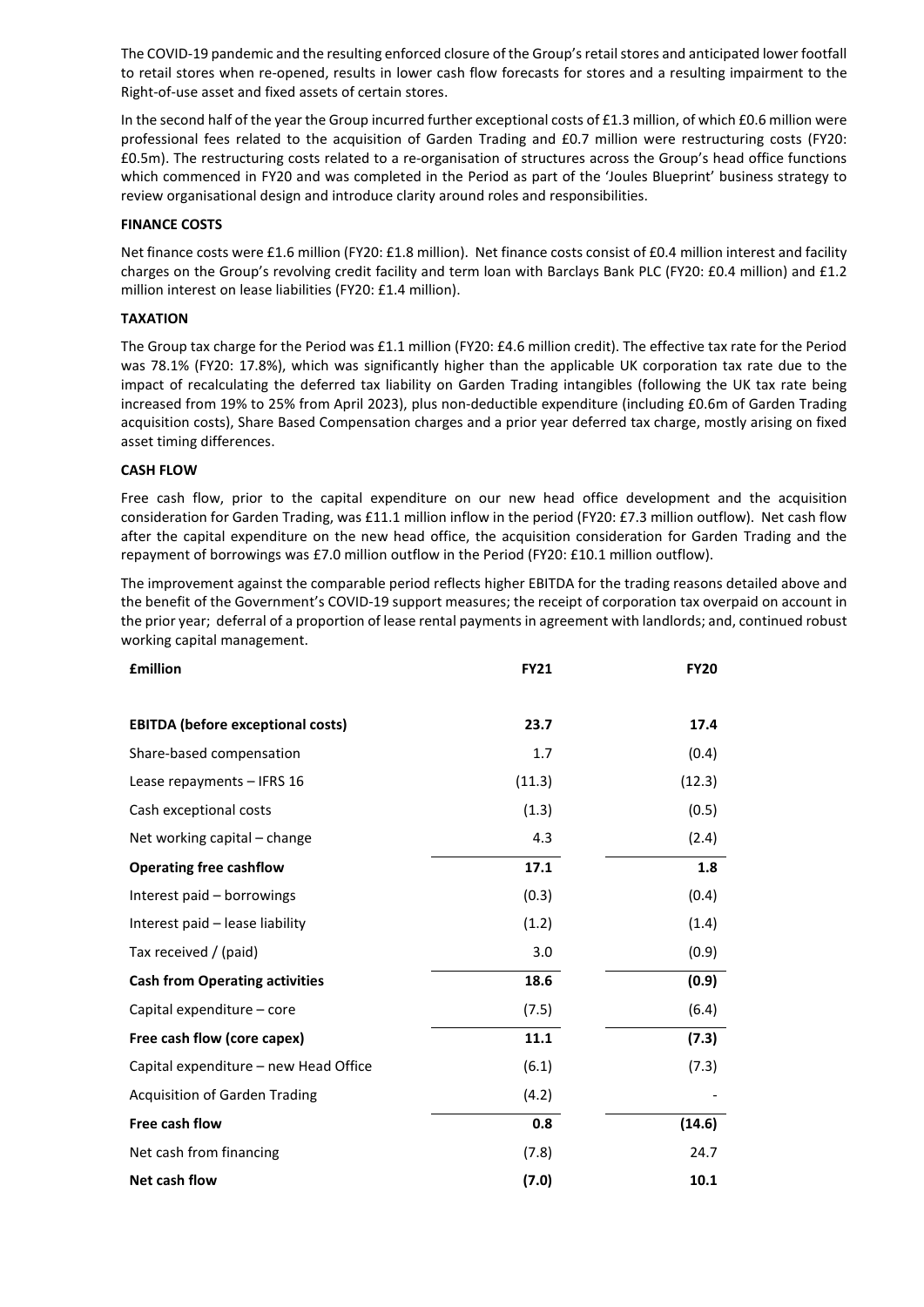| <b>Memo: Total capital expenditure</b> | (13.6) | (13.7) |
|----------------------------------------|--------|--------|
| Net cash                               | 4.1    | 4.5    |

# **CAPITAL EXPENDITURE**

Core capital expenditure in the year was £7.5 million (FY20: £6.4m). Major areas of capital expenditure included a capacity upgrade programme at our UK warehouse, alongside developments to the Joules website and other core technology platforms.

The development of our new head office, The Joules Barn was completed in June 2021. During the Period, capital expenditure on the new head office was £6.1million (FY20: £7.3m).

### **INVENTORY**

Group Inventory at the end of the Period was £47.5 million (FY19: £35.3m). The increase in the Period is due in part to the acquisition of Garden Trading as well as an increased holding of current and future season inventory, with last year impacted by actions taken to rephase stock levels due to the closure of the Group's stores during the UK's initial lockdown.

# **DIVIDEND**

Given the impact of the global pandemic on the Group and the continued uncertain outlook, the Board has not declared a dividend in respect of the current financial period (FY20: £nil). The Board will continue to review the financial position of the Group and intends to recommence dividend payments when it is considered financially appropriate to do so.

### **NET CASH AND LIQUIDITY**

Net cash at the end of the Period was £4.1 million (FY20: £4.5 million) representing cash of £18.0 million (FY20: £26.2 million) and borrowings of £13.9 million (FY20: £21.7 million).

The Group's total liquidity headroom at 30 May 2021 was £38.1 million (FY20: £52.5m), comprising £18.0 million cash balances (FY20: £26.2m) and £20.1 million undrawn committed financing facilities(FY20: £26.3m). The decrease in liquidity headroom is driven by the Group not seeking an extension to its temporary 12 month, £15 million revolving credit facility with Barclays Bank PLC (which was put in place in April 2020 and expired in April 2021), and the investment in Garden Trading during the Period.

# *Lease liability (IFRS 16)*

The Group's total lease liability at 30 May 2021 was £39.8 million, a reduction of £6.9 million since the year ended 31 May 2020.

The repayment of lease liabilities of £11.3 million in the Period was partly offset by lease additions of £4.3 million, primarily relating to a lease extension for the Group's UK distribution centre, the renegotiation of certain store leases on more favourable terms and the addition of the lease for Garden Trading's warehouse and showroom.

# **Lease liability by type:**

| <b>£million</b>            | 30 May 2021 | 31 May 2020 | Increase / (decrease) |
|----------------------------|-------------|-------------|-----------------------|
| Store leases               | 31.8        | 37.7        | (5.9)                 |
| Commercial property leases | 7.4         | 8.3         | (0.9)                 |
| Other leases               | 0.6         | 0.7         | (0.1)                 |
| <b>Total liability</b>     | 39.8        | 46.7        | (6.9)                 |

# **FINANCING FACILITIES**

At the end of the Period the Group had total available facilities of £34.0 million of which £13.9 million was drawn.

| Facility                          | <b>Available Facility</b> | Drawn Facility  | <b>Maturity</b> |
|-----------------------------------|---------------------------|-----------------|-----------------|
| <b>f</b> million                  | <b>May 2021</b>           | <b>May 2021</b> |                 |
| Revolving Credit Facility ('RCF') | 25.0                      | 5.1             | September 2024  |
| Term Loan                         | 9.0                       | 8.8             | September 2024  |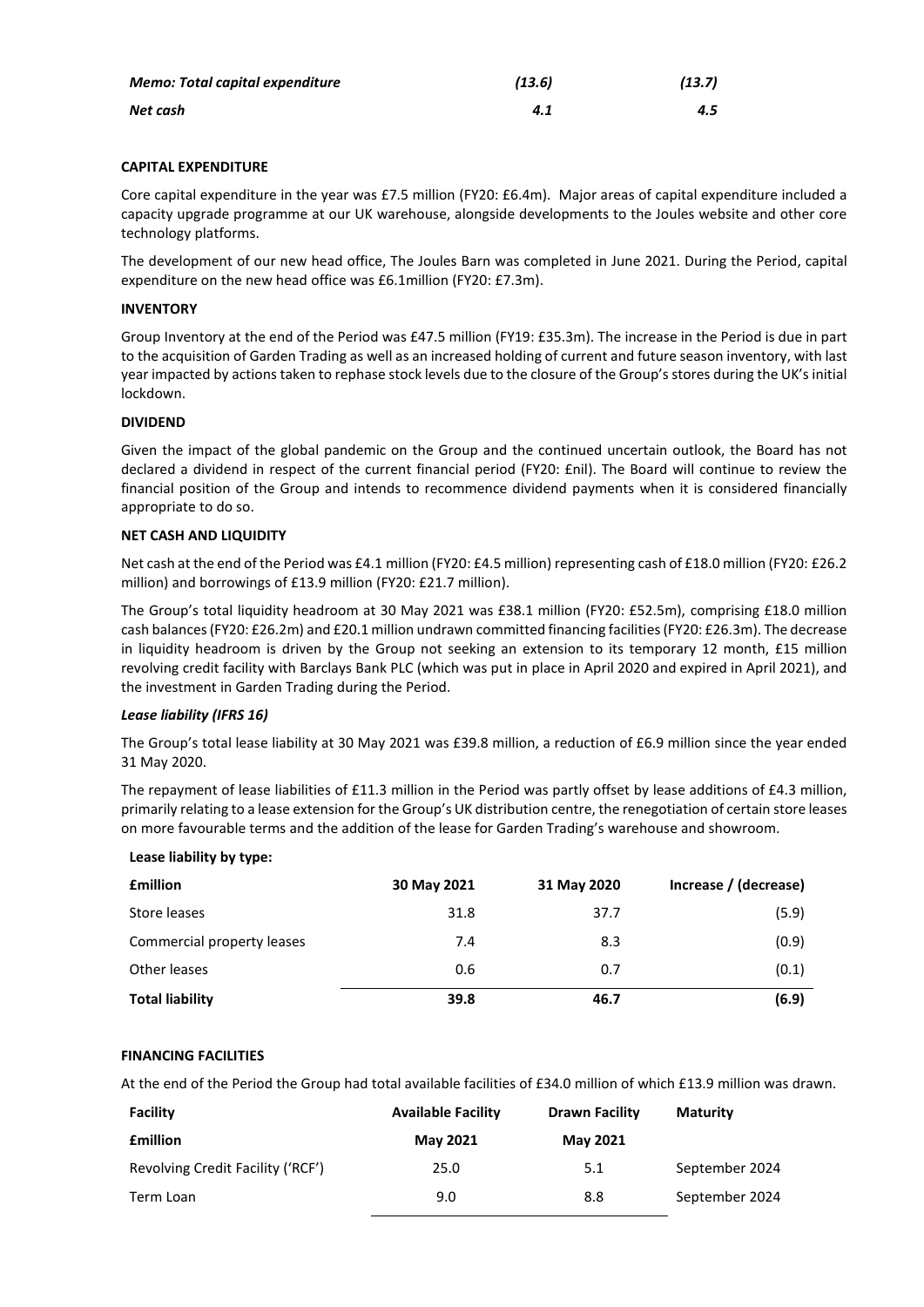The Group has a £25 million revolving credit facility provided by Barclays Bank PLC ('Barclays') to fund seasonal working capital requirements. In April 2021, the Group agreed an extension of this facility with Barclays, extending the maturity date from July 2022 to September 2024.

In April 2020, the Group established an additional short-term revolving credit facility of £15 million with Barclays, to provide additional financial headroom over the year to March 2021. This facility has not been renewed by the Group.

The development of the Group's new head office, which is now complete, is part funded through a £9.0 million loan from Barclays. The loan is repayable by way of quarterly payments of £264,000 and a final bullet payment in September 2024.

# **EARNINGS PER SHARE**

Statutory basic earnings per share for the Period were 0.82 pence (FY20: loss per share 21.61 pence). The weighted number of ordinary shares in issue for the Period was 109 million, an increase of 15 million ordinary shares compared to the prior period. The increase in ordinary shares follows the equity placing completed in April 2020 and the share consideration element of the Garden Trading acquisition in February 2021.

# **BREXIT**

The Group was well prepared for the additional operational and administrative requirements that came into effect at the end of the transitional arrangement with the EU on 1 January 2021. Notwithstanding this preparation, the Group's sales to EU customers, wholesale and consumers, were impacted by logistics disruption and higher costs to serve, including higher courier costs, duty and other taxes. The total impact to profit in the Period is estimated at £0.8 to £1.0 million against the comparable period

After several months of trading under the new arrangements, the logistics challenges are starting to normalise, but the increased costs are anticipated to only partly revert to historic levels. The Group will continue to evaluate and implement options to mitigate the adverse impact including a potential increase in selling prices and structural changes to the Group's logistics.

# **GOING CONCERN AND VIABILITY STATEMENT – IMPACT OF COVID-19**

As for many businesses in the retail sector, the Group has continued to be significantly impacted by COVID-19 during the Period. The impact and management's response is set out in further detail within the CEO's report and the Financial Review.

Despite the easing of the UK's lockdown and the re-opening of non-essential retail in mid-April 2021, the retail sector continues to face significant uncertainties, including short-term and potentially more fundamental long-term changes in consumer behaviour as well as the potential for ongoing operational disruption. Given these uncertainties, the Directors have undertaken a comprehensive assessment to consider the going concern and longerterm viability of the Group and Company. In making their assessment the Directors have considered the following:

- The Group's financial position, as at the date of this report, and its committed borrowing facilities available for the time period under consideration
- The support from the Group's shareholders and bank, including the successful equity placing that was completed in the early stages of the UK lockdown during the prior period and the financing facility extension that was also completed in April 2021
- Alternative sources of financing, including sale & leaseback of freehold property and asset financing that might reasonably be assumed to be available to the Group – noting that any financing from these sources has not been included within the forecasts that support the going concern assessment
- Financial commitments, including capital commitments, lease commitments, stock purchases and other non-variable/non-discretionary costs. In respect of property leases, the Directors note the relatively short lease commitments, of less than three years on average, that the Group has across its store portfolio together with recent and on-going progress on renewing leases on favourable terms
- The extent of potential Government support initiatives including business rates relief and the Coronavirus Job Retention Scheme (CJRS)
- Strength of brand, reflected in active customer growth, brand awareness and brand health metrics as detailed more fully in the Strategic Review
- The flexibility and agility of the Group's business model, as described in the Strategic Review, noting that over two thirds of the Group's retail sales are via e-commerce and that the Group has diversified sources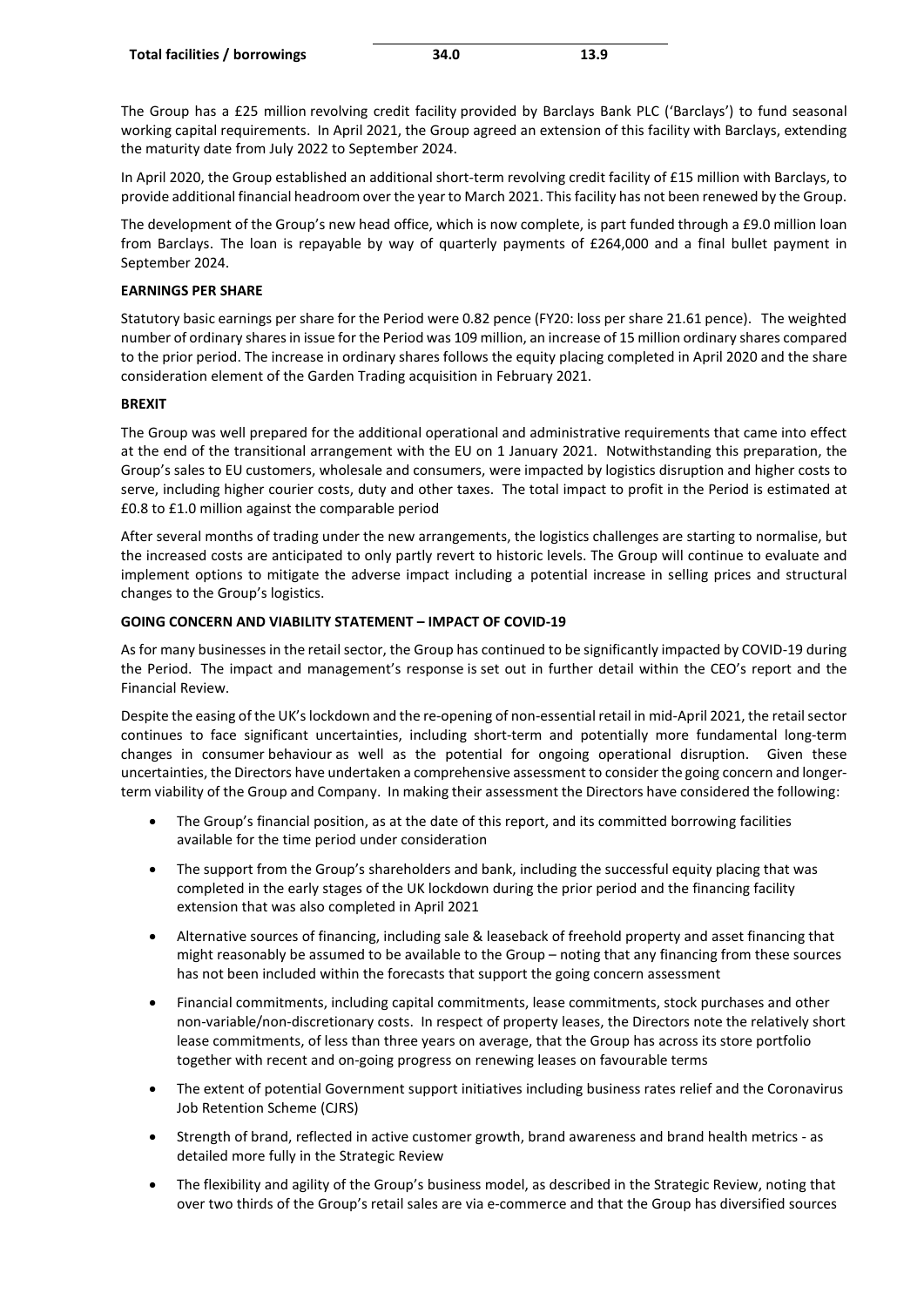of revenue, operating across several channels and geographic markets, with owned and third-party channels including wholesale and marketplaces. Newer income streams of brand licensing and the Group's Friends of Joules digital marketplace and from Garden Trading following the acquisition in February 2021 provide additional comfort on the strength of the brand and diversity of income channels

The Directors have also considered the trading performance of the Group's stores as they have re-opened following the easing of the UK's lockdown restrictions on 12 April 2021, as well as the performance of the Group's e-commerce channel, which has continued to exceed management's expectations during the Period.

The Directors have reviewed management's business plan forecasts that cover the period to 26 May 2024, being the Group's strategic plan horizon. The forecasts have been produced on the following basis:

- Base plan a gradual sales recovery post the end of the UK's third lockdown in April 2021, continuing the trend experienced since the UK's lockdown restrictions were eased in mid-April 2021, reflecting management's estimates for the speed and extent of recovery across its different sales channels and markets. It reflects stores being open throughout the period under review initially trading significantly below the comparative pre-COVID-19 period, improving to approximately 80% of pre-COVID-19 sales levels by the end of FY22, with modest growth thereafter. Third-party wholesale channels are assumed to follow a similar trajectory. The Group's e-commerce sales are forecast to grow at double-digit levels reflecting performance over recent years and experienced during the UK's latest lockdown in January to March 2021.
- Downside scenario the 'Base plan' adjusted to reflect a further UK lockdown for three months during October to December 2021 with all non-essential retail closed during the Group's key trading period, followed by a much slower recovery of the Group's stores channel with total store revenues only achieving approximately 60% of the pre-COVID-19 levels by the end of FY24. E-commerce sales growth is assumed to be at half of the 'Base plan' levels and wholesale sales are assumed to reduce significantly during FY22 compared to the 'Base plan'.

Within each forecast, management have reflected financial commitments and the impact of realised or anticipated cost savings from discretionary and variable costs. No Government support or subsidies, other than those announced and committed at the date of this report, are included.

The Directors have also stress tested the forecast to consider situations under which the Company would have insufficient liquidity under its current secured borrowing facilities and/or it would not meet its banking covenant tests. One such 'Stress test scenario' is that of an even further extended potential COVID-19 related lockdown in the UK for up to six months, with a material disruption to retail store operations during the full peak Autumn/Winter 2021 trading season resulting in significantly reduced store channel revenue and lower receipts from the Group's wholesale channels. The Stress test scenario assumes e-commerce revenue growth in line with the 'Downside scenario' noting that loyal customers would no longer be able to access the brand via the store environment as demonstrated during the previous UK lockdowns, plus ongoing income from Garden Trading, brand licensing and digital marketplace activities which was in excess of £25 million in FY21. The Stress test scenario assumes that the Group would not make any cost savings other than variable sales costs during the period and does not assume any further cost mitigation actions which would be available to the Group. No additional Government support or subsidies to offset costs or support cash flow are assumed in this scenario.

The Directors believe, with reference to the considerations noted above, that, firstly the likelihood of this situation arising in its most extreme form is remote and, secondly, that they anticipate that the Group would be able to adapt and respond to mitigate the impacts and continue to trade and meet its obligations through the period of consideration.

# **GOING CONCERN**

The Base plan and Downside scenario forecasts indicate that the Group will remain within its available committed borrowing facilities and in compliance with covenants throughout the forthcoming 12-month period.  Under the Downside scenario, the Group has more than £20 million available liquidity headroom through-out the period under consideration and has EBITDA headroom of £2.7 million against its May 2022 year end covenant test and headroom of £5.6 million at its first covenant test in the period at the end of November 2021.

The Group would also remain within its borrowing facilities and comply with covenants under the Stress test through this period.

Following consideration of these forecasts and having made appropriate enquiries, the Directors have a reasonable expectation that the Company has adequate resources to continue in operational existence until at least 12 months after the approval of the Financial Statements. Therefore, the Directors continue to adopt the going concern basis of accounting in preparing the Consolidated Financial Statements.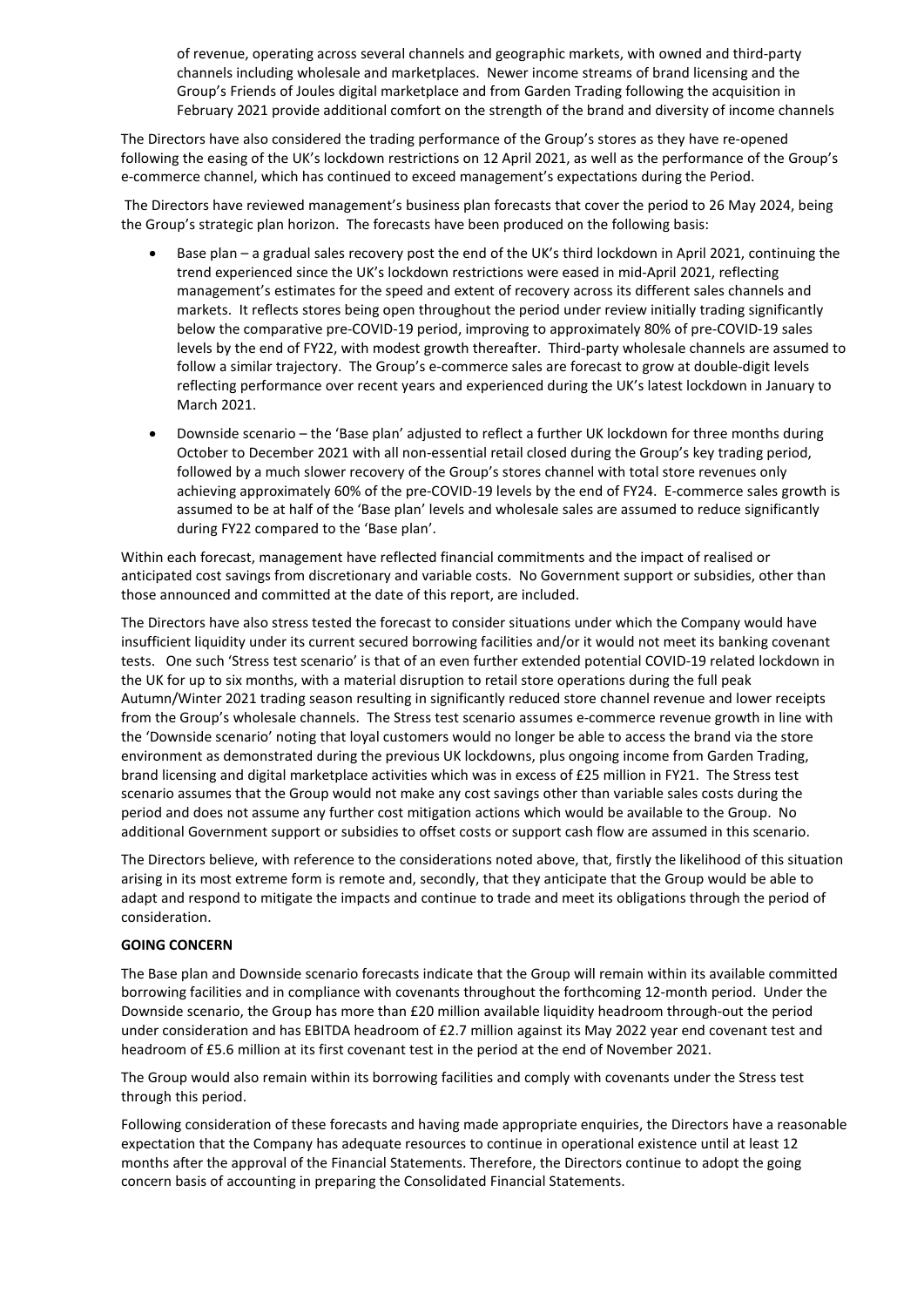The Directors have considered the Group's prospects and viability over a three-year period to 26 May 2024. This three-year period is considered appropriate as i) this is the Group's longer term strategic planning period and ii) the Group's £25 million revolving credit facility with Barclays Bank PLC, has recently been extended out to September 2024 which covers the three-year period of the review.

As set out in detail in the "Going concern and viability statement – impact of COVID-19" section above, the Directors have produced and reviewed forecasts which consider the impact of further UK lockdowns (of both 3 and 6-month periods), slow recovery thereafter and no additional Government support or subsidies.

Under the Base plan and the Downside scenarios, outlined in more detail above, the Group will remain within its available committed borrowing facilities and in compliance with covenants throughout the forecast period.

Based on this assessment, the Directors have a reasonable expectation that the Group will continue in operation and meet all its liabilities as they fall during the period up to 26 May 2024.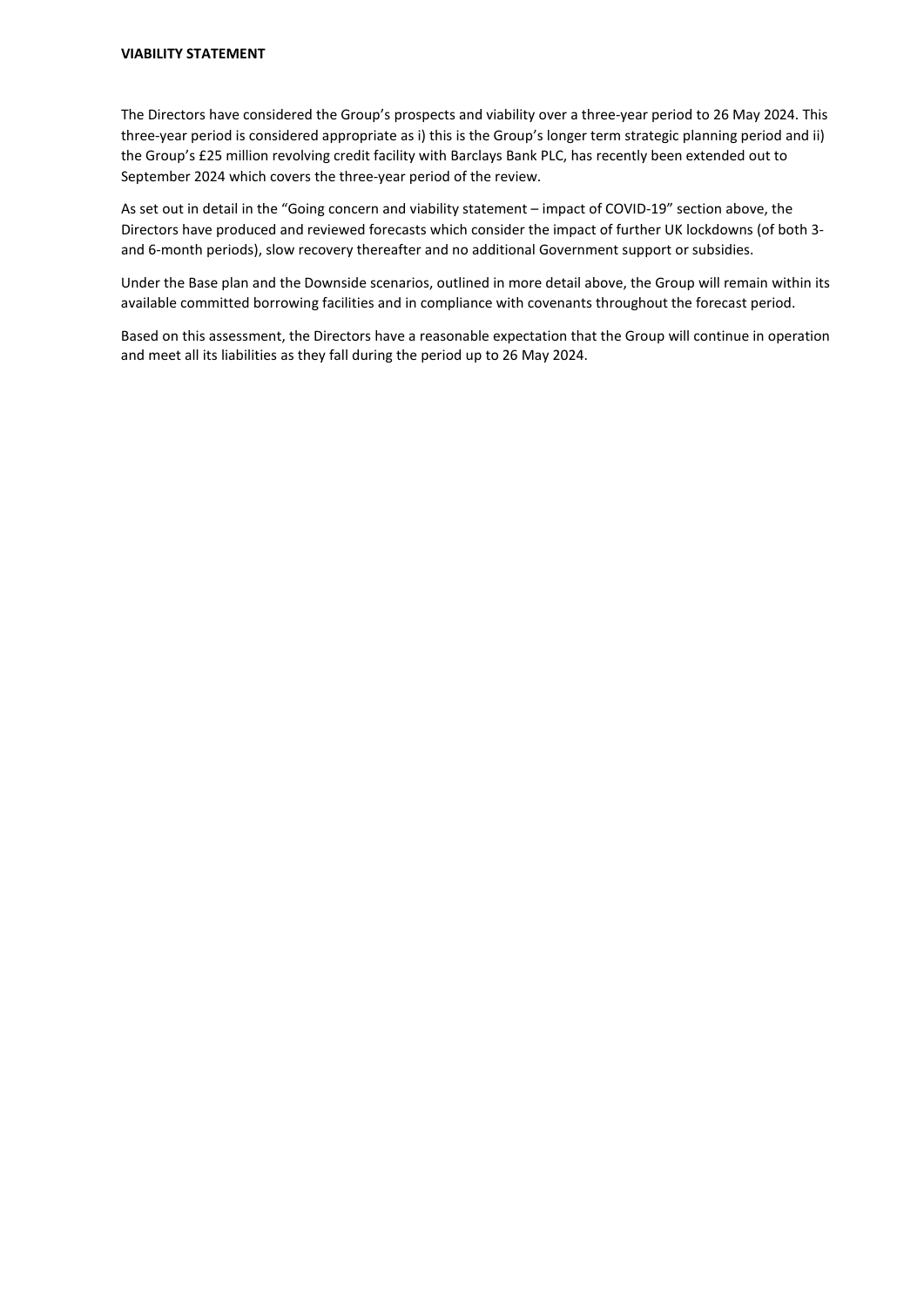# **PRINCIPAL RISKS AND UNCERTAINTIES**

Set out below are the principal risks and uncertainties that the Directors consider could impact the business. The Board regularly reviews the potential risks facing the Group and the controls in place to mitigate any potential adverse impacts. The Board also recognises that the nature and scope of risks can change and that there may be other risks to which the Group is exposed and so the list is not intended to be exhaustive.

The Corporate Governance Report includes an overview of our approach to risk management and internal control systems and processes.

# **EXTERNAL RISKS**

External risks reflect those risks where we are unable to influence the likelihood of the risk arising and therefore focus is on minimising the impact should the risk arise.

|                                                                                                                                                                                                               | <b>Risk and impact</b>                                                                                                                                                                                                                                                                                                                                                                                                                                                       | <b>Mitigating factors</b>                                                                                                                                                                                                                                                                                                                                                                                                                                                                 |  |  |
|---------------------------------------------------------------------------------------------------------------------------------------------------------------------------------------------------------------|------------------------------------------------------------------------------------------------------------------------------------------------------------------------------------------------------------------------------------------------------------------------------------------------------------------------------------------------------------------------------------------------------------------------------------------------------------------------------|-------------------------------------------------------------------------------------------------------------------------------------------------------------------------------------------------------------------------------------------------------------------------------------------------------------------------------------------------------------------------------------------------------------------------------------------------------------------------------------------|--|--|
|                                                                                                                                                                                                               | Global / regional pandemic (i.e. COVID-19)                                                                                                                                                                                                                                                                                                                                                                                                                                   |                                                                                                                                                                                                                                                                                                                                                                                                                                                                                           |  |  |
| As the current global pandemic COVID-19 has<br>shown, the implications of such an event are<br>extreme, sudden and are challenging to<br>mitigate. The impacts of a global (or regional)<br>pandemic include: |                                                                                                                                                                                                                                                                                                                                                                                                                                                                              | Our response to mitigate the immediate and longer-term<br>impacts of COVID-19 are detailed within the CEO's Report<br>and Financial Review.<br>As evidenced by COVID-19, mitigation of the impacts of a                                                                                                                                                                                                                                                                                   |  |  |
|                                                                                                                                                                                                               | Supply chain disruption - supplier factory<br>closures and freight disruption                                                                                                                                                                                                                                                                                                                                                                                                | global pandemic is very challenging. To navigate the<br>challenges and mitigate the potential adverse impacts on<br>the Group, the following have been well established<br>across the business:                                                                                                                                                                                                                                                                                           |  |  |
| $\qquad \qquad \blacksquare$                                                                                                                                                                                  | Customer demand reduction - general<br>consumer mobility restrictions exacerbated<br>by enforced store closures and/or in-store<br>restrictions                                                                                                                                                                                                                                                                                                                              | Business Continuity task force, with delegated<br>decision-making authority, established to rapidly<br>respond to and manage through crisis situations                                                                                                                                                                                                                                                                                                                                    |  |  |
| $\qquad \qquad \blacksquare$                                                                                                                                                                                  | Supplier impact - increased risk of failure<br>of key suppliers                                                                                                                                                                                                                                                                                                                                                                                                              | Well invested, modern IT infrastructure to support<br>$\qquad \qquad \blacksquare$<br>remote and agile working                                                                                                                                                                                                                                                                                                                                                                            |  |  |
|                                                                                                                                                                                                               | Employee - health and wellbeing<br>implications plus restrictions on ability to<br>undertake day to day operations                                                                                                                                                                                                                                                                                                                                                           | Ongoing investment in the Group's digital platforms<br>$\overline{a}$<br>and warehouse fulfilment capabilities to ensure<br>customer demand and delivery proposition are met                                                                                                                                                                                                                                                                                                              |  |  |
| Management decision making - potential<br>to be impacted if several members of the<br>senior leadership team were to become<br>incapacitated.                                                                 |                                                                                                                                                                                                                                                                                                                                                                                                                                                                              | Ongoing geographic diversification of supplier base<br>and enhanced supplier due diligence<br>Short lease terms across store portfolio mitigating<br>$\qquad \qquad \blacksquare$<br>adverse financial impact of customer demand<br>reduction                                                                                                                                                                                                                                             |  |  |
|                                                                                                                                                                                                               |                                                                                                                                                                                                                                                                                                                                                                                                                                                                              | Outsourced UK distribution centre operations to<br>$\qquad \qquad \blacksquare$<br>Clipper Logistics plc providing access to their<br>disaster recovery capability and capacity                                                                                                                                                                                                                                                                                                           |  |  |
|                                                                                                                                                                                                               | Economy                                                                                                                                                                                                                                                                                                                                                                                                                                                                      |                                                                                                                                                                                                                                                                                                                                                                                                                                                                                           |  |  |
|                                                                                                                                                                                                               | The majority of the Group's revenue is generated<br>from sales in the UK to UK customers. A<br>deterioration in the UK economy may adversely<br>impact consumer confidence and spending on<br>discretionary items. A reduction in consumer<br>expenditure could materially and adversely affect<br>the Group's financial condition, operations and<br>business prospects.<br>Any significant change in inflation rates in the UK<br>economy could further impact on consumer | As a premium lifestyle brand with a strong e-<br>commerce channel, a geographically disperse retail<br>store portfolio and long-standing wholesale customer<br>accounts, the Directors consider that the UK business<br>would be less affected by a reduction in consumer<br>expenditure than many other clothing retailers.<br>In addition, the property portfolio has short lease<br>terms, providing relative flexibility to close or relocate<br>stores should this become necessary. |  |  |
|                                                                                                                                                                                                               | expenditure and increase the economic risk.<br>COVID-19 is also increasing the likelihood and<br>impact of this risk.                                                                                                                                                                                                                                                                                                                                                        |                                                                                                                                                                                                                                                                                                                                                                                                                                                                                           |  |  |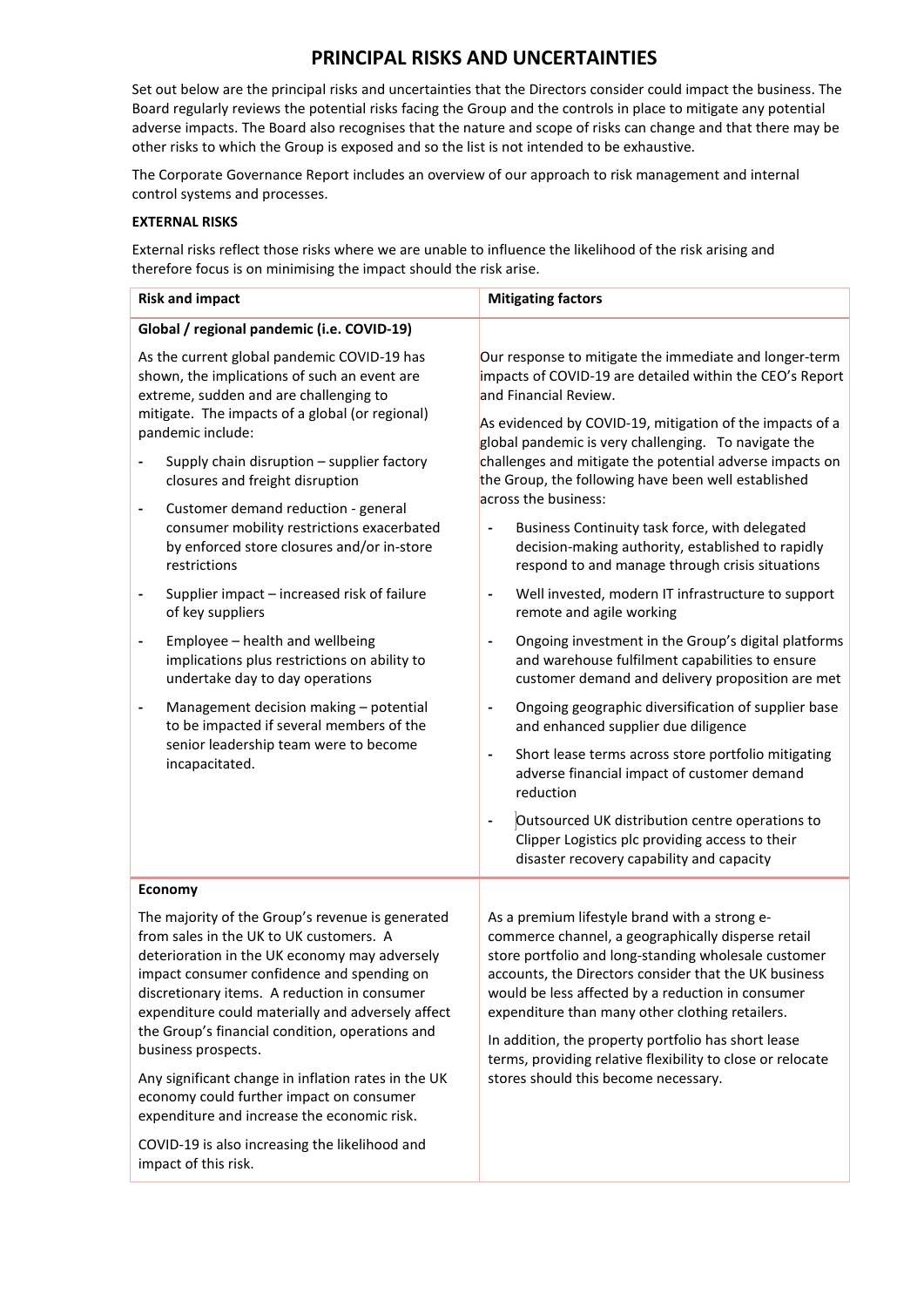| <b>Competitor actions</b>                                                                                                                                                                                                                                                                                  |                                                                                                                                                                                                                                                                                                                            |  |  |
|------------------------------------------------------------------------------------------------------------------------------------------------------------------------------------------------------------------------------------------------------------------------------------------------------------|----------------------------------------------------------------------------------------------------------------------------------------------------------------------------------------------------------------------------------------------------------------------------------------------------------------------------|--|--|
| New competitors, existing clothing retailers or<br>lifestyle brands may target our segment of the<br>market. Existing competitors may increase their<br>level of discounting or promotions and/or expand<br>their presence in new channels. These actions<br>could adversely impact our sales and profits. | Joules differentiates from competitors through its<br>strong brand and products that are known for their<br>quality, details, colour and prints. Our large customer<br>database allows the Group to communicate effectively<br>with customers, developing customer engagement and<br>loyalty.                              |  |  |
|                                                                                                                                                                                                                                                                                                            | The expansion of the Group's product and category<br>offer and the diversification of revenue sources, with<br>new income streams from the Group's Friends of<br>Joules market place, Joules branded licence<br>arrangements and following the acquisition of Garden<br>Trading in the Period, help to mitigate this risk. |  |  |
| <b>Foreign Exchange</b>                                                                                                                                                                                                                                                                                    |                                                                                                                                                                                                                                                                                                                            |  |  |
| The Group purchases the majority of its product<br>inventory from overseas and is therefore<br>exposed to foreign currency risk, primarily the<br>US Dollar.                                                                                                                                               | The Group's Treasury Policy sets out the parameters<br>and procedures relating to foreign currency hedging.<br>We currently seek to hedge a material proportion of<br>forecasted US Dollar requirement 12-24 months ahead                                                                                                  |  |  |
| Without mitigation, input costs may fluctuate in the<br>short term, creating uncertainty as to profits and<br>cash flows.                                                                                                                                                                                  | using forward contracts.<br>The Group's US wholesale business generates US Dollar<br>cash flows which provide a degree of natural hedging.                                                                                                                                                                                 |  |  |
| Brexit has increased volatility in this area that<br>may be sustained or worsen going forward.                                                                                                                                                                                                             |                                                                                                                                                                                                                                                                                                                            |  |  |
| <b>Regulatory and Political</b>                                                                                                                                                                                                                                                                            |                                                                                                                                                                                                                                                                                                                            |  |  |
| New regulations or compliance requirements may<br>be introduced from time to time. These may have a<br>material impact on the cost base or operational<br>complexity of the business. Non-compliance with<br>the regulation could result in financial penalties.                                           | The Group has processes in place to monitor and report<br>to the Board on new regulations and compliance<br>requirements that could have an impact on the<br>business. The impact of any new regulation is<br>evaluated and reflected in the Group's financial                                                             |  |  |
| Recent and on-going US/China trade<br>negotiations with the threat of additional US<br>tariffs on China manufactured products, as<br>well as the continuing uncertainty<br>surrounding Brexit, have increased the risk<br>and uncertainty in this area.                                                    | forecasts and planning.<br>The Group is seeking to diversify its supplier base to<br>help mitigate this risk.                                                                                                                                                                                                              |  |  |
| <b>Brexit</b>                                                                                                                                                                                                                                                                                              |                                                                                                                                                                                                                                                                                                                            |  |  |
| The exit of the UK from the EU has added complexity<br>across many areas of the Group's operations that<br>impacted on our ability to get products to customers<br>in a timely manner and on product profit margins.                                                                                       | The Group has a Brexit 'task force' that was originally<br>established to undertake contingency planning for a<br>potential "no deal" Brexit. The Brexit task force has<br>continued to monitor the impact on the Group now                                                                                                |  |  |
| Specific risk areas that are associated with the UK's<br>exit from the EU include:                                                                                                                                                                                                                         | that the UK has left the EU and has been managing<br>the immediate challenges on the Group's operations<br>whilst also seeking to optimise the Group's future<br>structure and trading relationships with EU partners.                                                                                                     |  |  |
| Political uncertainty: The level of economic and<br>$\overline{\phantom{a}}$<br>consumer uncertainty has increased due to the<br>UK's exit from the EU.                                                                                                                                                    | Mitigating steps taken:                                                                                                                                                                                                                                                                                                    |  |  |
| Changes in customs duty and VAT regimes:<br>$\overline{\phantom{a}}$<br>Goods being imported to and exported from the<br>EU are subject to a different duty and VAT                                                                                                                                        | Political uncertainty: The Directors and Brexit<br>task force continue to monitor the impact of on-<br>going changes.                                                                                                                                                                                                      |  |  |
| regime, which results in increased costs to the<br>Group.<br>Additional paperwork and administration are<br>also required in order to move product in to and<br>out of both the UK and the EU.                                                                                                             | Changes in customs duty and VAT regimes: An<br>$\overline{\phantom{a}}$<br>assessment of the Group's operations was<br>undertaken to identify changes required and any<br>additional costs.<br>Paperwork (e.g. commercial invoices) has been                                                                               |  |  |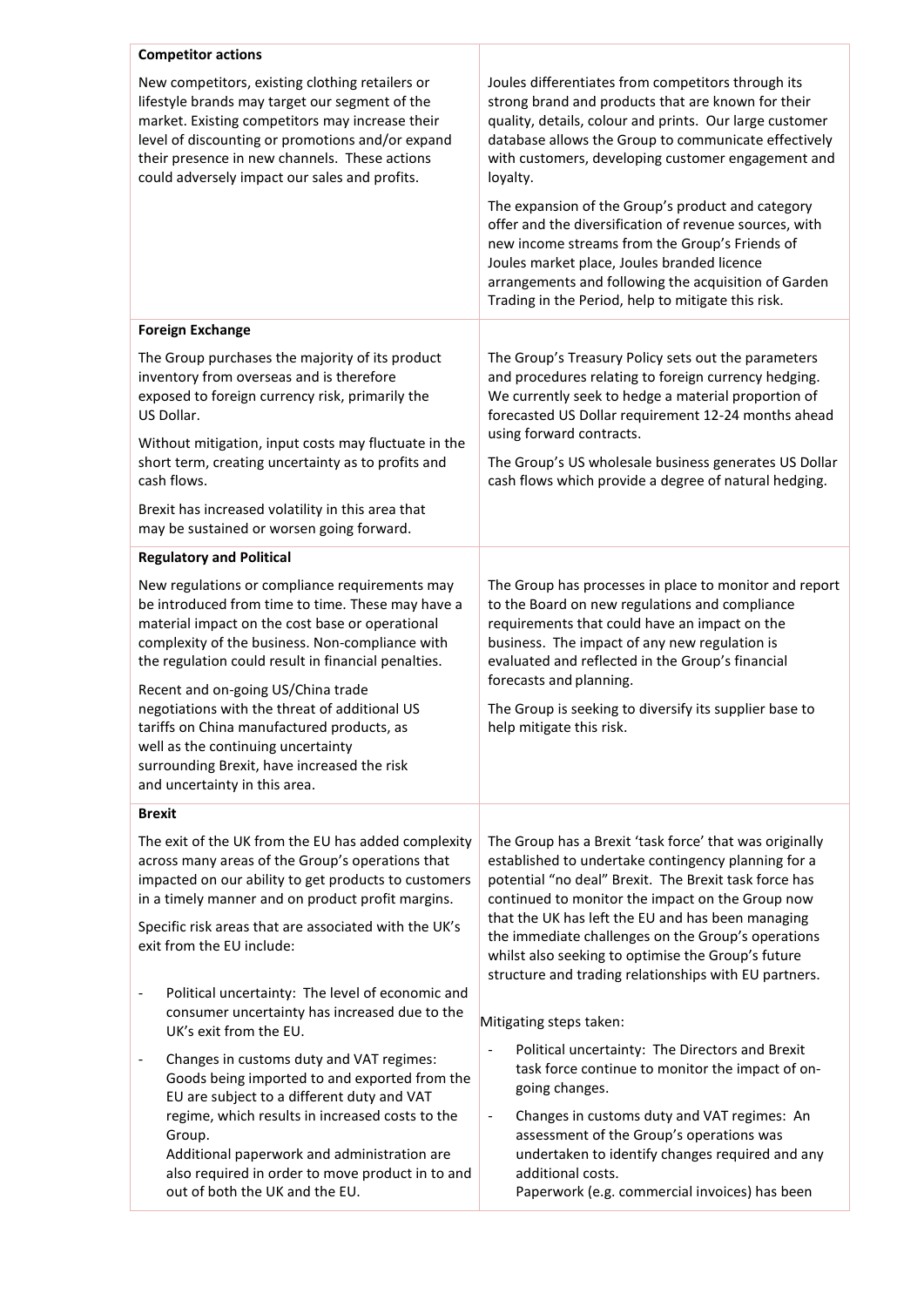- Supply chain costs and delays: Brexit, combined with the impact of the COVID-19 pandemic, has had a significant impact on global supply chains resulting in both disruption and significant cost increases associated with the inbound and outbound movements of goods.
- Employment of EU nationals: EU nationals living in the UK no longer have automatic rights to remain working in the UK. This could restrict the Group's ability to retain and recruit appropriate talent.
- Foreign exchange fluctuations: The Group's exposure to fluctuations in foreign exchange rates, in particular the strength of Sterling relative to the US Dollar, is increased as a result of the impact of Brexit.
- Regulation and compliance: The regulatory regime applicable to the manufacture and sale of products may increase in complexity if the UK adopts a different framework from the current EU based legislation.

automated to improve efficiency where possible.

This area is under on-going review to improve efficiency of the Group's operations.

- Supply chain delays:

The business has achieved Authorised Economic Operator status and has implemented Customs bonded status for the Group's main UK distribution centre which assist in mitigating the adverse duty impacts and supply chain delays. This area is under on-going review to improve efficiency of the Group's operations.

- Employment of EU nationals: All EU nationals working for the Group have been consulted on the implications of Brexit and support continues to be provided with applying for settled status.
- Foreign exchange fluctuations: As noted above the Group seeks to hedge a material proportion of forecasted US Dollar requirement 12-24 months ahead using forward contracts.
- Regulation and compliance: On-going legal advice is being taken in this area to ensure continued compliance with relevant UK and EU regulations.

# **INTERNAL RISKS**

Internal risks reflect those where we can influence the likelihood of the risk arising and the impact should the risk arise.

| <b>Risk and Impact</b>                                                                                                                                                                                                                                                                                                                                                                                                                                        | <b>Mitigating factors</b>                                                                                                                                                                                                                                                                                                                                                                                                                                                                             |
|---------------------------------------------------------------------------------------------------------------------------------------------------------------------------------------------------------------------------------------------------------------------------------------------------------------------------------------------------------------------------------------------------------------------------------------------------------------|-------------------------------------------------------------------------------------------------------------------------------------------------------------------------------------------------------------------------------------------------------------------------------------------------------------------------------------------------------------------------------------------------------------------------------------------------------------------------------------------------------|
| <b>Brand and reputation</b>                                                                                                                                                                                                                                                                                                                                                                                                                                   |                                                                                                                                                                                                                                                                                                                                                                                                                                                                                                       |
| The strength of our brand and its reputation are<br>very important to the success of the Group.<br>Failure to protect and manage this could reduce<br>the confidence and trust that customers place in<br>the business, which could have a detrimental<br>impact on sales, profits and business prospects.<br>Our brand may be undermined or damaged by our<br>actions or those of our partners or through<br>infringement of our intellectual property (IP). | Brand and reputation are monitored closely by senior<br>management and the Board. The Group's public<br>relations are actively managed and customer feedback,<br>both direct and indirect, is carefully monitored.<br>We carefully consider each new trade customer with<br>whom we do business and monitor on an ongoing basis.<br>We actively monitor for potential IP infringements and<br>have a process to determine the appropriate course of<br>action to protect our brand and IP vigorously. |
| <b>Product sourcing</b>                                                                                                                                                                                                                                                                                                                                                                                                                                       |                                                                                                                                                                                                                                                                                                                                                                                                                                                                                                       |
| The Group's products are predominantly<br>manufactured overseas. Failure to carry out<br>sufficient due diligence and to act in the event of<br>any negative findings, especially in relation to<br>ethical or quality related issues, could adversely<br>impact our brand and reputation.                                                                                                                                                                    | The Group has a policy and process for the selection of<br>new suppliers. This includes a review of compliance with<br>laws and regulations and that suppliers meet generally<br>accepted standards of good practice. In addition,<br>suppliers are required to sign up to the Joules code of<br>conduct.<br>The Group operates a programme of ethical audits<br>across the product supply base supported by a<br>third-party agency.                                                                 |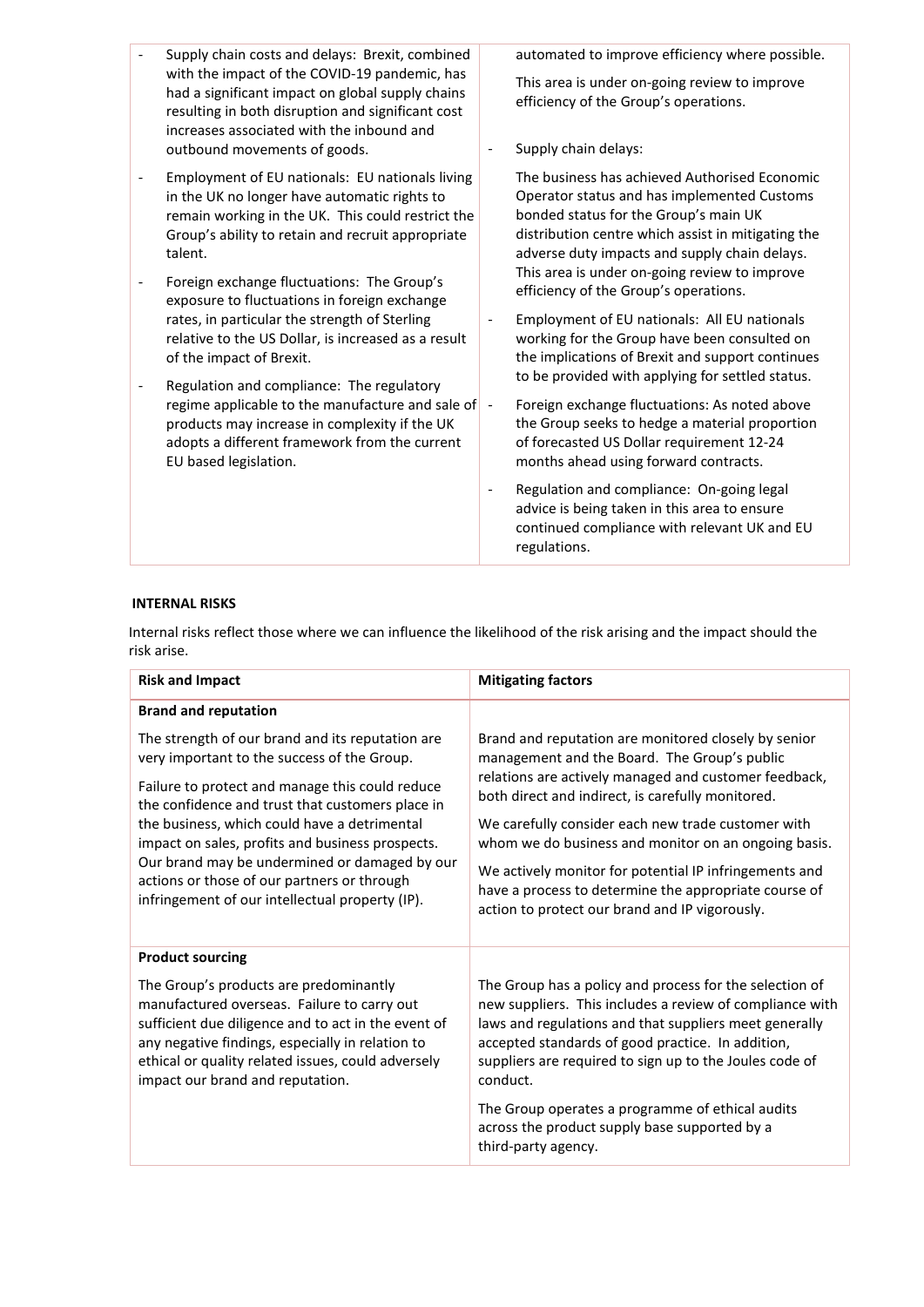| Design                                                                                                                                                                                                                                                                                                                                |                                                                                                                                                                                                                                                                                                                                                                                                                                                                                            |
|---------------------------------------------------------------------------------------------------------------------------------------------------------------------------------------------------------------------------------------------------------------------------------------------------------------------------------------|--------------------------------------------------------------------------------------------------------------------------------------------------------------------------------------------------------------------------------------------------------------------------------------------------------------------------------------------------------------------------------------------------------------------------------------------------------------------------------------------|
| As with all clothing and lifestyle brands there is a<br>risk that our offer will not satisfy the needs of our<br>customers or that we fail to correctly identify<br>trends that are important to our customer base.<br>These outcomes may result in lower sales, excess<br>inventories and/or higher markdowns.                       | Joules has a long established in-house creative and<br>design team who have a high level of awareness and<br>understanding of our target customer segment. A large<br>proportion of our product range is anchored in classic<br>products that are evolved season to season.<br>Early feedback from our trade customers can allow us to<br>further refine our product range ahead of significant<br>purchase commitments.                                                                   |
| Key management                                                                                                                                                                                                                                                                                                                        |                                                                                                                                                                                                                                                                                                                                                                                                                                                                                            |
| Our business performance is linked to the<br>performance of our people and to the leadership<br>of key individuals. The loss of a key individual<br>whether at management level or within a specialist<br>skill set could have a detrimental effect on our<br>operations and, in some cases, the creative vision<br>for the brand.    | The Group's remuneration policy, which includes a<br>long-term incentive scheme and performance-related<br>pay, is designed to attract and retain key management.<br>The Group operates learning and development<br>programmes to increase the opportunities for internal<br>succession.                                                                                                                                                                                                   |
| IT security and systems availability                                                                                                                                                                                                                                                                                                  |                                                                                                                                                                                                                                                                                                                                                                                                                                                                                            |
| Non-availability of the Group's IT systems,<br>including the e-commerce websites, for a<br>prolonged period, could result in business<br>disruption, loss of sales and reputational damage.<br>Malicious attacks, data breaches or viruses could<br>lead to business interruption and reputational<br>damage.                         | A business continuity plan exists to minimise the impact<br>of a loss of key systems and to recover the use of the<br>system and associated data.<br>A regular assessment of vulnerability to malicious attacks<br>is performed and any weaknesses rectified. All Group<br>employees are made aware of the Group's IT security<br>policies and we deploy a suite of tools (including email<br>filtering and antivirus software) to protect against such<br>events.                         |
| <b>Supply chain</b>                                                                                                                                                                                                                                                                                                                   |                                                                                                                                                                                                                                                                                                                                                                                                                                                                                            |
| The disruption to any material element of the<br>Group's supply chain, in particular the UK central<br>distribution centre (DC), could impact sales and<br>impact on our ability to supply our consumers,<br>stores and wholesale customers.                                                                                          | The Group outsourced its UK DC operations to Clipper<br>Logistics plc (Clipper) in the prior period, this provides<br>access to Clippers business continuity arrangements in<br>the event of the loss of the UK distribution centre<br>In addition, the Group maintains insurance cover at an<br>appropriate level to protect against the impact of such<br>an interruption.                                                                                                               |
| <b>Garden Trading acquisition and integration</b>                                                                                                                                                                                                                                                                                     |                                                                                                                                                                                                                                                                                                                                                                                                                                                                                            |
| During the Period the Group acquired 100% of<br>the share capital of The Garden Trading<br>Company Limited. Significant financial<br>investment has been made in the acquisition<br>and the successful integration and development<br>of the Garden Trading business will be key for<br>the delivery of the Group's overall strategy. | At the same time as undertaking extensive financial,<br>legal and operational due diligence prior to the<br>acquisition, the Group also established an integration<br>project team that has continued to be focussed post<br>acquisition on delivering a successful transition of<br>Garden Trading into the Joules Group.<br>The Directors are working closely with the<br>management team at Garden Trading to monitor the<br>current and future trading performance of the<br>business. |
|                                                                                                                                                                                                                                                                                                                                       |                                                                                                                                                                                                                                                                                                                                                                                                                                                                                            |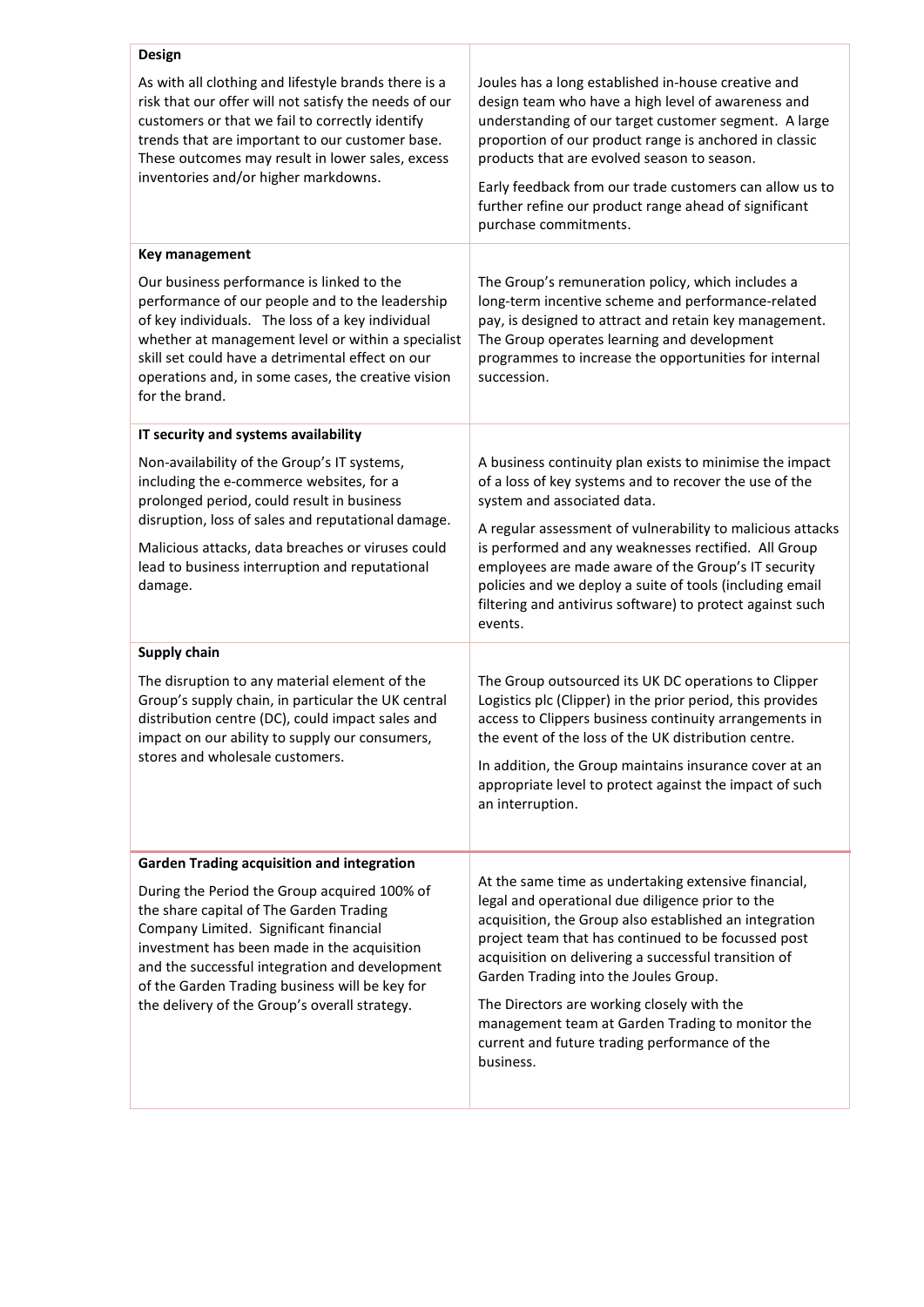# **JOULES GROUP PLC**

|                                           |                |            | <b>Restated</b> |
|-------------------------------------------|----------------|------------|-----------------|
|                                           |                | 52 weeks   | 53 weeks        |
|                                           |                | ended      | ended           |
|                                           |                | 30 May     | 31 May          |
|                                           | <b>Note</b>    | 2021       | 2020            |
|                                           |                | £'000      | £'000           |
| <b>REVENUE</b>                            | 4              | 199,007    | 190,808         |
| Cost of sales                             | $\overline{4}$ | (101, 505) | (93, 997)       |
| <b>GROSS PROFIT</b>                       |                | 97,502     | 96,811          |
| Other administrative expenses             | 4              | (88, 126)  | (99, 273)       |
| Share-based compensation                  | 15             | (1,653)    | 371             |
| Exceptional administrative expenses       | 3              | (4, 162)   | (20, 950)       |
| <b>Total administrative expenses</b>      |                | (93, 941)  | (119, 852)      |
| <b>OPERATING PROFIT/(LOSS)</b>            |                | 3,561      | (23, 041)       |
| Finance costs                             | 6              | (1, 583)   | (1, 774)        |
| PROFIT/(LOSS) BEFORE TAX                  |                | 1,978      | (24, 815)       |
| Income tax (expense)/credit               | $\overline{7}$ | (1,085)    | 4,539           |
| PROFIT/(LOSS) FOR THE PERIOD              |                | 893        | (20, 276)       |
|                                           |                |            |                 |
| Basic earnings/(loss) per share (pence)   | 14             | 0.82       | (21.61)         |
| Diluted earnings/(loss) per share (pence) | 14             | 0.81       | (21.61)         |

**Note on prior year restatement:** For further details of prior year balances, refer to Note 1 – Significant Accounting Policies.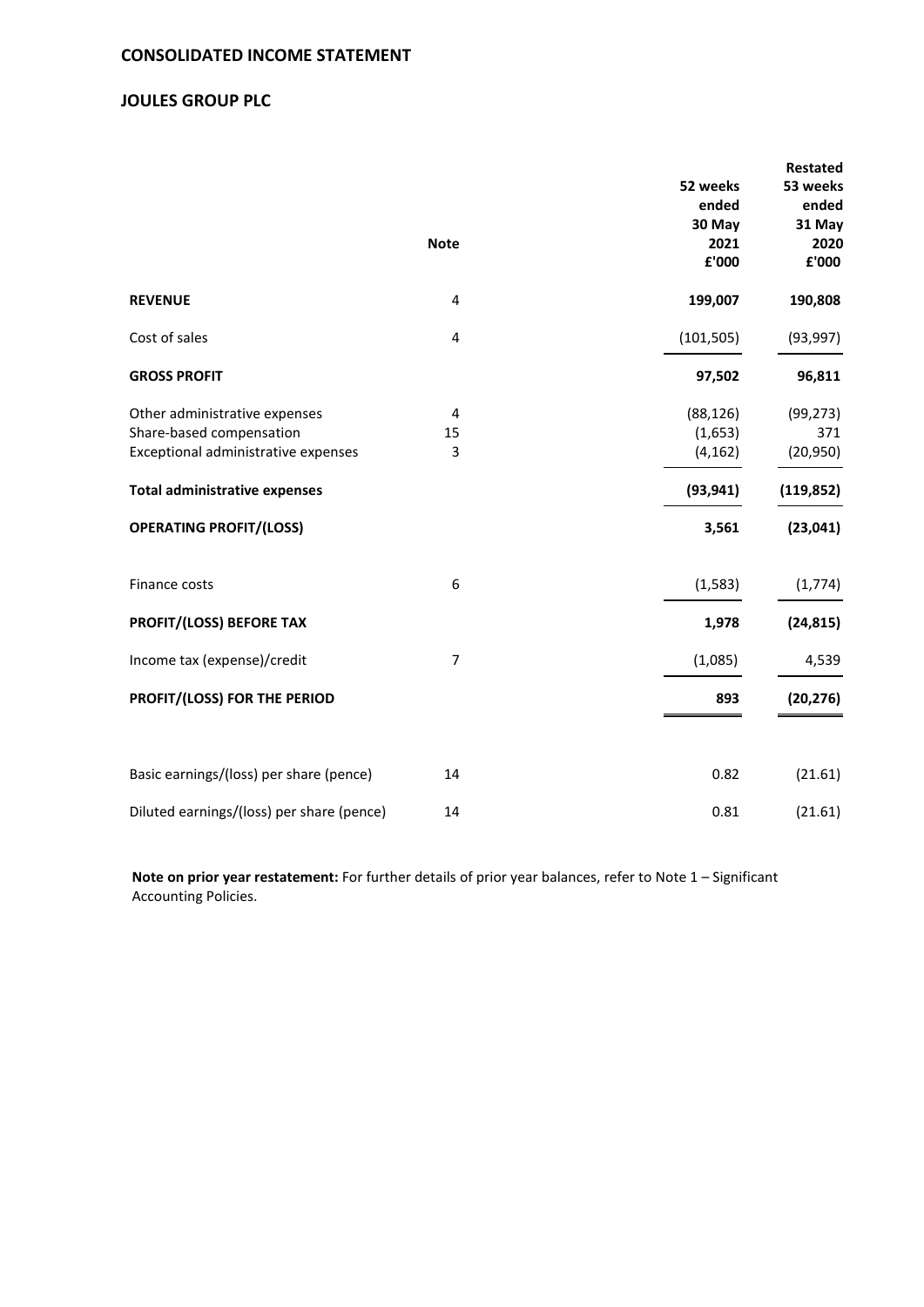# **CONSOLIDATED STATEMENT OF COMPREHENSIVE INCOME**

# **JOULES GROUP PLC**

|                                                                | <b>Restated</b> |
|----------------------------------------------------------------|-----------------|
| 52 weeks                                                       | 53 weeks        |
| ended                                                          | ended 31        |
| 30 May                                                         | May             |
| 2021                                                           | 2020            |
| £'000                                                          | £'000           |
| <b>PROFIT/(LOSS) FOR THE PERIOD</b><br>893                     | (20, 276)       |
| Items that may be reclassified subsequently to profit or loss: |                 |
| Net loss arising on changes in fair value of hedging           |                 |
| instruments entered into for cash flow hedges<br>(4, 286)      | (2, 425)        |
| Gains arising during the period on deferred tax on cash flow   |                 |
| hedges<br>753                                                  | 472             |
| Gains/(losses) arising during the period on deferred tax on    |                 |
| 123<br>share options                                           | (177)           |
| Net foreign exchange (loss)/gain difference on translation of  |                 |
| (1,900)<br>foreign operations                                  | 732             |
| TOTAL COMPREHENSIVE (LOSS) FOR THE PERIOD<br>(4, 417)          | (21, 674)       |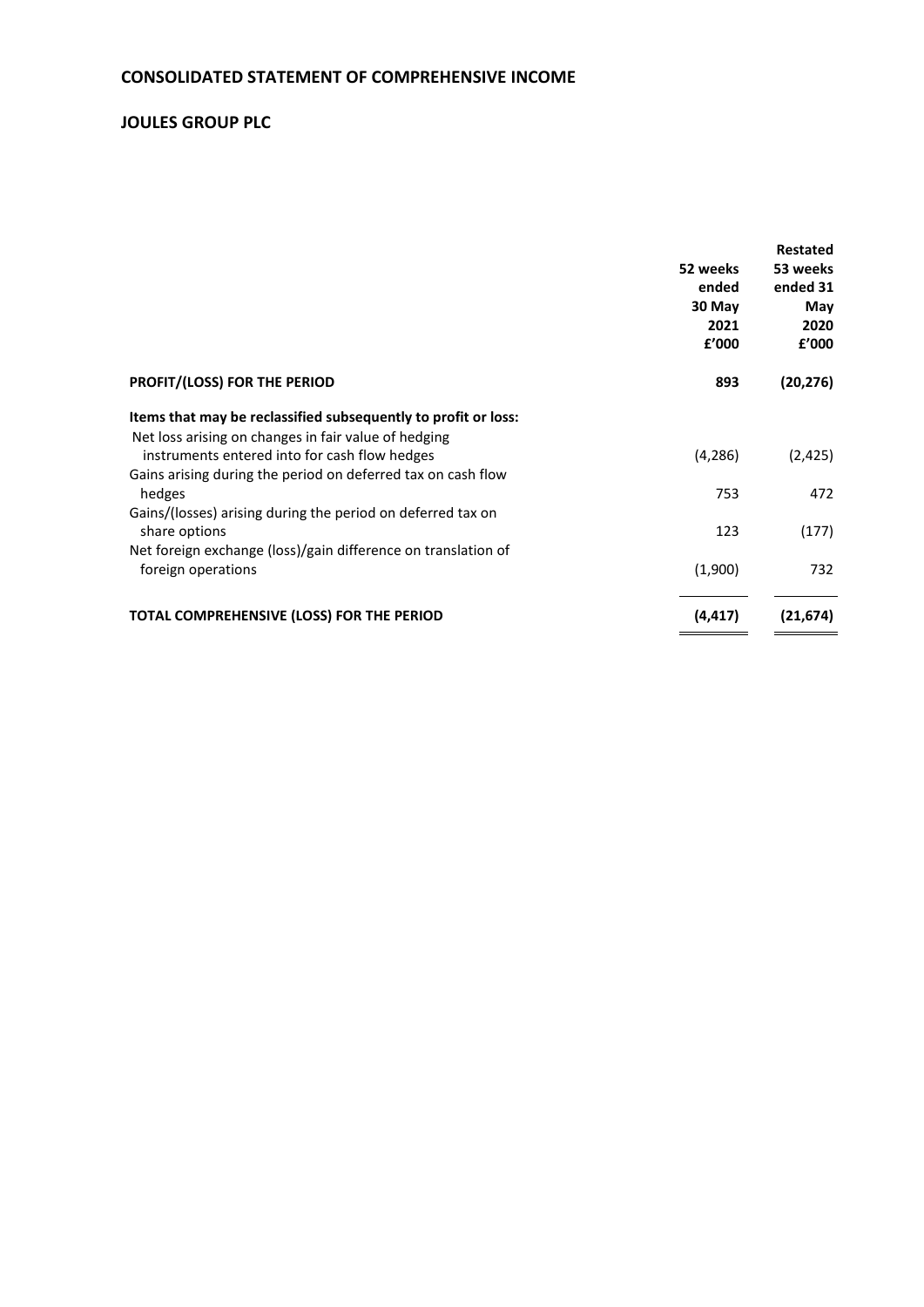# **CONSOLIDATED STATEMENT OF FINANCIAL POSITION JOULES GROUP PLC**

|                                                        |      |             | Restated    |
|--------------------------------------------------------|------|-------------|-------------|
|                                                        | Note | 30 May 2021 | 31 May 2020 |
|                                                        |      | £'000       | £'000       |
| <b>NON-CURRENT ASSETS</b>                              |      |             |             |
| Goodwill                                               | 2    | 5,531       |             |
| Intangibles                                            | 9    | 25,566      | 20,507      |
| Property, plant and equipment                          | 8    | 27,737      | 20,547      |
| Right-of-use-assets                                    | 10   | 28,287      | 32,523      |
| Derivative financial instruments                       |      |             | 383         |
| Deferred tax                                           |      | 908         | 3,034       |
|                                                        |      |             |             |
| TOTAL NON-CURRENT ASSETS                               |      | 88,029      | 76,994      |
| <b>CURRENT ASSETS</b>                                  |      |             |             |
| Inventories                                            |      | 46,624      | 32,938      |
| Right-of-return asset                                  |      | 925         | 2,364       |
| Trade and other receivables                            |      | 14,996      | 9,226       |
| Current corporation tax receivable                     |      |             | 2,099       |
| Cash and cash equivalents                              | 12   | 17,997      | 26,243      |
| Derivative financial instruments                       |      |             | 928         |
| Asset held for sale                                    |      | 4,800       |             |
|                                                        |      |             |             |
| <b>TOTAL CURRENT ASSETS</b>                            |      | 85,342      | 73,798      |
| <b>TOTAL ASSETS</b>                                    |      | 173,371     | 150,792     |
| <b>CURRENT LIABILITIES</b>                             |      |             |             |
| Trade and other payables                               |      | 58,750      | 31,678      |
| Lease liabilities                                      | 10   | 9,360       |             |
|                                                        |      | 520         | 11,047      |
| Current corporation tax payable                        | 11   |             |             |
| <b>Borrowings</b>                                      |      | 6,196       | 12,924      |
| Provisions                                             |      | 2,940       | 2,368       |
| Right of return provision                              |      | 2,026       | 5,129       |
| Asset held for sale - lease liability                  |      | 2,400       |             |
| Derivative financial instruments                       |      | 3,129       |             |
| Other financial liabilities - contingent consideration |      | 5,646       |             |
| <b>TOTAL CURRENT LIABILITIES</b>                       |      | 90,967      | 63,146      |
| <b>NON-CURRENT LIABILITIES</b>                         |      |             |             |
| <b>Borrowings</b>                                      | 11   | 7,724       | 8,780       |
| Lease liabilities                                      | 10   | 30,451      | 35,635      |
| Derivative financial instruments                       |      |             | 473         |
| <b>TOTAL NON-CURRENT LIABILITIES</b>                   |      | 38,175      | 44,888      |
| <b>TOTAL LIABILITIES</b>                               |      | 129,142     | 108,034     |
|                                                        |      |             |             |
| <b>NET ASSETS</b>                                      |      | 44,229      | 42,758      |
| <b>EQUITIES</b>                                        |      |             |             |
| Share capital                                          |      | 1,116       | 1,081       |
| Hedging reserve                                        |      | (2,804)     | 999         |
| <b>Translation reserve</b>                             |      | (650)       | 1,250       |
| <b>EBT</b> reserve                                     |      | (769)       | (769)       |
| Merger reserve                                         |      | (125, 807)  | (125, 807)  |
| Retained earnings                                      |      | 141,818     | 139,496     |
| Share premium                                          |      | 26,508      | 26,508      |
| Other reserve                                          |      | 4,817       |             |
| <b>TOTAL EQUITY</b>                                    |      | 44,229      | 42,758      |
|                                                        |      |             |             |

**Note on prior year restatement:** For further details of prior year balances, refer to Note 1 –Significant Accounting Policies.

These financial statements of Joules Group plc (Company Registration Number 10164829) were approved by the Board of Directors and authorised for issue on 2 August 2021 and were signed on behalf of the Board of Directors by:

**NICHOLAS JONES**

**Chief Executive Officer**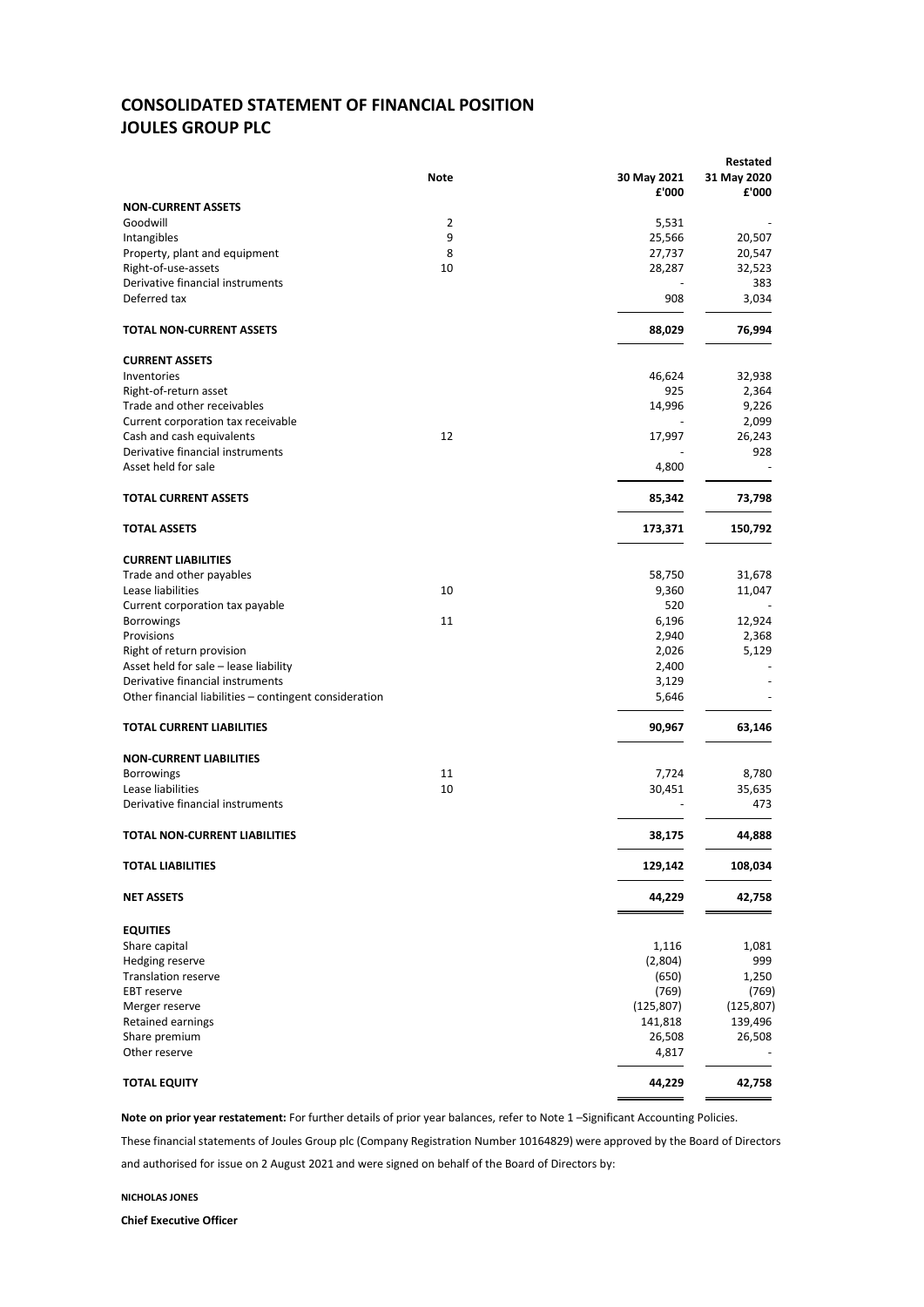# **CONSOLIDATED STATEMENT OF CHANGES IN EQUITY JOULES GROUP PLC**

|                                                                                         | Merger<br>reserve<br>£'000 | Other<br><b>Reserve</b><br>£'000 | <b>Hedging</b><br>reserve<br>£'000 | <b>Translation</b><br>reserve<br>£'000 | <b>EBT</b><br>reserve<br>£'000 | <b>Share</b><br>capital<br>£'000 | <b>Share</b><br>premium<br>£'000 | <b>Retained</b><br>earnings<br>£'000 | <b>Total</b><br>equity<br>£'000 |
|-----------------------------------------------------------------------------------------|----------------------------|----------------------------------|------------------------------------|----------------------------------------|--------------------------------|----------------------------------|----------------------------------|--------------------------------------|---------------------------------|
| Balance at 26 May 2019                                                                  | (125, 807)                 |                                  | 2,631                              | 518                                    | (322)                          | 878                              | 11,410                           | 162,085                              | 51,393                          |
| Loss for the period                                                                     |                            |                                  |                                    |                                        |                                |                                  |                                  | (20, 276)                            | (20, 276)                       |
| Other comprehensive<br>income/(loss) for the<br>period                                  |                            | $\overline{a}$                   | (1,953)                            | 732                                    |                                |                                  |                                  | (177)                                | (1, 398)                        |
| <b>Total Comprehensive</b><br>income for the period                                     |                            | ÷,                               | (1,953)                            | 732                                    |                                |                                  |                                  | (20, 453)                            | (21, 674)                       |
| Basis adjustment to<br>hedged inventory<br>EBT share purchases and                      |                            |                                  | 321                                |                                        |                                |                                  |                                  |                                      | 321                             |
| commitments<br>Share-based compensation                                                 |                            |                                  |                                    |                                        | (1, 171)                       |                                  |                                  |                                      | (1, 171)                        |
| options satisfied through<br>the EBT reserve                                            |                            |                                  |                                    |                                        | 724                            |                                  |                                  | (349)                                | 375                             |
| Dividends issued (Note 16)<br>Shares issued<br>Debit to equity for equity-              |                            |                                  |                                    |                                        |                                | 203                              | 15,098                           | (1, 202)                             | (1, 202)<br>15,301              |
| settled share-based<br>compensation excl. NI                                            |                            |                                  |                                    |                                        |                                |                                  |                                  | (267)                                | (267)                           |
| Debit to equity for cash<br>paid on net-settled<br>withheld share-based<br>compensation |                            |                                  |                                    |                                        |                                |                                  |                                  | (318)                                | (318)                           |
| <b>Restated Balance at 31</b><br><b>May 2020</b>                                        | (125, 807)                 |                                  | 999                                | 1,250                                  | (769)                          | 1,081                            | 26,508                           | 139,496                              | 42,758                          |
| Profit for the period<br>Other comprehensive<br>(expense) for the period                |                            |                                  | (4, 286)                           | (1,900)                                |                                |                                  |                                  | 893                                  | 893<br>(6, 186)                 |

| <b>Restated Balance at 31</b><br><b>May 2020</b>                             | (125, 807) |       | 999      | 1,250   | (769) | 1,081 | 26,508 | 139,496                  | 42,758   |
|------------------------------------------------------------------------------|------------|-------|----------|---------|-------|-------|--------|--------------------------|----------|
| Profit for the period                                                        |            |       |          |         |       |       |        | 893                      | 893      |
| Other comprehensive<br>(expense) for the period                              |            |       | (4, 286) | (1,900) |       |       |        | $\overline{\phantom{a}}$ | (6, 186) |
| Gains arising during the<br>period on deferred tax on<br>cash flow hedges    |            |       | 753      |         |       |       |        |                          | 753      |
| Gains arising during the<br>period on deferred tax on<br>share options       |            |       |          |         |       |       |        | 123                      | 123      |
| <b>Total Comprehensive</b><br>(loss) for the period                          |            |       | (3,533)  | (1,900) |       |       |        | 1,016                    | (4, 417) |
| On acquisition of<br>subsidiary                                              |            | 4,817 |          |         |       |       |        |                          | 4,817    |
| Basis adjustment to<br>hedged inventory                                      |            |       | (270)    |         |       |       |        |                          | (270)    |
| Shares issued                                                                |            |       |          |         |       | 35    |        |                          | 35       |
| Credit to equity for equity-<br>settled share-based<br>compensation excl. NI |            |       |          |         |       |       |        | 1,306                    | 1,306    |
| Balance at 30 May 2021                                                       | (125, 807) | 4,817 | (2,804)  | (650)   | (769) | 1,116 | 26,508 | 141,818                  | 44,229   |

**Note:** For further details on the restatement and prior year balances, refer to Note 1 - Significant Accounting Policies.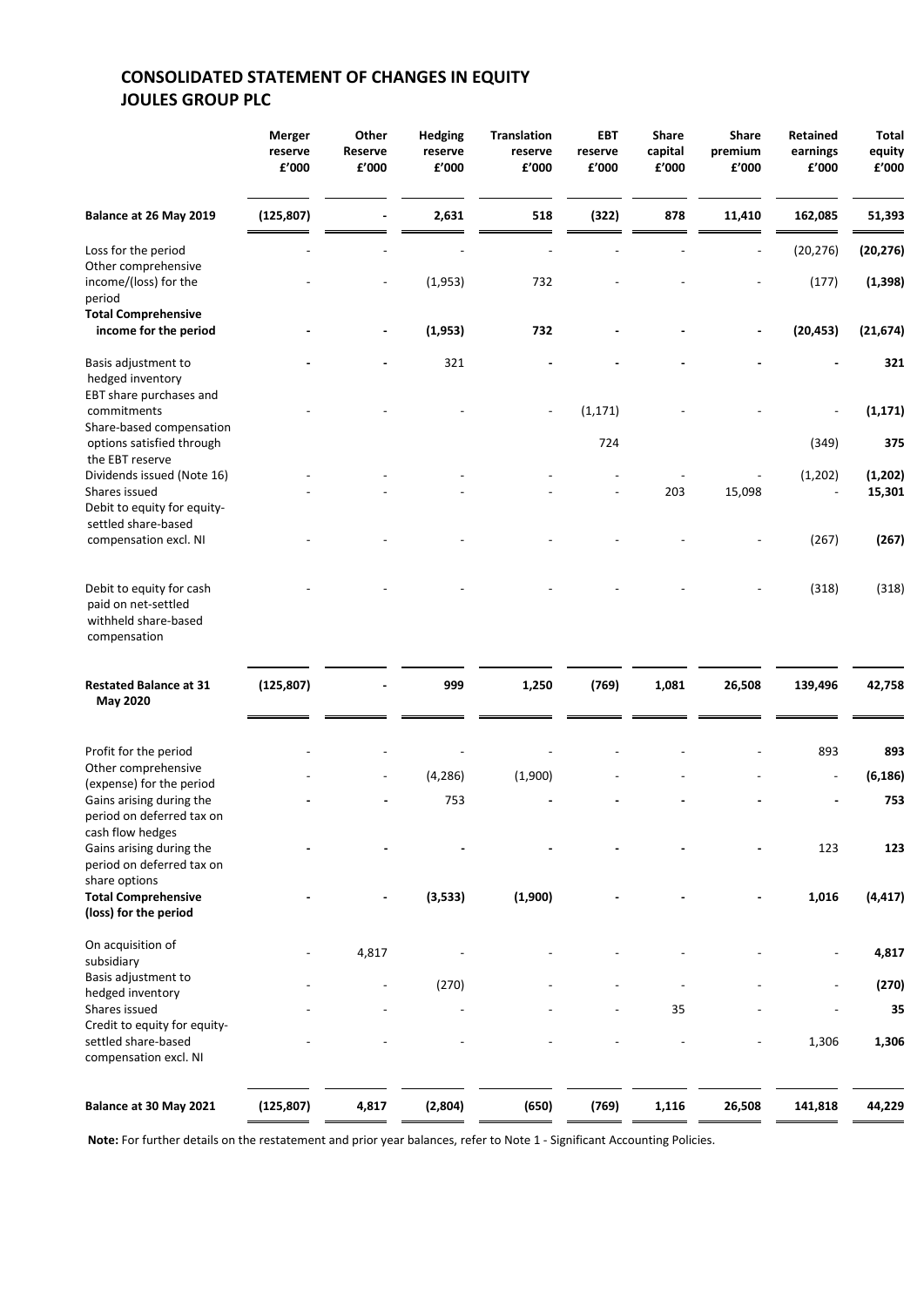# **CONSOLIDATED CASH FLOW STATEMENT JOULES GROUP PLC**

|                                                                          | <b>Note</b>    | 52 weeks<br>ended 30<br>May<br>2021<br>£'000 | <b>Restated</b><br>53 weeks<br>ended 31<br>May<br>2020<br>£'000 |
|--------------------------------------------------------------------------|----------------|----------------------------------------------|-----------------------------------------------------------------|
| Cash generated from operations                                           |                |                                              |                                                                 |
| Profit/(loss) for the period                                             |                | 893                                          | (20, 276)                                                       |
| <b>Adjustments for:</b><br>Depreciation of property, plant and equipment | 8              | 2,583                                        | 3,018                                                           |
| Depreciation of right-of use assets                                      | 10             | 7,995                                        | 12,645                                                          |
| Amortisation                                                             | 9              | 5,432                                        | 3,803                                                           |
| Exceptional administrative expenses - impairment                         | 3              | 2,896                                        | 20,446                                                          |
| Share-based compensation                                                 | 15             | 1,653                                        | (371)                                                           |
| Finance cost expense                                                     | 6              | 1,583                                        | 1,774                                                           |
| Income tax expense/(credit)                                              | $\overline{7}$ | 1,085                                        | (4,640)                                                         |
| Operating cash flows before movements in working capital                 |                | 24,120                                       | 16,500                                                          |
| (Increase)/decrease in inventory and right of return asset               |                | (10,065)                                     | 624                                                             |
| (Increase)/decrease in receivables                                       |                | (3,708)                                      | 8,537                                                           |
| Increase/(decrease) in payables and right of return<br>provision         |                | 18,078                                       | (11, 573)                                                       |
| Cash generated by operations                                             |                | 28,425                                       | 14,088                                                          |
| Bank interest paid                                                       |                | (340)                                        | (366)                                                           |
| Interest paid on lease liabilities                                       | 10             | (1, 243)                                     | (1, 408)                                                        |
| Tax refunded/(paid)                                                      |                | 2,989                                        | (931)                                                           |
| Net cash from operating activities                                       |                | 29,831                                       | 11,383                                                          |
| Cash flow from investing activities                                      |                |                                              |                                                                 |
| Purchase of property, plant and equipment and intangible                 | 8/9            |                                              |                                                                 |
| assets                                                                   |                | (13, 562)                                    | (13,686)                                                        |
| Acquisition of subsidiary                                                | $\overline{2}$ | (4, 156)                                     |                                                                 |
| Net cash from investing activities                                       |                | (17, 718)                                    | (13, 686)                                                       |
| Cash flow from financing activities                                      |                |                                              |                                                                 |
| Purchase of EBT shares<br>Issue of shares                                |                |                                              | (1, 171)                                                        |
| Capital element of lease repayments                                      | 10             | (11, 299)                                    | 15,570<br>(12, 306)                                             |
| Repayment of borrowings                                                  | 12             | (7, 784)                                     | (348)                                                           |
| Proceeds from borrowings                                                 | 12             |                                              | 11,850                                                          |
| Dividend paid                                                            | 16             |                                              | (1, 202)                                                        |
| Net cash from financing activities                                       |                | (19,083)                                     | 12,393                                                          |
| Net (decrease)/increase in cash and cash equivalents                     | 12             | (6,970)                                      | 10,090                                                          |
| Cash and cash equivalents at beginning of period                         |                | 26,243                                       | 16,013                                                          |
| Effect of foreign exchange rate changes                                  |                | (1, 276)                                     | 140                                                             |
| Cash and cash equivalents at end of period                               | 12             | 17,997                                       | 26,243                                                          |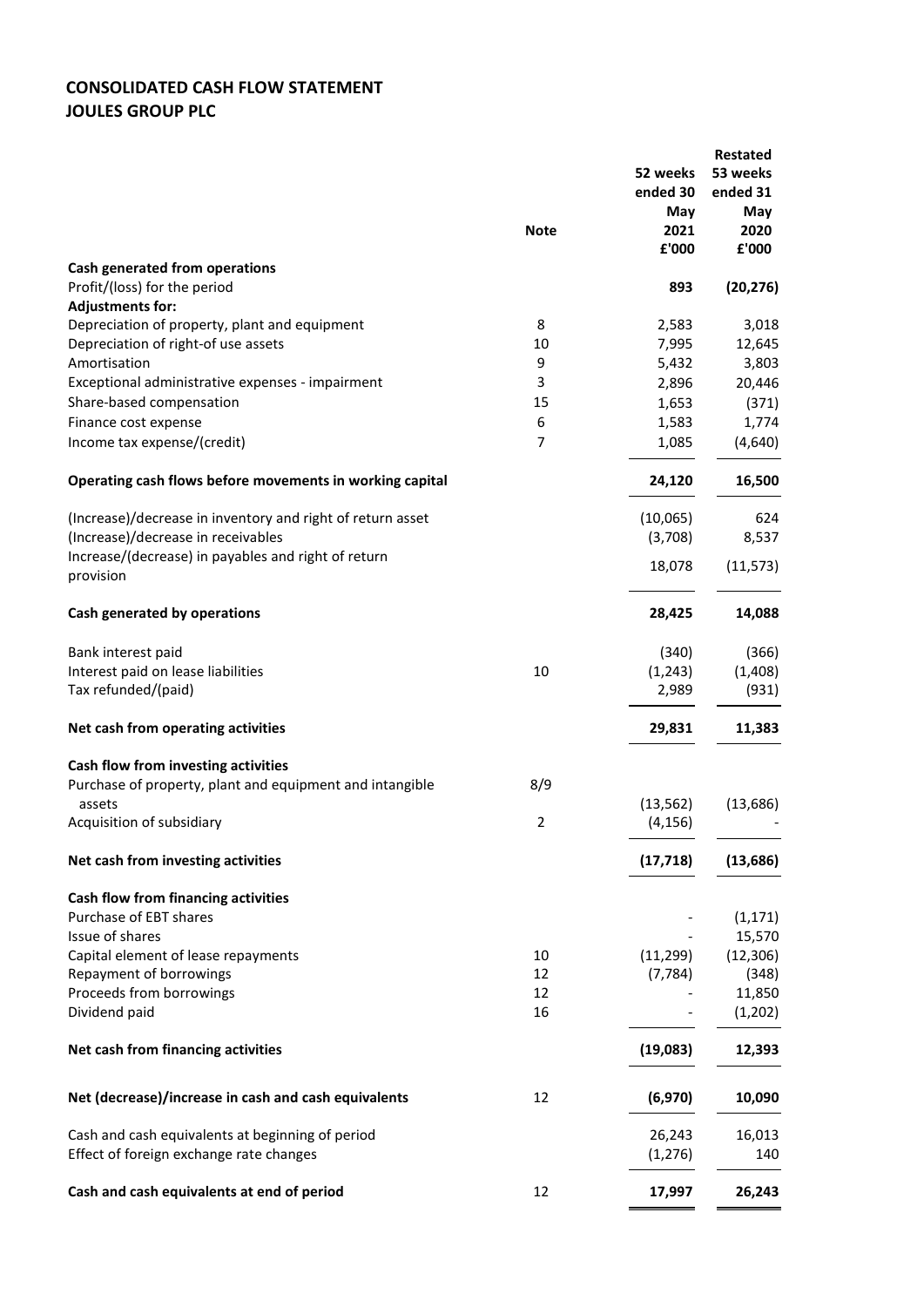# **NOTES TO THE CONSOLIDATED FINANCIAL STATEMENTS**

# **1. BASIS OF PREPARATION OF PRELIMINARY ANNOUNCEMENT**

The preliminary consolidated financial information for the 52 weeks ended 30 May 2021 was approved by the Directors on 2 August 2021.

This preliminary consolidated financial information has been prepared in accordance with the principles of International Financial Reporting Standards ('IFRS') as adopted by the EU and has been prepared on a going concern basis. The preliminary consolidated financial information does not constitute statutory consolidated financial statements for the 52 weeks ended 30 May 2021 as defined in section 434 of the Companies Act 2006 but is derived from those financial statements.

The Annual Report and Group Financial Statements for the 52 weeks ended 30 May 2021 are the sixth for Joules Group plc and were approved by the Board of Directors on 2 August 2021. The report of the auditor on those Group Financial Statements was unqualified, did not contain an emphasis of matter paragraph and did not contain any statement under section 498 of the Companies Act 2006. The Annual Report and Group Financial Statements for the 52 weeks ended 30 May 2021 will be filed with the Registrar in due course. The auditors have consented to the publication of the Preliminary Announcement.

### **Application of new and revised International Financial Reporting Standards (IFRSs)**

There have been no new IFRSs adopted in the current year which have materially impacted the Group's financial statements.

### **Restatement of prior period Statement of Financial Position**

An adjustment has been made to the prior period Income Statement and Statement of Financial Position to exceptional administrative expenses, right-of-use assets and related tax balances in relation to the treatment of prior year impairment considerations. The effect on specific financial statement line items within the Consolidated Income Statement and Consolidated Statement of Financial Position is as follows:

### **Consolidated Income Statement:**

|                                     | 31-May-20         |                     |                   |
|-------------------------------------|-------------------|---------------------|-------------------|
|                                     | Reported<br>f'000 | Adjustment<br>f'000 | Restated<br>f'000 |
| Exceptional administrative expenses | (21, 480)         | 530                 | (20, 950)         |
| Income tax credit                   | 4,640             | (101)               | 4,539             |
| Loss for the period                 | (20, 705)         | 429                 | (20, 276)         |

#### **Consolidated Statement of Financial Position:**

|                          | Reported<br>£'000 | 31-May-20<br>Adjustment<br>f'000 | Restated<br>f'000 |
|--------------------------|-------------------|----------------------------------|-------------------|
| Right-of-use assets      | 31,993            | 530                              | 32,523            |
| Deferred tax asset       | 3,135             | (101)                            | 3,034             |
| <b>Retained Earnings</b> | 139,067           | 429                              | 139,496           |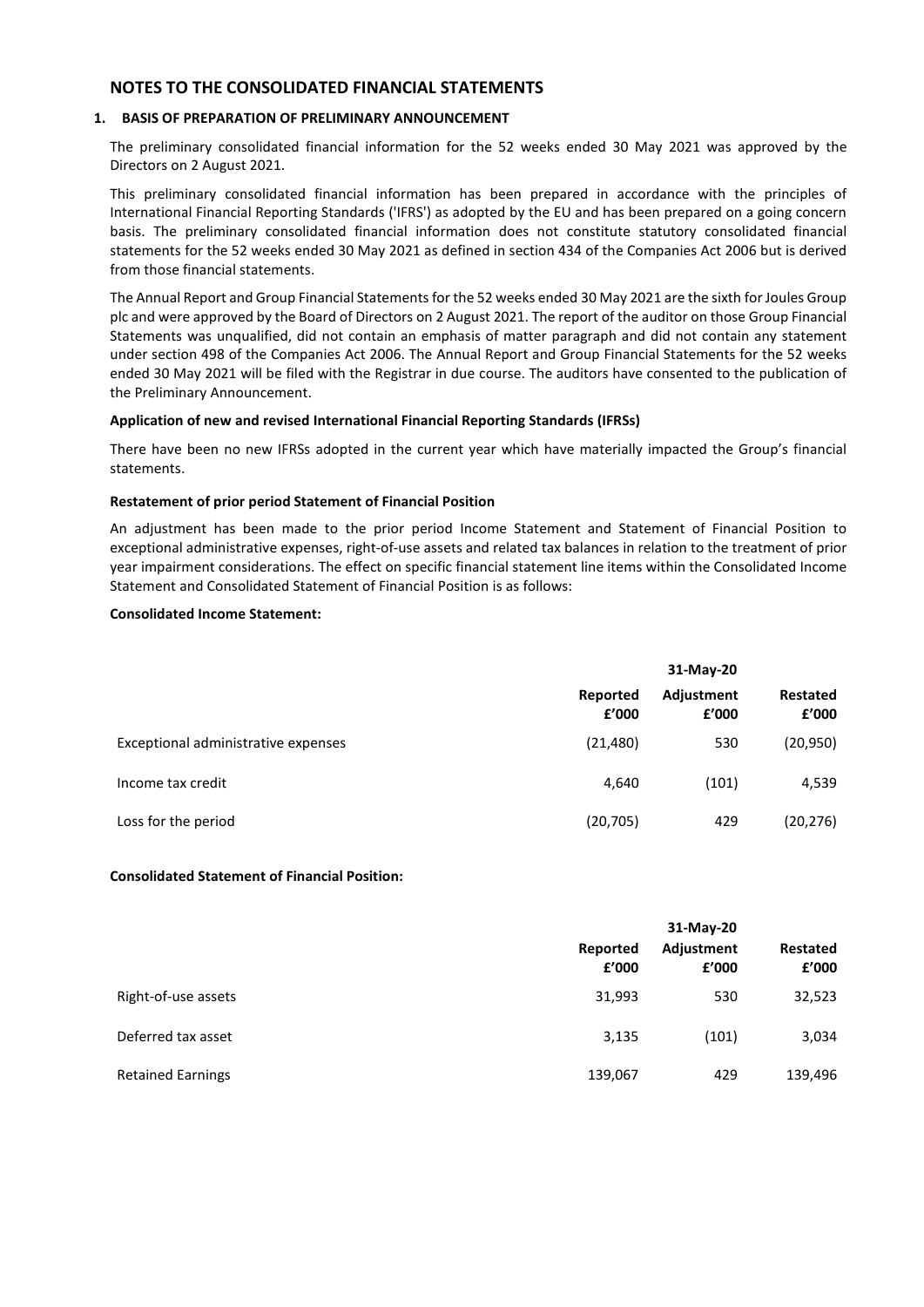### **Going concern**

As for many businesses in the retail sector, the Group has continued to be significantly impacted by COVID-19 during the Period. The impact and management's response is set out in further detail within the CEO's report and the Financial Review.

Despite the easing of the UK's lockdown and the re-opening of non-essential retail in mid-April 2021, the retail sector continues to face significant uncertainties, including short-term and potentially more fundamental long-term changes in consumer behaviour as well as the potential for ongoing operational disruption. Given these uncertainties, the Directors have undertaken a comprehensive assessment to consider the going concern and longer-term viability of the Group and Company. In making their assessment the Directors have considered the following:

- The Group's financial position, as at the date of this report, and its committed borrowing facilities available for the time period under consideration
- The support from the Group's shareholders and bank, including the successful equity placing that was completed in the early stages of the UK lockdown during the prior period and the financing facility extension that was completed in April 2021
- Alternative sources of financing, including sale & leaseback of freehold property and asset financing that might reasonably be assumed to be available to the Group – noting that any financing from these sources has not been included within the forecasts that support the going concern assessment
- Financial commitments, including capital commitments, lease commitments, stock purchases and other non-variable/non-discretionary costs. In respect of property leases, the Directors note the relatively short lease commitments, of less than three years on average, that the Group has across its store portfolio together with recent and on-going progress on renewing leases on favourable terms
- The extent of potential Government support initiatives including business rates relief and the Coronavirus Job Retention Scheme (CJRS)
- Strength of brand, reflected in active customer growth, brand awareness and brand health metrics as detailed more fully in the Strategic Review
- The flexibility and agility of the Group's business model, as described in the Strategic Review, noting that over two thirds of the Group's retail sales are via e-commerce and that the Group has diversified sources of revenue, operating across several channels and geographic markets, with owned and third-party channels including wholesale and marketplaces. Newer income streams of brand licensing and the Group's Friends of Joules digital marketplace and from Garden Trading following the acquisition in February 2021 provide additional comfort on the strength of the brand and diversity of income channels

The Directors have also considered the trading performance of the Group's stores as they have re-opened following the easing of the UK's lockdown restrictions on 12 April 2021, as well as the performance of the Group's ecommerce channel, which has continued to exceed management's expectations during the Period.

The Directors have reviewed management's business plan forecasts that cover the period to 26 May 2024, being the Group's strategic plan horizon. The forecasts have been produced on the following basis:

- Base plan a gradual sales recovery post the end of the UK's third lockdown in April 2021, continuing the trend experienced since the UK's lockdown restrictions were eased in mid-April 2021, reflecting management's estimates for the speed and extent of recovery across its different sales channels and markets. It reflects stores being open throughout the period under review initially trading significantly below the comparative pre-COVID-19 period, improving to approximately 80% of pre-COVID-19 sales levels by the end of FY22, with modest growth thereafter. Third-party wholesale channels are assumed to follow a similar trajectory. The Group's e-commerce sales are forecast to grow at double-digit levels reflecting performance over recent years and experienced during the UK's latest lockdown in January to March 2021.
- Downside scenario the 'Base plan' adjusted to reflect a further UK lockdown for three months during October to December 2021 with all non-essential retail closed during the Group's key trading period, followed by a much slower recovery of the Group's stores channel with total store revenues only achieving approximately 60% of the pre-COVID-19 levels by the end of FY24. E-commerce sales growth is assumed to be at half of the 'Base plan' levels and wholesale sales are assumed to reduce significantly during FY22 compared to the 'Base plan'.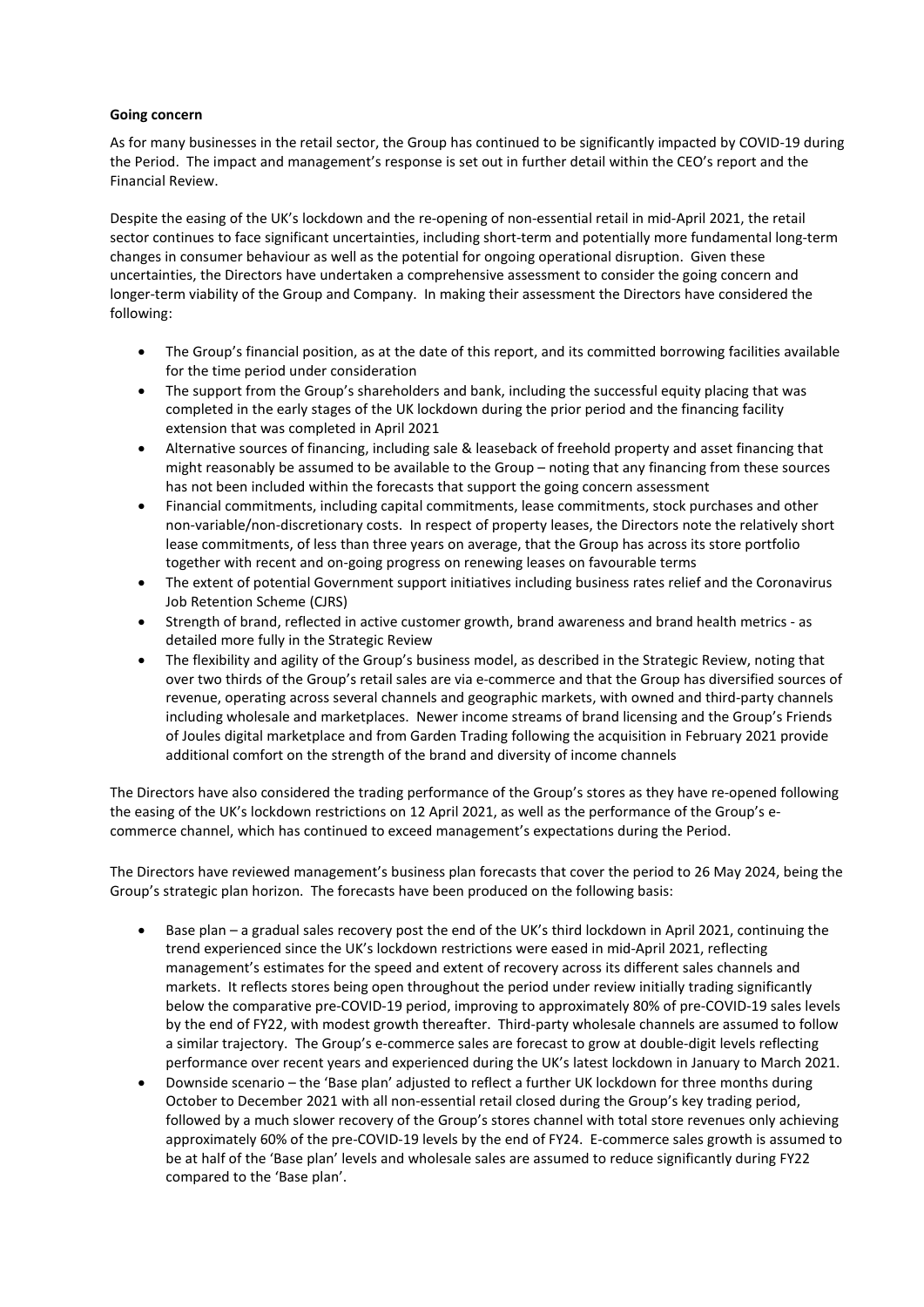Within each forecast, management have reflected financial commitments and the impact of realised or anticipated cost savings from discretionary and variable costs. No Government support or subsidies, other than those announced and committed at the date of this report, are included.

The Directors have also stress tested the forecast to consider situations under which the Company would have insufficient liquidity under its current secured borrowing facilities and/or it would not meet its banking covenant tests. One such 'Stress test scenario' is that of an even further extended potential COVID-19 related lockdown in the UK for up to six months, with a material disruption to retail store operations during the full peak Autumn/Winter 2021 trading season resulting in significantly reduced store channel revenue and lower receipts from the Group's Wholesale channels. The Stress test scenario assumes e-commerce revenue growth in line with the 'Downside scenario' noting that loyal customers would no longer be able to access the brand via the store environment – as demonstrated during the previous UK lockdowns, plus ongoing income from Garden Trading, brand licensing and digital marketplace activities. The Stress test scenario assumes that the Group would only reduce directly related variable sales costs during the period and does not assume any further cost mitigation actions which would be available to the Group. No additional Government support or subsidies to offset costs or support cash flow are assumed in this scenario.

The Directors believe, with reference to the considerations noted above, that, firstly the likelihood of this situation arising in its most extreme form is remote and, secondly, that they anticipate that the Group would be able to adapt and respond to mitigate the impacts and continue to trade and meet its obligations through the period of consideration.

The Base plan and Downside scenario forecasts indicate that the Group will remain within its available committed borrowing facilities and in compliance with covenants throughout the forthcoming 12-month period.  Under the Downside scenario, the Group has more than £20 million available liquidity headroom through-out the period under consideration and has EBITDA headroom of £2.7 million against its May 2022 year end covenant test and headroom of £5.6 million at its first covenant test in the period at the end of November 2021.

The Group would also remain within its borrowing facilities and comply with covenants under the Stress test through this period.

Following consideration of these forecasts and having made appropriate enquiries, the Directors have a reasonable expectation that the Company has adequate resources to continue in operational existence until at least 12 months after the approval of the Financial Statements. Therefore, the Directors continue to adopt the going concern basis of accounting in preparing the Consolidated Financial Statements.

# **Operating profit**

Operating profit is presented in the Consolidated Income Statement as a "non-GAAP measure" of performance, and is calculated as profit before finance charges and taxation. There have been no changes to this definition from the prior period.

# **Exceptional administrative expenses**

Exceptional administrative expenses are those that, in management's judgement, should be disclosed by virtue of their nature or amount. Exceptional administrative expenses will typically include material items that are significant in nature, which are expected to be non-recurring and are important to users in understanding the business.

# **2. ACQUISITION OF A SUBSIDIARY**

On 9 February 2021 the Group acquired 100% of the issued share capital and obtained control of The Garden Trading Company Limited. The Garden Trading Company Limited is a digitally focused retailer of home and garden products and qualifies as a business as defined in IFRS 3. The Garden Trading Company Limited was acquired to support the Group's strategy to grow its customer base, broaden its product offer and strengthen its digital platform.

The amounts in respect of the identifiable assets acquired and liabilities assumed are set out in the table below.

| £'000    |
|----------|
| 8,575    |
| 1,997    |
| 371      |
| 6,622    |
| (5, 121) |
| (1,590)  |
|          |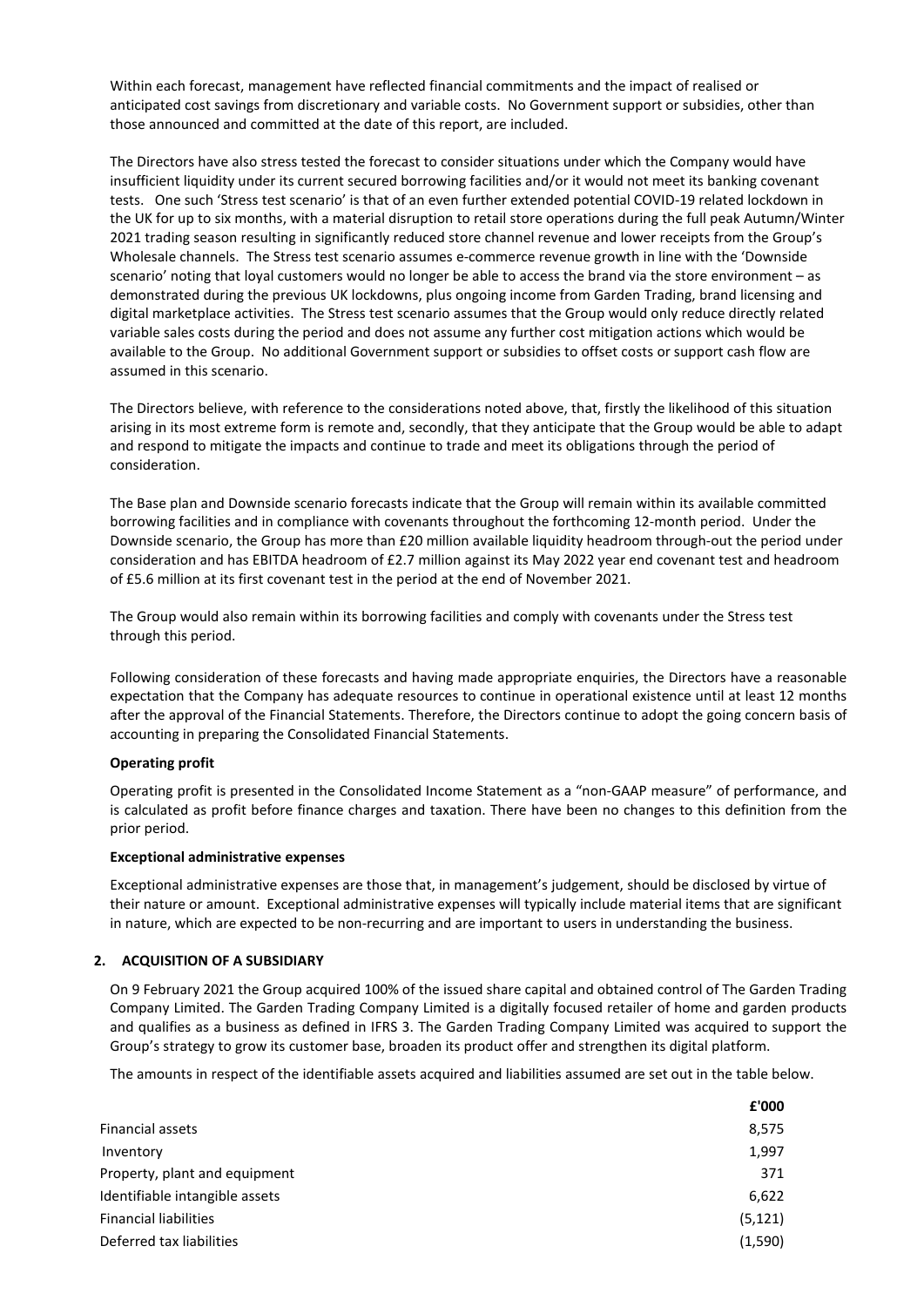| Total identifiable assets acquired, and liabilities assumed       | 10,854   |
|-------------------------------------------------------------------|----------|
| Goodwill                                                          | 5,531    |
| <b>Total consideration</b>                                        | 16,385   |
|                                                                   |          |
| Satisfied by:                                                     | f'000    |
| Cash                                                              | 5,860    |
| Equity instrument (2,828,535 ordinary shares of Joules Group plc) | 4,879    |
| Contingent consideration arrangement                              | 5,646    |
| <b>Total consideration transferred</b>                            | 16,385   |
|                                                                   |          |
| Net cash outflow arising on acquisition:                          | f'000    |
| Cash consideration paid to date                                   | 5,489    |
| Less: cash and cash equivalent balances acquired                  | (1, 333) |
|                                                                   | 4,156    |

The potential undiscounted amount of all future payments that the Group could be required to make in respect of this contingent liability is estimated to be between £nil and £5.7million. Due to the contingent consideration being due within one year, the impact of discounting is considered to be insignificant.

The goodwill of £5.5million arising from the acquisition consists of savings from acquiring an existing workforce, as well as technology and contract related costs. None of the goodwill is expected to be deductible for income tax purposes.

The fair value of the 2,828,535 ordinary shares issued as part of the consideration paid for The Garden Trading Company Limited of £4.9million was determined on the basis of multiplying the number of shares issued by the share price at the acquisition date.

The contingent consideration arrangement consists of two elements. The first element requires two earn-out targets being met, and the second element is contingent on the sale of a property. The potential undiscounted amount of all future payments that Joules Group plc could be required to make under the contingent consideration arrangement is between £nil and £5.7million.

Acquisition-related costs (included in exceptional administrative expenses) amount to £0.6million.

The Garden Trading Company Limited contributed £8.7million revenue and £1.8million to the Group's profit for the period between the date of acquisition and the reporting date.

If the acquisition of The Garden Trading Company Limited had been completed on the first day of the financial year, Group revenues for the year would have been £212.3 million and Group profit before tax and exceptional administrative expenses would have been £8.2 million.

# **3. EXCEPTIONAL ADMINISTRATIVE EXPENSES**

The exceptional administrative expenses recognised in the period relate to right-of use assets, property plant and equipment, and intangible assets which are impaired, as well as other costs associated with the acquisition of The Garden Trading Company Limited and restructuring across the Group. The total charge recognised in the period can be categorised as follows:

|                                         |          | <b>Restated</b> |
|-----------------------------------------|----------|-----------------|
|                                         | 52 weeks | 53 weeks        |
|                                         | ended    | ended           |
|                                         | 30 May   | 31 May          |
|                                         | 2021     | 2020            |
|                                         | £'000    | £'000           |
|                                         |          |                 |
| Impairment of assets relating to stores | 1,989    | 18,795          |
| Impairment of other fixed assets        | 907      | 1,651           |
| <b>Acquisition costs</b>                | 589      |                 |
| Restructuring costs                     | 677      | 504             |
|                                         |          |                 |
|                                         | - - - -  |                 |

 **4,162 20,950**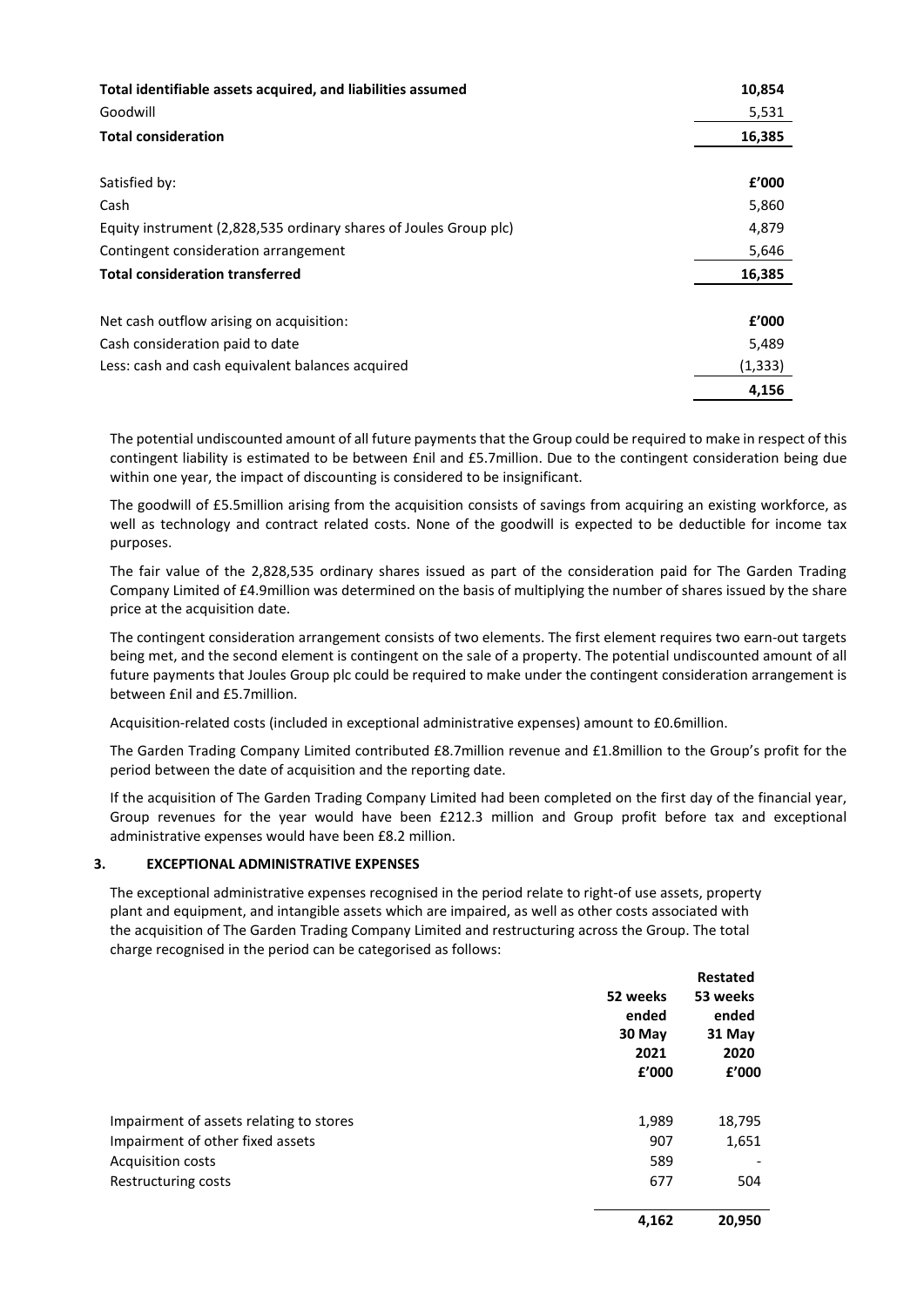#### **Store impairments**

Retail stores are subject to impairment based on whether current or future events and conditions suggest that their recoverable amount may be less than their carrying value.

The recoverable amount of each store is based on the higher of the value in use and fair value less costs to dispose. As all the Group's retail stores are leasehold, only the value in use has been considered in each impairment assessment. Value in use is calculated from expected future cash flows using suitable discount rates, management assumptions and estimates on future performance. The carrying value for each store is considered net of the carrying value of any cash contribution received in relation to that store.

For impairment testing purposes, the Group has determined that each store is a separate CGU. Each CGU is tested for impairment if any indicators of impairment have been identified.

The value in use of each CGU is calculated based on the Group's latest budget and forecast cash flows. Cash flows are discounted using the weighted average cost of capital ("WACC") of 14% and are modelled for each store through to their lease expiry or break date. No lease extensions have been assumed when forecasting.

As a result of this assessment an impairment charge of £2,624,000 (2020: £16,187,000) and reversals of £840,000 (2020: £nil) were recognised in the period against the right-of-use asset for the stores which are impaired. The impairment charge relates to 31 separate CGU's (2020: 79) and impairment reversals relate to 13 stores (2020: nil). The stores with impairment reversals were written back to their recoverable amount. An additional amount of £205,000 (2020: £2,608,000) related to fixtures and fittings associated with these stores. Store impairment charges relate to the Retail segment described in Note 4.

# **Other fixed assets**

An in-depth review of other fixed assets has also been performed as part of the 'Joules Blueprint' strategy to identify any which are not fit for purpose with new strategic pillars established.

Based on the factors set out above, the Group has recognised £591,000 (2020: £141,000) relating to intangible fixed assets that are impaired, and £316,000 (2020: £1,510,000) relating to property, plant and equipment.

### **Acquisition costs**

During the Period one-off charges of £589,000 were incurred relating to acquisition costs of The Garden Trading Company Limited. Further details on the acquisition are within Note 3.

# **Restructuring costs**

During the Period total amounts recognised of £677,000 (2020: £504,000) related to group restructuring costs. The restructuring costs related to a re-organisation of structures across the Group's head office functions which commenced in FY20 and was completed in the Period as part of the 'Joules Blueprint' business strategy to review organisational design and introduce clarity around roles and responsibilities.

# **4. SEGMENT REPORTING**

The Group has three reportable segments; Retail, Wholesale and Other. For each of the three segments, the Group's chief operating decision maker (the "Board") reviews internal management reports on a monthly basis. Each segment can be summarised as follows:

- **Retail:** Retail includes sales and costs relevant to stores, e-commerce, shows and franchises.
- **Wholesale:** Wholesale includes sales and costs relevant to the sale of products to other retail businesses or distributors for onward sale to their customer.
- **Other:** Other includes income from licencing and the 'Friends of Joules' digital marketplace, central costs and items that are not distinguishable into the segments above.

The accounting policies of the reportable segments are the same as described in Note 1. Information regarding the results of each reportable segment is included below. Operating results being earnings before exceptional administrative expenses, share-based compensation, interest and taxation are used to measure performance as management believes that such information is the most relevant in evaluating the performance of certain segments relative to other entities that operate within these industries. Performance of The Garden Trading Company Limited has been allocated appropriately within the Retail and Wholesale segments.

All income and expenses are allocated to reportable segments with the exception of share-based compensation, exceptional administrative expenses and finance costs. There are no discontinued operations in the period.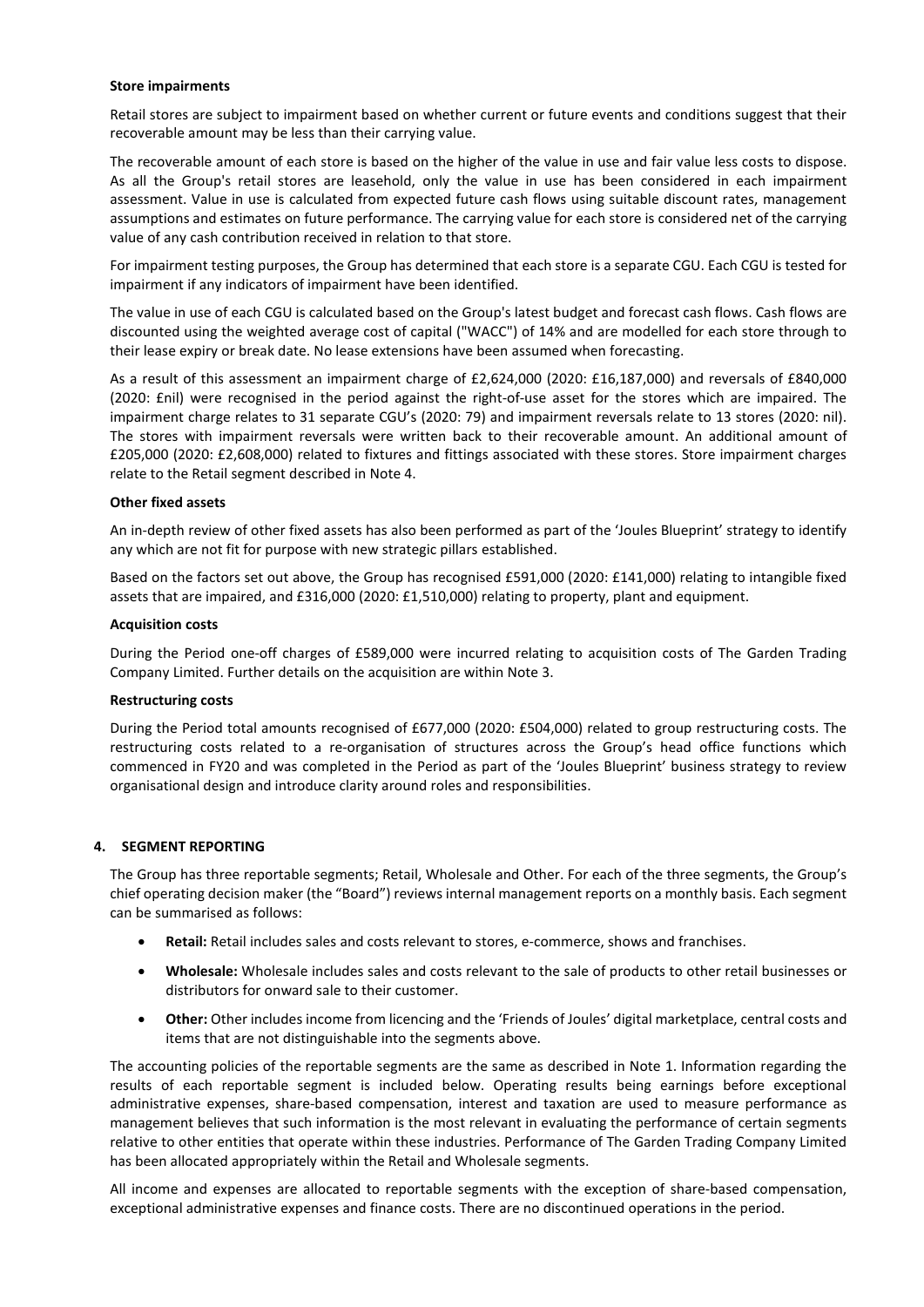| <b>52 WEEKS ENDED 30 MAY 2021</b>     | Retail        | Wholesale | Other     | <b>Total</b> |
|---------------------------------------|---------------|-----------|-----------|--------------|
|                                       | £'000         | £'000     | £'000     | £'000        |
| Revenue                               | 158,588       | 35,305    | 5,114     | 199,007      |
| Cost of sales                         | (75, 656)     | (25, 849) |           | (101, 505)   |
| <b>GROSS PROFIT</b>                   | 82,932        | 9,456     | 5,114     | 97,502       |
| Administration expenses               | (38, 371)     | (9, 319)  | (24, 426) | (72, 116)    |
| Depreciation and amortisation         | (9,033)       | (276)     | (6, 701)  | (16, 010)    |
| <b>OPERATING RESULT</b>               | 35,528        | (139)     | (26, 013) | 9,376        |
| Costs unallocated to segments:        |               |           |           |              |
| Share-based compensation (incl. NI)   |               |           |           | (1,653)      |
| Exceptional administrative expenses   |               |           |           | (4, 162)     |
| Finance costs                         |               |           |           | (1, 583)     |
|                                       |               |           |           |              |
| <b>PROFIT BEFORE TAX</b>              |               |           |           | 1,978        |
|                                       |               |           |           |              |
| <b>Restated</b>                       |               |           |           |              |
| <b>53 WEEKS ENDED 31 MAY 2020</b>     | <b>Retail</b> | Wholesale | Other     | <b>Total</b> |
|                                       | £'000         | £'000     | £'000     | £'000        |
| Revenue                               | 145,898       | 42,668    | 2,242     | 190,808      |
| Cost of sales                         | (62, 880)     | (31, 117) |           | (93, 997)    |
| <b>GROSS PROFIT</b>                   | 83,018        | 11,551    | 2,242     | 96,811       |
| Administration expenses               | (42, 423)     | (12, 219) | (25, 165) | (79, 807)    |
| Depreciation and amortisation         | (13, 964)     | (773)     | (4, 729)  | (19, 466)    |
| <b>OPERATING RESULT</b>               | 26,631        | (1, 441)  | (27, 652) | (2, 462)     |
| <b>Costs unallocated to segments:</b> |               |           |           |              |
| Share-based compensation (incl. NI)   |               |           |           | 371          |
| Exceptional administrative expense    |               |           |           | (20, 950)    |
| Finance costs                         |               |           |           | (1,774)      |
| <b>LOSS BEFORE TAX</b>                |               |           |           | (24, 815)    |

# **GEOGRAPHICAL INFORMATION**

The Group's revenue from external customers and non-current assets by geographical location is as detailed below.

|                            | UK      | <b>International</b> | <b>Total</b> |
|----------------------------|---------|----------------------|--------------|
|                            | f'000   | f'000                | f'000        |
| 52 weeks ended 30 May 2021 |         |                      |              |
| Revenue                    | 174,000 | 25,007               | 199,007      |
| Non-current assets         | 87,128  | 901                  | 88,029       |
| 53 weeks ended 31 May 2020 |         |                      |              |
| Revenue                    | 161,307 | 29,501               | 190,808      |
| Non-current assets         | 75,983  | 1,011                | 76,994       |

# **5. PROFIT FOR THE YEAR**

Profit before tax is stated after charging/(crediting):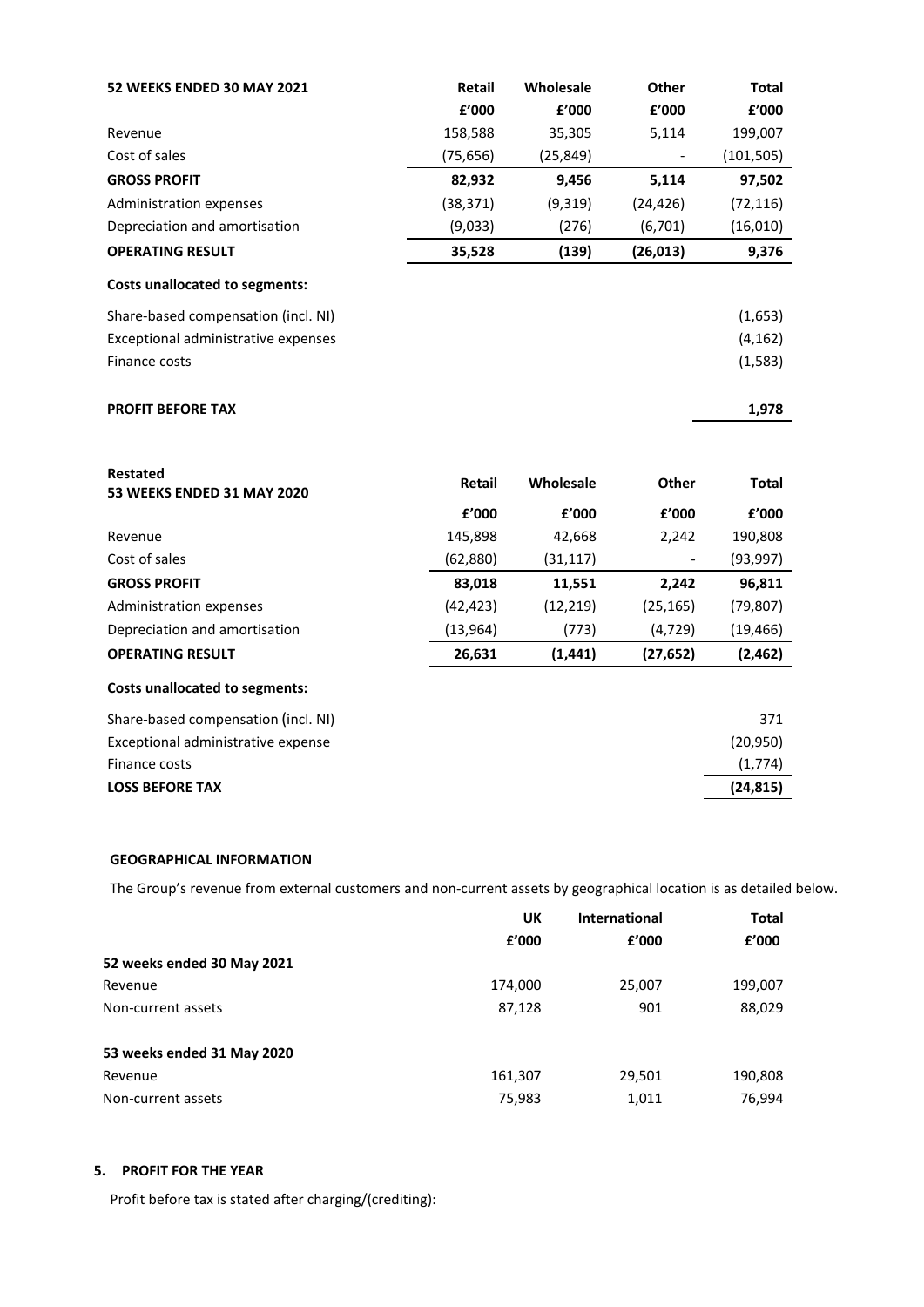|                                                       | 52 weeks<br>ended<br>30 May<br>2021<br>£'000 | 53 weeks<br>ended<br>31 May<br>2020<br>£'000 |
|-------------------------------------------------------|----------------------------------------------|----------------------------------------------|
| Cost of inventories recognised as expense             | 83,223                                       | 79,850                                       |
| Write down of inventory in the period                 | 1,556                                        | 682                                          |
| Transportation, carriage and packaging                | 14,597                                       | 11,499                                       |
| Property rent and service charges                     | 1,113                                        | 792                                          |
| Government business rates relief                      | (2, 251)                                     | (815)                                        |
| Depreciation of property, plant and equipment         | 2,583                                        | 3,018                                        |
| Depreciation of Right-of-use assets                   | 7,995                                        | 12,645                                       |
| Amortisation of intangible assets                     | 5,432                                        | 3,803                                        |
| Staff costs                                           | 30,522                                       | 35,311                                       |
| Share-based compensation                              | 1,653                                        | (371)                                        |
| Exceptional administrative expenses (see Note 3)      | 4,162                                        | 20,950                                       |
| <b>Auditor's remuneration</b>                         | 52 weeks<br>ended<br>30 May<br>2021<br>£'000 | 53 weeks<br>ended<br>31 May<br>2020<br>£'000 |
| The analysis of auditor's remuneration is as follows: |                                              |                                              |
| Audit of these financial statements                   | 225                                          | 141                                          |
| Total audit fees                                      | 225                                          | 141                                          |
| Other services pursuant to legislation:               |                                              |                                              |
| Tax advice                                            |                                              | 8                                            |
| Audit related assurance services                      |                                              | 5                                            |
| Remuneration and share plan advisory                  | 6                                            | 20                                           |
| Total non-audit fees                                  | 6                                            | 33                                           |

#### **Non-audit services**

The general policy in respect of non-audit work by the external auditors is that they should not be requested to carry out a prohibited non-audit service as defined under provision 5.120 - 5.127 of the Financial Reporting Council's Ethical Standard and/or non-audit services on any material activity of the Group where they may, in the future, be required to give an audit opinion or act as management, in accordance with the Audit Practices Board's Ethical Standard for Auditors.

In certain limited areas, it is in the Group's and its shareholders' interests to engage the external audit firm to deliver certain services.

To protect auditor objectivity and independence management approves each individual non-audit service. The level of non-audit fees are monitored to ensure they do not exceed 70% of the average annual statutory audit fees payable annually.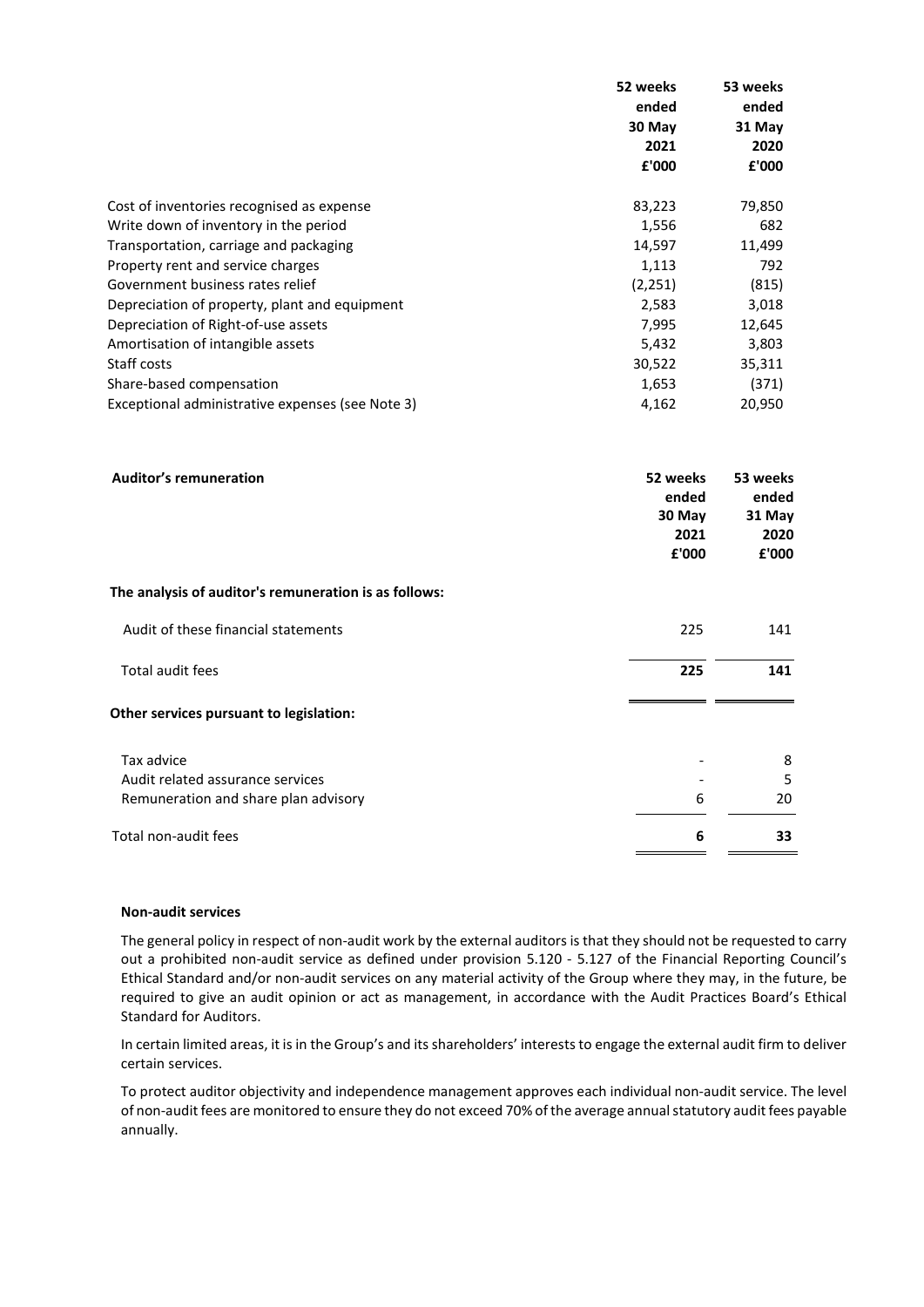# **6. FINANCE COSTS**

|                          | 52 weeks | 53 weeks |
|--------------------------|----------|----------|
|                          | ended    | ended    |
|                          | 30 May   | 31 May   |
|                          | 2021     | 2020     |
|                          | £'000    | £'000    |
| Credit facility interest | 146      | 258      |
| Term loan interest       | 194      | 108      |
| Lease liability interest | 1,243    | 1,408    |
|                          | 1,583    | 1,774    |

# **7. INCOME TAX**

|                                                            |          | Restated |
|------------------------------------------------------------|----------|----------|
|                                                            | 52 weeks | 53 weeks |
| a) Analysis of charge in the period                        | ended    | ended    |
|                                                            | 30 May   | 31 May   |
|                                                            | 2021     | 2020     |
|                                                            | £'000    | £'000    |
| <b>Current tax</b>                                         |          |          |
| UK corporation tax based on the profit/loss for the period |          | (3,029)  |
| Adjustment in respect of prior periods                     | (365)    | (5)      |
| Overseas tax                                               | 37       | 275      |
| <b>Total current tax (credit)</b>                          | (328)    | (2,759)  |
| <b>Deferred taxation</b>                                   |          |          |
| Origination and reversal of temporary differences          | 608      | (1, 333) |
| Adjustment in respect of prior periods                     | 596      | (251)    |
| Effect of adjustment in tax rate                           | 209      | (196)    |
| Total deferred taxation charge/(credit)                    | 1,413    | (1,780)  |
| Tax charge/(credit) for the period (Note 7b)               | 1,085    | (4,539)  |

In addition to the amount charged to the Income Statement, the following amounts relating to tax have been recognised in other comprehensive income.

|                                                                      | 52 weeks | 53 weeks |
|----------------------------------------------------------------------|----------|----------|
|                                                                      | ended 30 | ended 31 |
|                                                                      | May      | May      |
|                                                                      | 2021     | 2020     |
|                                                                      | £'000    | £'000    |
| <b>Deferred taxation</b>                                             |          |          |
| (Loss) arising during the period on deferred tax on cash flow hedges | (753)    | (472)    |
| Deferred tax on unexercised share options                            | (123)    | 177      |
| Total income tax (loss) recognised in other comprehensive income     | (876)    | (295)    |
|                                                                      |          |          |

# **b) Factors affecting the tax charge for the period**

There are reconciling items between the expected tax charge and the actual which are shown below:

|          | <b>Restated</b> |
|----------|-----------------|
| 52 weeks | 53 weeks        |
| ended 30 | ended 31        |
| May      | May             |
| 2021     | 2020            |
| £'000    | £'000           |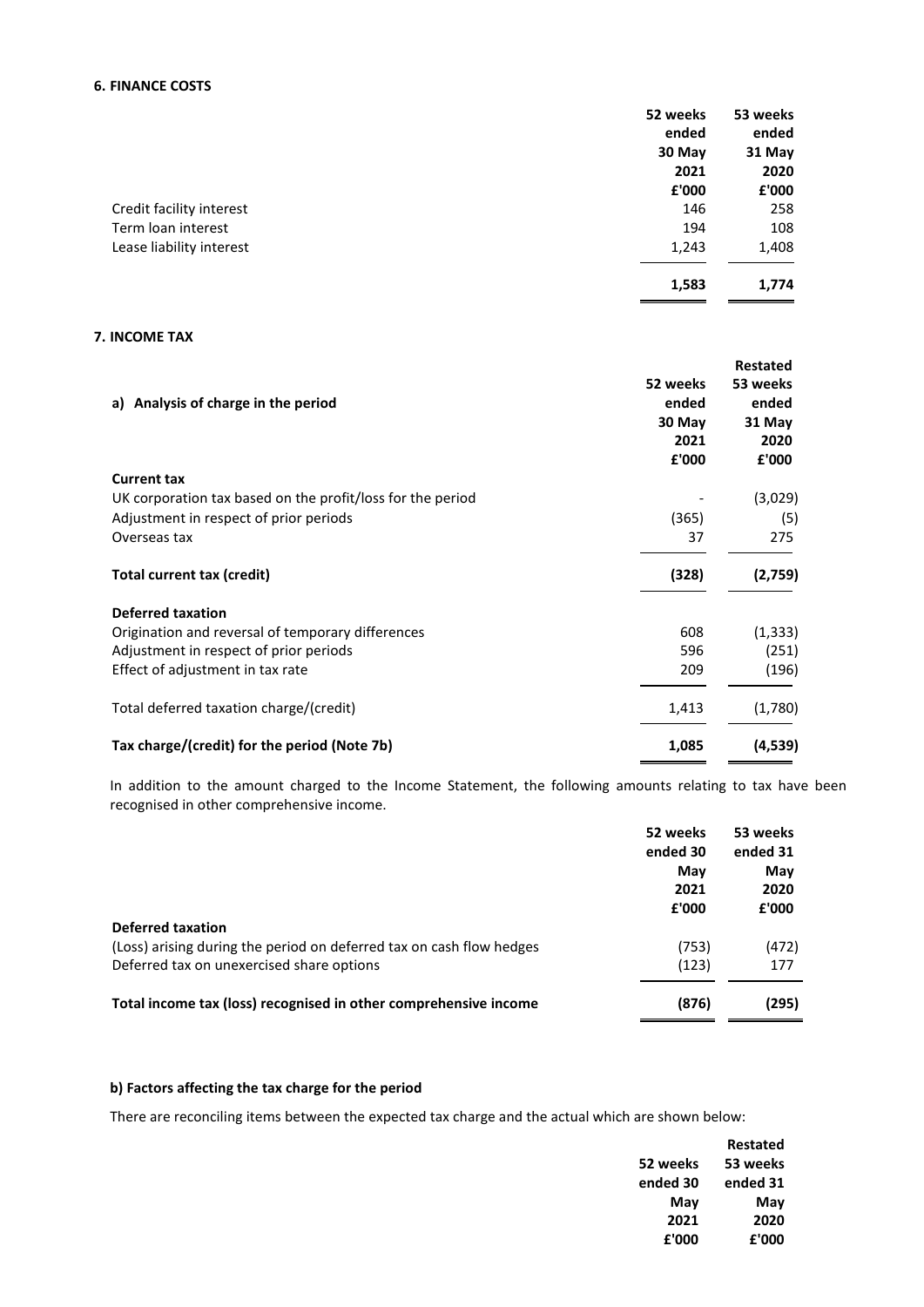| Profit/(loss) before taxation                                            | 1,978 | (24, 815) |
|--------------------------------------------------------------------------|-------|-----------|
| UK corporation tax at the standard rate                                  | 19.0% | 19.0%     |
| Profit multiplied by the standard rate in the UK                         | 376   | (4, 715)  |
| <b>Effects of:</b>                                                       |       |           |
| Expenses not deductible for tax purposes and other permanent differences | 134   | 725       |
| Adjustment in respect of prior period                                    | 231   | (3, 285)  |
| Difference in overseas tax rate                                          | 9     | 21        |
| Effect of adjustment in deferred tax rate                                | 212   | (196)     |
| Share-based compensation                                                 | 123   | (300)     |
| Losses carried back                                                      |       | 3,160     |
| R&D expenditure credits                                                  |       | 33        |
| IFRS 16 practical expedient on transition adjustment                     |       | 18        |
| Tax expense/(credit) for the period (Note 7a)                            | 1,085 | (4,539)   |

The current tax credit in the prior period includes a reversal of the prior year corporation tax charge for the 52 weeks ended 26 May 2019, following a carry back of tax losses generated for the 53 weeks ended 31 May 2020.

An increase in the UK corporation rate from 19% to 25% (effective 1 April 2023) was substantively enacted on 24 May 2021. This will increase the company's future current tax charge accordingly. The deferred tax asset at 30 May 2021 has been calculated based on these rates, reflecting the expected timing of reversal of the related temporary differences (2020: 19%).

# **8. PROPERTY, PLANT AND EQUIPMENT**

|                                 | Land &<br>buildings<br>£'000 | <b>Fixtures and</b><br>fittings<br>£'000 | <b>Motor</b><br>vehicles<br>£'000 | <b>Total</b><br>£'000 |
|---------------------------------|------------------------------|------------------------------------------|-----------------------------------|-----------------------|
| Cost                            |                              |                                          |                                   |                       |
| At 26 May 2019                  | 7,391                        | 29,450                                   | 59                                | 36,900                |
| Additions                       | 7,280                        | 3,095                                    | 63                                | 10,438                |
| At 31 May 2020                  | 14,671                       | 32,545                                   | 122                               | 47,338                |
| Additions                       | 6,887                        | 3,149                                    |                                   | 10,036                |
| Acquisition of subsidiary       | 203                          | 168                                      |                                   | 371                   |
| <b>Exchange differences</b>     |                              | (113)                                    |                                   | (113)                 |
| At 30 May 2021                  | 21,761                       | 35,749                                   | 122                               | 57,632                |
| <b>Accumulated depreciation</b> |                              |                                          |                                   |                       |
| At 26 May 2019                  |                              | 19,596                                   | 59                                | 19,655                |
| Charge for the period           |                              | 2,980                                    | 38                                | 3,018                 |
| Impairment                      |                              | 4,118                                    |                                   | 4,118                 |
| At 31 May 2020                  |                              | 26,694                                   | 97                                | 26,791                |
| Charge for the period           | 16                           | 2,560                                    | 7                                 | 2,583                 |
| Impairment                      |                              | 521                                      |                                   | 521                   |
| At 30 May 2021                  | 16                           | 29,775                                   | 104                               | 29,895                |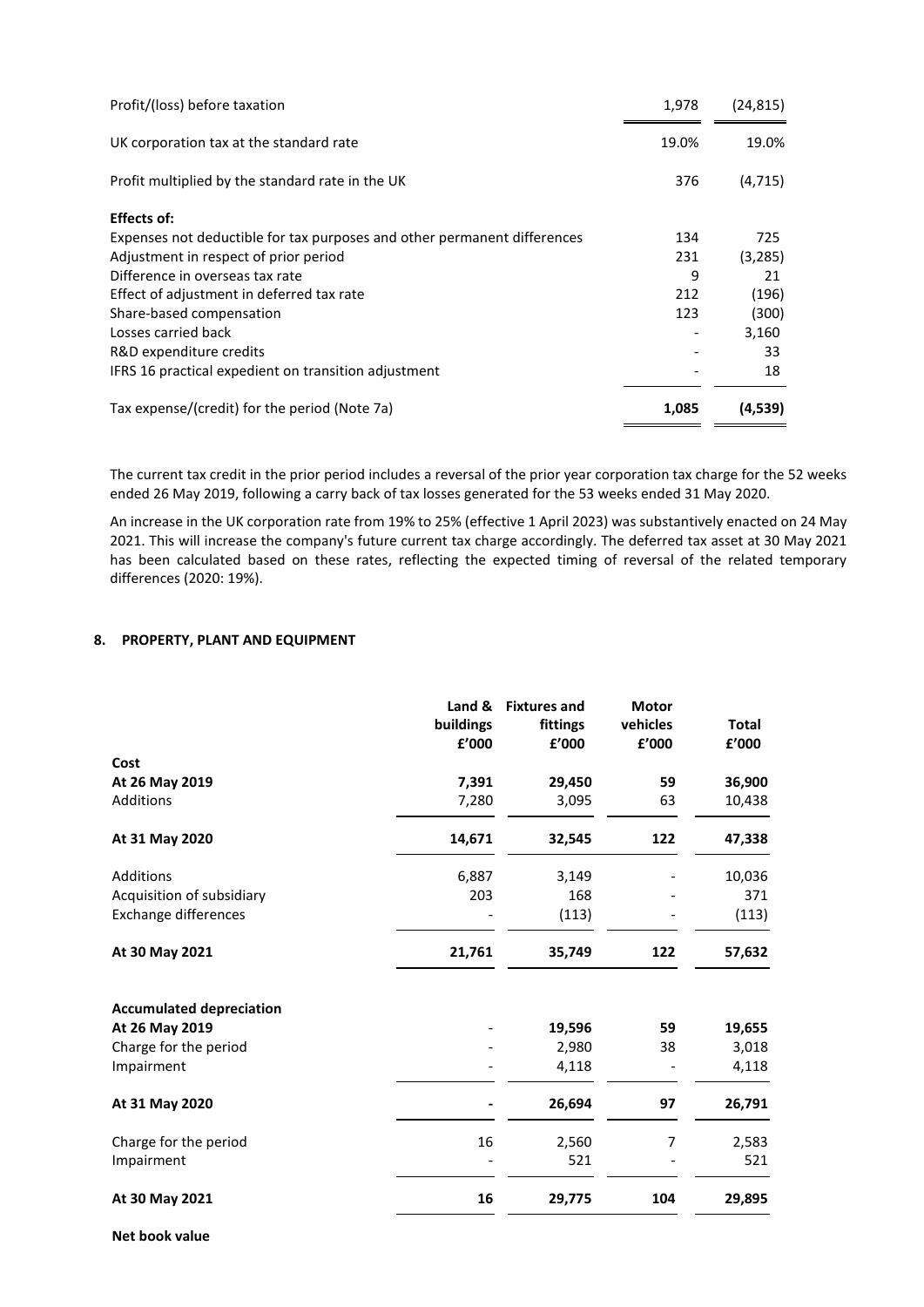| At 26 May 2019 | 7.391  | 9,854 | $\overline{\phantom{a}}$ | 17,245 |
|----------------|--------|-------|--------------------------|--------|
| At 31 May 2020 | 14.671 | 5.851 | 25                       | 20.547 |
| At 30 May 2021 | 21,745 | 5.974 | 18                       | 27,737 |

#### **Property, Plant and Equipment**

Land & buildings comprise of land, buildings and capitalised borrowing costs in relation to the ongoing development of the site intended for use as the Group's new head office, which is under construction therefore is not being depreciated. The amount of borrowing costs capitalised in the year amounted to £112,000 (2020: £112,000). The amount of expenditure recognised in the carrying amount of land and buildings above in relation to the new head office whilst in the course of its construction is £20,813,000 (2020: £13,996,000). Completion of the new Head Office for the Group took place in June 2021.

During the Period, the Group carried out a review of the recoverable amount of property, plant and equipment. The review led to the recognition of an impairment loss of £521,000 (2020: £4,118,000), which was recognised within exceptional administrative expenses in the Consolidated Income Statement.

### **9. INTANGIBLE ASSETS**

|                                 | <b>Trademarks</b><br>and other<br>intangibles<br>£'000 | <b>IT Systems</b><br>£'000 | <b>Total</b><br>${\bf f}^{\prime}$ 000 |
|---------------------------------|--------------------------------------------------------|----------------------------|----------------------------------------|
| Cost                            |                                                        |                            |                                        |
| At 26 May 2019                  | 1,178                                                  | 23,442                     | 24,620                                 |
| Additions                       | 81                                                     | 7,508                      | 7,589                                  |
| At 31 May 2020                  | 1,259                                                  | 30,950                     | 32,209                                 |
| Additions                       | 44                                                     | 4,395                      | 4,439                                  |
| Acquisition of subsidiary       | 6,622                                                  | 21                         | 6,643                                  |
| At 30 May 2021                  | 7,925                                                  | 35,366                     | 43,291                                 |
| <b>Accumulated amortisation</b> |                                                        |                            |                                        |
| At 26 May 2019                  | 397                                                    | 7,361                      | 7,758                                  |
| Charge for the period           | 124                                                    | 3,679                      | 3,803                                  |
| Impairment                      |                                                        | 141                        | 141                                    |
| At 31 May 2020                  | 521                                                    | 11,181                     | 11,702                                 |
| Charge for the period           | 256                                                    | 5,176                      | 5,432                                  |
| Impairment                      |                                                        | 591                        | 591                                    |
| At 30 May 2021                  | 777                                                    | 16,948                     | 17,725                                 |
| Net book value                  |                                                        |                            |                                        |
| At 26 May 2019                  | 781                                                    | 16,081                     | 16,862                                 |
| At 31 May 2020                  | 738                                                    | 19,769                     | 20,507                                 |
| At 30 May 2021                  | 7,148                                                  | 18,418                     | 25,566                                 |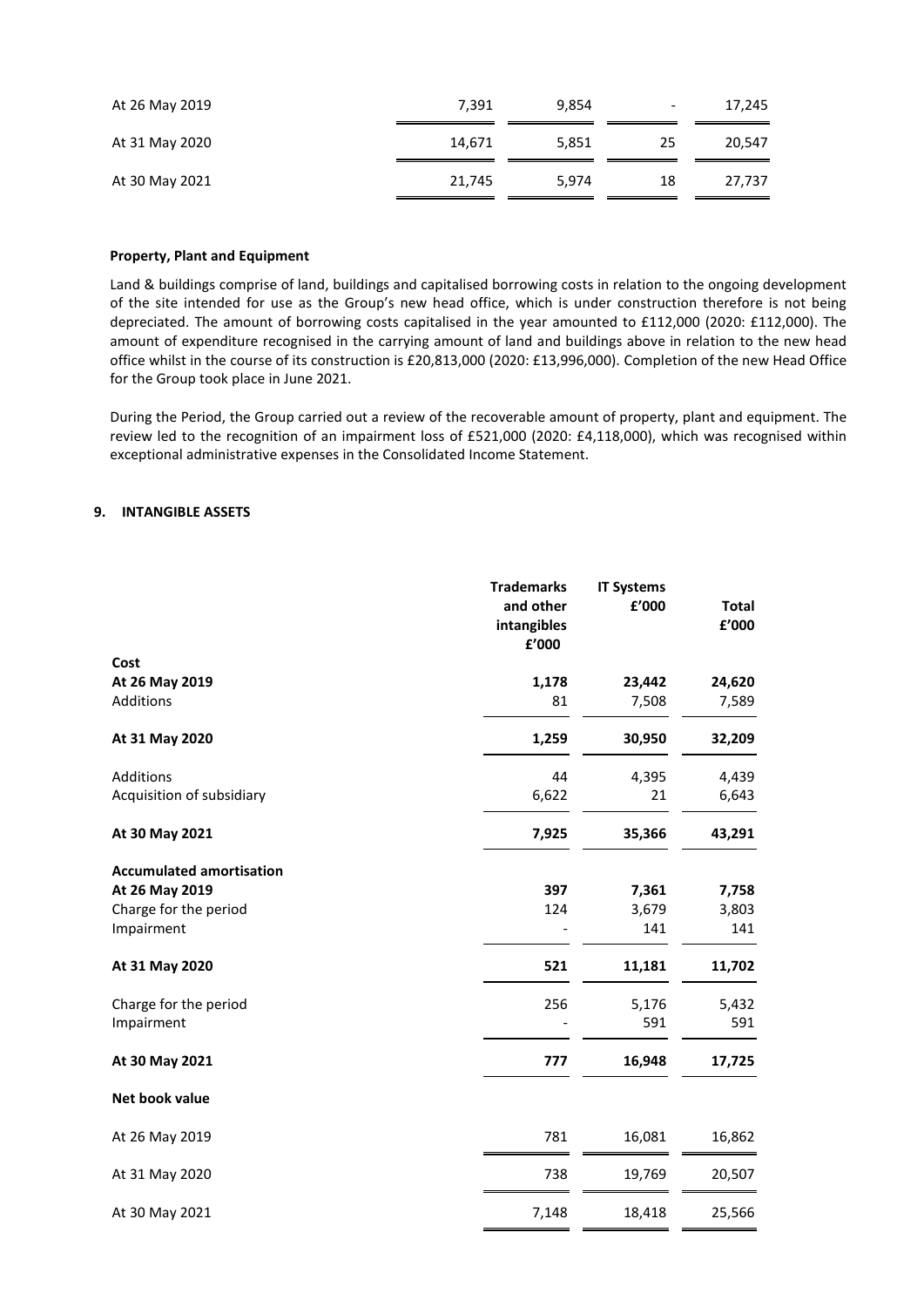# **Intangible assets**

During the year, the Group carried out a review of intangible assets as part of the 'Joules Blueprint' strategy to identify any which are not fit for purpose with new strategic pillars established. The review led to the recognition of an impairment loss of £591,000 (2020: £141,000), which was recognised within exceptional administrative expenses in the Consolidated Income Statement.

# **10. LEASES**

|                                              |                       | <b>Fixtures</b>        |                                 |                 |              |
|----------------------------------------------|-----------------------|------------------------|---------------------------------|-----------------|--------------|
| <b>Right-of-use assets:</b>                  | Land and<br>buildings | and<br><b>Fittings</b> | <b>Motor</b><br><b>Vehicles</b> | IT<br>Equipment | <b>Total</b> |
|                                              | £'000                 | £'000                  | £'000                           | £'000           | £'000        |
| Balance as at 27 May 2019                    | 57,645                | 199                    | 356                             | 646             | 58,666       |
| Additions                                    | 1,381                 |                        | 131                             |                 | 1,512        |
| Disposals                                    | (533)                 |                        |                                 |                 | (533)        |
| Impairment                                   | (16, 187)             |                        |                                 |                 | (16, 187)    |
| <b>Modifications</b>                         | 1,710                 |                        |                                 |                 | 1,710        |
| Right-of-use<br>of<br>Depreciation<br>assets | (11, 976)             | (97)                   | (249)                           | (323)           | (12, 645)    |
| Restated Balance as at 31 May<br>2020        | 31,860                | 102                    | 238                             | 323             | 32,523       |
| Additions                                    | 4,122                 |                        |                                 | 142             | 4,264        |
| Impairment                                   | (1,784)               |                        |                                 |                 | (1,784)      |
| Modifications                                | 1,279                 |                        |                                 |                 | 1,279        |
| Depreciation of Right-of-use<br>assets       | (7, 438)              | (81)                   | (139)                           | (337)           | (7,995)      |
| Balance as at 30 May 2021                    | 28,039                | 21                     | 99                              | 128             | 28,287       |

|                                                           |                       | <b>Fixtures</b>        |                                 | IT                   |              |
|-----------------------------------------------------------|-----------------------|------------------------|---------------------------------|----------------------|--------------|
| <b>Lease liabilities:</b>                                 | Land and<br>buildings | and<br><b>Fittings</b> | <b>Motor</b><br><b>Vehicles</b> | <b>Equipme</b><br>nt | <b>Total</b> |
|                                                           | £'000                 | £'000                  | £'000                           | £'000                | £'000        |
| Balance as at 27 May 2019                                 | 55,176                | 199                    | 356                             | 646                  | 56,377       |
| <b>Additions</b>                                          | 1,292                 |                        | 130                             |                      | 1,422        |
| <b>Disposals</b>                                          | (521)                 |                        |                                 |                      | (521)        |
| Interest expense related to lease<br>liabilities          | 1,376                 | 3                      | 16                              | 13                   | 1,408        |
| <b>Modifications</b>                                      | 1,710                 |                        |                                 |                      | 1,710        |
| Repayment of lease<br>liabilities<br>(including interest) | (13,020)              | (94)                   | (265)                           | (335)                | (13, 714)    |
| Balance as at 31 May 2020                                 | 46,013                | 108                    | 237                             | 324                  | 46,682       |
| Additions                                                 | 3,630                 |                        |                                 | 142                  | 3,772        |
| <b>Disposals</b>                                          | (265)                 |                        |                                 |                      | (265)        |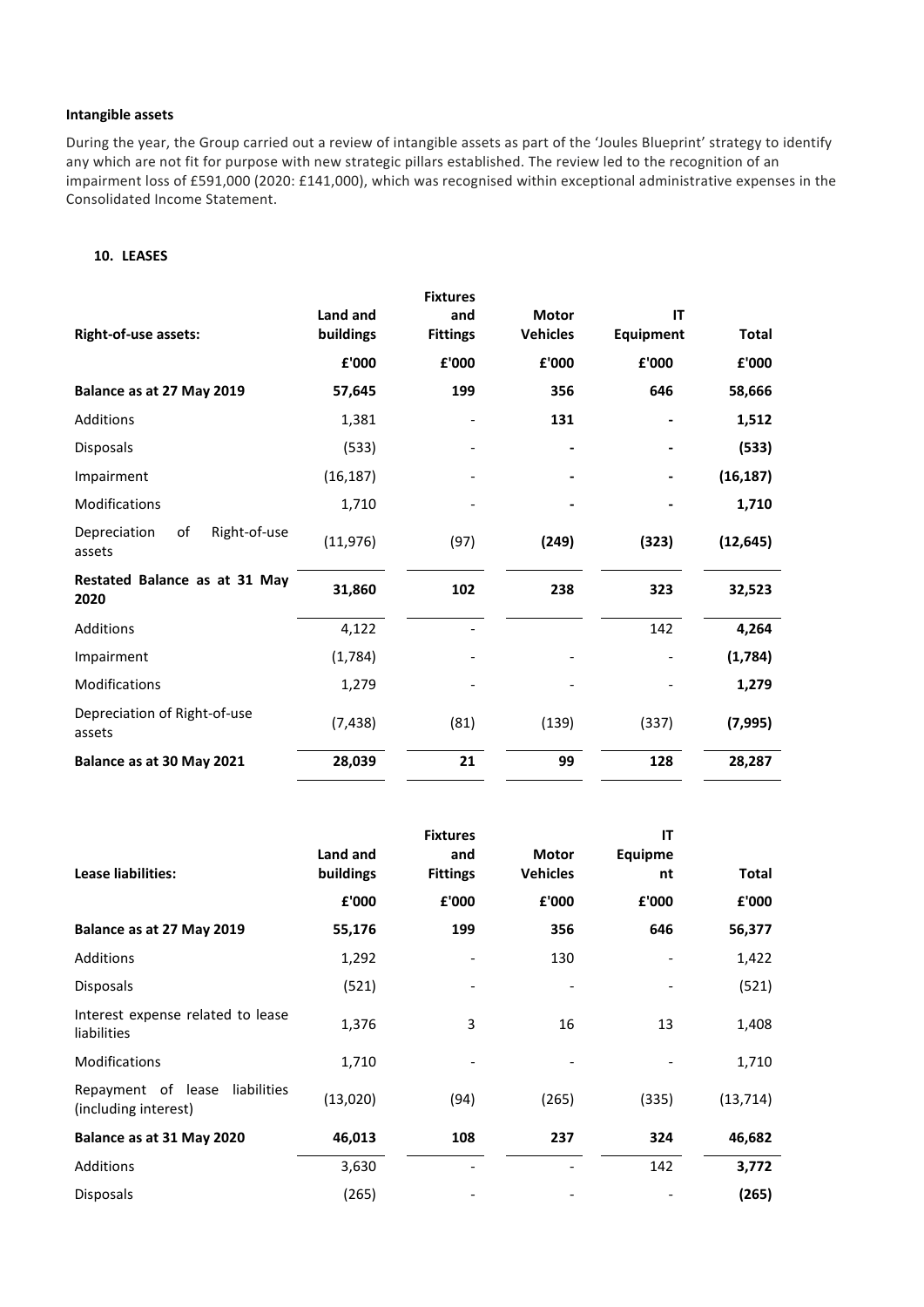| Repayment of lease<br>liabilities<br>(including interest) | (11, 964) | (27) | (203) | (348) | (12.542) |
|-----------------------------------------------------------|-----------|------|-------|-------|----------|
| Balance as at 30 May 2021                                 | 39,556    | 84   | 39    | 132   | 39,811   |

An impairment charge of £2,624,000 (2020: £16,187,000) and reversals of £840,000 (2020: £nil) were recognised in the period against the right-of-use asset which are impaired (see Note 4 for further details).

# **11. BORROWINGS**

### **Summary of borrowing arrangements**

The Credit facility relates to one Revolving Credit Facility with Barclays Bank PLC that totals £25.0 million, in which amounts drawn down are generally repayable within three months. In April 2020 an extension to the facility of £15 million was provided by Barclays Bank PLC for a 12-month period, this expired in April 2021.

In April 2021 the remaining £25 million facility was renegotiated with Barclays Bank PLC and as a result the term was extended out from July 2022 and now matures in September 2024. As part of the April 2021 renegotiation of the RCF, the Group entered into a new financing agreement which links the margin on the facility with Joules' performance against three Sustainability Performance Targets (SPTs) that are aligned with Joules' ESG focus areas. Under the terms of the agreement, Joules will benefit from a lower interest rate loan margin if the Group delivers on those targets.

The term loan facility with Barclays Bank PLC is being used by the Group to part fund the development of the Group's new head office premises. The term loan facility is secured against the new head office land and buildings asset and £8,780,000 of it was drawn down as at the period end (2020: £9,044,000).

The weighted average interest rates paid during the period were as follows:

|                                      | 52 weeks | 53 weeks |
|--------------------------------------|----------|----------|
|                                      | ended    | ended    |
|                                      | 30 May   | 31 May   |
|                                      | 2021     | 2020     |
|                                      | %        | %        |
| Credit facility                      | 2.4%     | 2.4%     |
| Term loan                            | 1.55%    | 1.9%     |
|                                      | 30 May   | 31 May   |
|                                      | 2021     | 2020     |
|                                      | £'000    | £'000    |
|                                      |          |          |
| Credit facility                      | 5,140    | 12,660   |
| Term loan                            | 8,780    | 9,044    |
|                                      | 13,920   | 21,704   |
| Borrowings are repayable as follows: |          |          |
| <b>Credit facility</b>               |          |          |
| Within one year                      | 5,140    | 12,660   |
| <b>Term loan</b>                     |          |          |
| Within one year                      | 1,056    | 264      |
| Between one and two years            | 1,056    | 1,056    |
| Between two and five years           | 6,668    | 7,724    |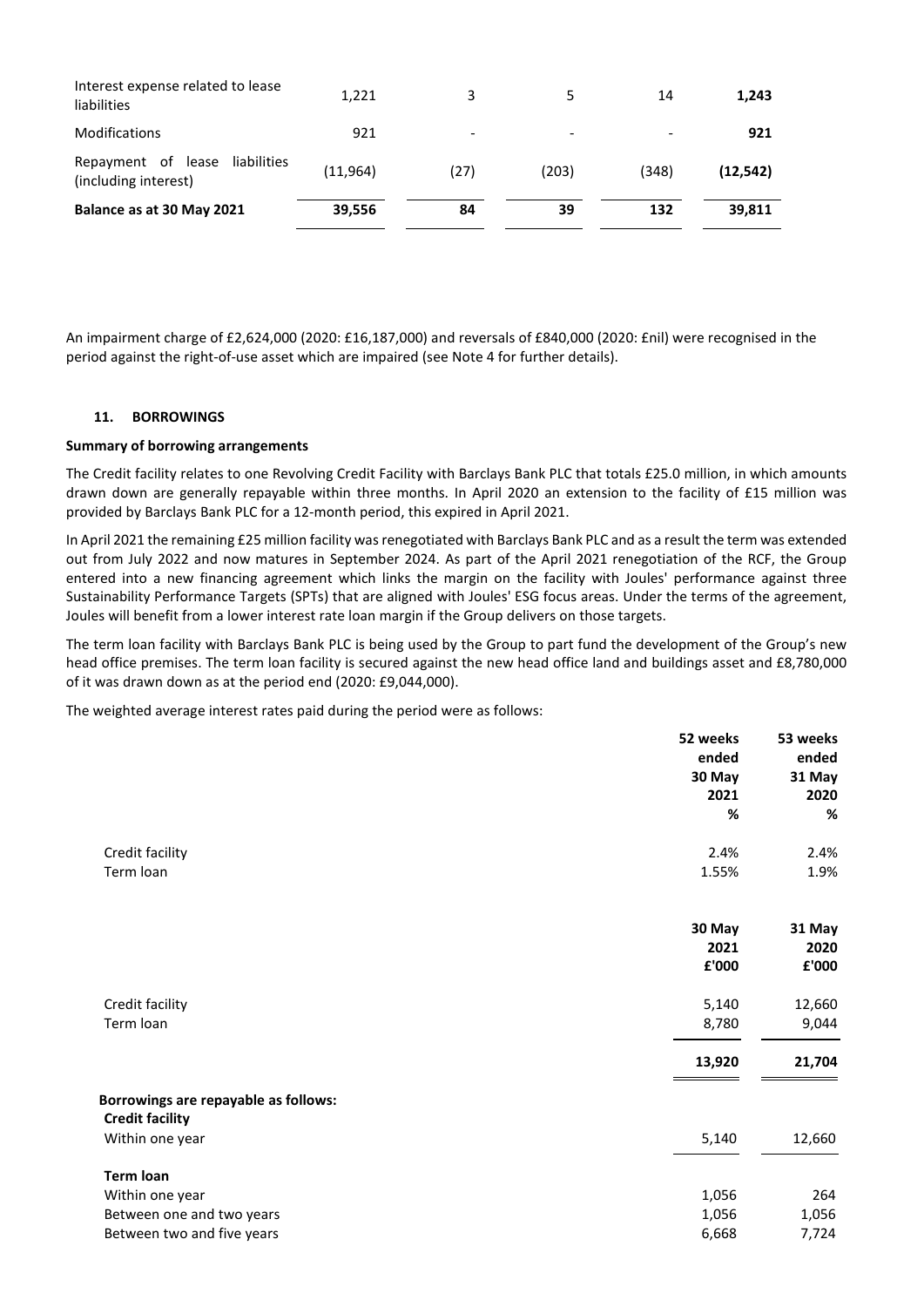|                            | 8,780  | 9,044  |
|----------------------------|--------|--------|
| <b>Total borrowings</b>    |        |        |
| Within one year            | 6,196  | 12,924 |
| Between one and two years  | 1,056  | 1,056  |
| Between two and five years | 6,668  | 7,724  |
|                            | 13,920 | 21,704 |

#### **12. ANALYSIS OF NET CASH / NET DEBT**

|                                                                   | At 31 May<br>2020<br>£'000 | <b>Cash flow</b><br>£'000 | Non-cash<br>changes<br>£'000 | At 30 May<br>2021<br>£'000 |
|-------------------------------------------------------------------|----------------------------|---------------------------|------------------------------|----------------------------|
| Cash at bank and in hand                                          | 26,243                     | (6,970)                   | (1,276)                      | 17,997                     |
| Net cash per statement of cash flows                              | 26,243                     | (6,970)                   | (1,276)                      | 17,997                     |
| <b>Borrowings</b>                                                 | (21, 704)                  | 7,784                     |                              | (13,920)                   |
| Net cash before lease liabilities and contingent<br>consideration | 4,539                      | 814                       | (1, 276)                     | 4,077                      |
| Lease liabilities                                                 | (46, 682)                  | 12,542                    | (5,671)                      | (39, 811)                  |
| Contingent consideration                                          |                            |                           | (5,646)                      | (5,646)                    |
| Net debt after lease liabilities and contingent<br>consideration  | (42,143)                   | 13,356                    | (12, 593)                    | (41,380)                   |

Non-cash changes relate to movements in interest on borrowings, the retranslation of foreign currency balances at the end of the period and lease acquisitions, disposals and modifications.

# **13. RELATED PARTY TRANSACTIONS**

Transactions between the Company and its subsidiaries, which are related parties, have been eliminated on consolidation.

The Directors control 24,499,058 shares (2020: 30,420,923 shares) in Joules Group plc, which represents 22% (2020: 28.0%) of the issued share capital.

# **14. EARNINGS PER SHARE**

Basic and diluted earnings per share are calculated by dividing profit attributable to ordinary equity holders by the weighted average number of ordinary shares in issue during the period.

For the calculation of diluted earnings per share, the weighted average number of shares in issue is further adjusted to assume conversion of all potentially dilutive ordinary shares. The Company has one category of potentially dilutive ordinary shares, being management shares not yet vested.

During the 53 weeks ended 30 May 2020, diluted loss per share was capped at the basic loss per share as the impact of dilution cannot result in a reduction in the loss per share.

|                                         |          | Restated |
|-----------------------------------------|----------|----------|
|                                         | 52 weeks | 53 weeks |
|                                         | ended 30 | ended 31 |
|                                         | May      | May      |
|                                         | 2021     | 2020     |
| Basic earnings/(loss) per share (pence) | 0.82     | (21.61)  |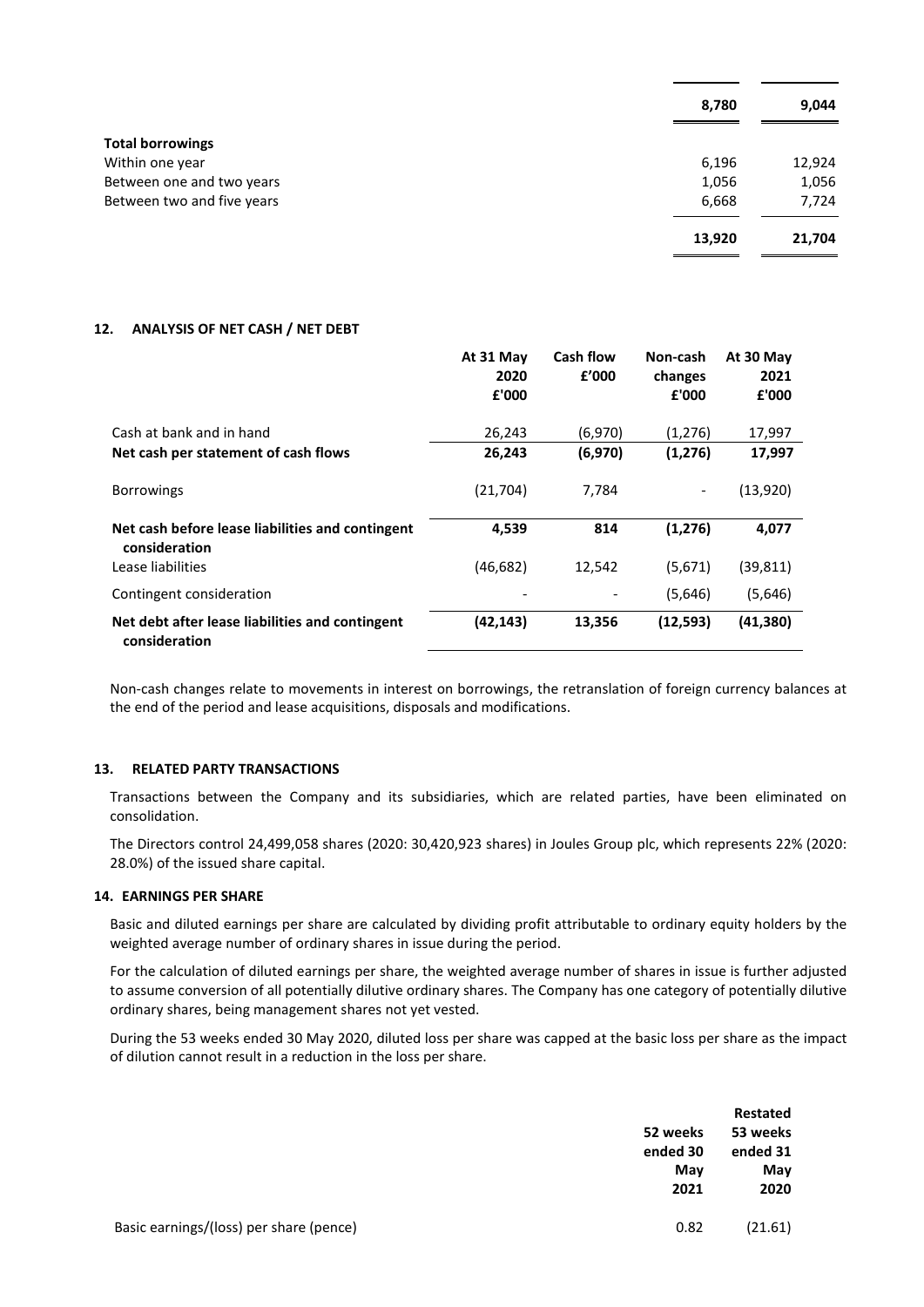| Diluted earnings/(loss) per share (pence)                                                                         |             | 0.81      | (21.61)    |
|-------------------------------------------------------------------------------------------------------------------|-------------|-----------|------------|
| The calculation of basic and diluted earnings/(loss) per share is based on the following data:<br><b>Earnings</b> |             |           |            |
|                                                                                                                   |             | f'000     | £'000      |
| Earnings/(loss) for the purpose of basic and diluted earnings per share                                           |             | 893       | (20, 276)  |
|                                                                                                                   |             |           |            |
| <b>Number of shares</b>                                                                                           |             |           |            |
| Weighted number of ordinary shares for the purpose of basic earnings per<br>share                                 | 109,185,216 |           | 93,829,041 |
| Potentially dilutive share awards                                                                                 |             | 1,047,593 | 929,026    |
|                                                                                                                   |             |           |            |
| Weighted number of ordinary shares for the purpose of diluted earnings per 110,232,809<br>share                   |             |           | 94,758,067 |

### **15. SHARE-BASED COMPENSATION**

| Summary of movement in awards     |            |                          |             |                          |              |
|-----------------------------------|------------|--------------------------|-------------|--------------------------|--------------|
| <b>Number of shares</b>           | <b>DBP</b> | <b>ESOP</b>              | <b>LTIP</b> | <b>SAYE</b>              | <b>TOTAL</b> |
| Outstanding at 31 May 2020        | 571,887    | 77.404                   | 3,360,919   | 643,770                  | 4,653,980    |
| Granted during the year           | 11,594     | 823,705                  | 3,798,625   | 387,370                  | 5,021,294    |
| Lapsed during the year            |            |                          | -           | (171, 503)               | (171, 503)   |
| Cancelled during the year         |            | (34, 159)                | (2,520,945) | (162, 329)               | (2,717,433)  |
| Exercised during the year         | (107, 132) | $\overline{\phantom{a}}$ | (590, 593)  | $\overline{\phantom{a}}$ | (697, 725)   |
| Outstanding at 30 May 2021        | 476,349    | 866,950                  | 4,048,006   | 697,308                  | 6,088,613    |
| <b>Exercisable at 30 May 2021</b> | 51,455     | 46,551                   | 57,755      | 24,603                   | 180,364      |

As part of measures taken by the Group to preserve cash during the COVID-19 crisis, Marc Dench, Nick Jones and the Group's employees agreed to take a pay reduction and were granted options on 6 April 2020 over 107,859 ordinary shares in Joules Group plc with a value commensurate with the value of the salaries waived. In response to shareholder feedback, during the period the Board agreed to waive their FY20 LTIP awards in lieu of salary.

All share options were valued using the Black-Scholes model. Expected volatility was determined by management, using comparator volatility as a basis for share options granted in 2016, 2017, 2018, 2019 and 2020 and Joules historic volatility data for the share options granted in 2020 and 2021. The expected life of the options was determined based on management's best estimate. The expected dividend yield was based on the anticipated dividend policy of the Company over the expected life of the options. The risk-free rate of return input into the model was a zero-coupon government bond with a life in line with the expected life of the options.

The fair value of the total shares issued during the period and measured as at issue date is £5,942,501.

The inputs into the model were as follows: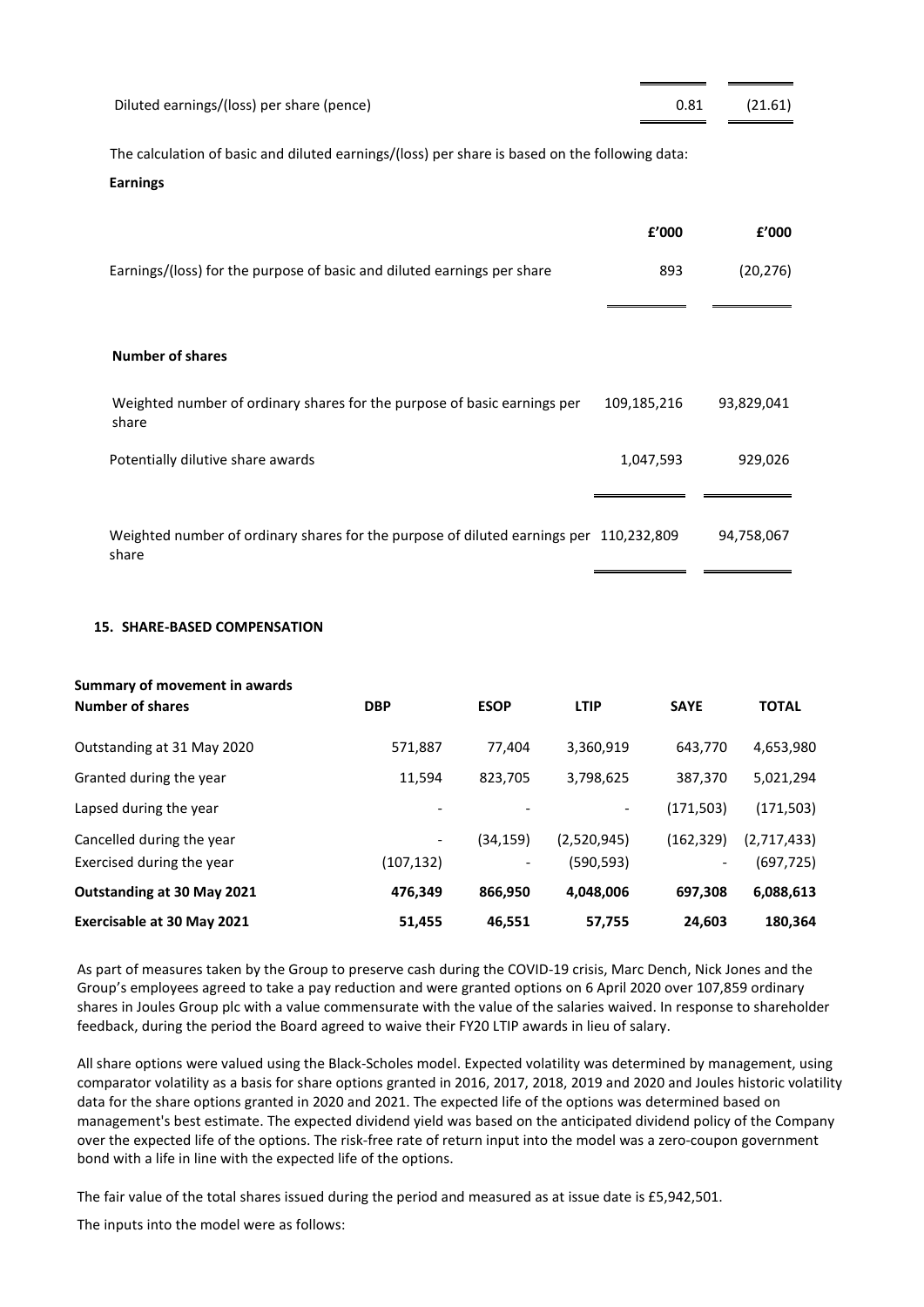|                                                     | <b>DBP</b>        | <b>ESOP</b>       | <b>LTIP</b>       | <b>SAYE</b>       |
|-----------------------------------------------------|-------------------|-------------------|-------------------|-------------------|
| Weighted average share price                        | £2.32             | £1.71             | £0.23             | £2.42             |
| Weighted average exercise price                     | £0.01             | £1.53             | £0.01             | £1.95             |
| No. of employees                                    | 4                 | 18                | 602               | 108               |
| Shares under option                                 | 715,613           | 1,589,002         | 9,314,433         | 1,813,440         |
| <b>Expected volatility</b>                          | 28% - 78%         | 28% - 71%         | 28% - 124%        | 28% - 71%         |
| Expected life (Years)                               | 3                 | 3                 | 3                 | 3                 |
| Risk-free rate                                      | $0.08\% - 0.44\%$ | $0.05\% - 0.55\%$ | $0.07\% - 0.55\%$ | $0.08\% - 0.55\%$ |
| Possibility of ceasing employment<br>before vesting | 0%                | 0%                | $0\% - 7.5\%$     | 10% - 15%         |
| Expectations of meeting performance<br>criteria     | 100%              | 100%              | $0\% - 40\%$      | 95%               |
| Expected dividend yield                             | $0\% - 1.9\%$     | $0\% - 1.9\%$     | $0\% - 1.9\%$     | $0\% - 1.9\%$     |

The Group recognised a net expense of £1,303,000 during the year (2020: credit of £246,000) relating to cash settled and equity settled share-based compensation. Including associated employer's National Insurance contributions which in the year was an expense of £350,000 (2020: £125,000 credit), the Group recognised a total expense of £1,653,000 during the year (2020: credit of £371,000).

# **Deferred Bonus Plan ("DBP")**

The DBP operates in conjunction with the Group's annual bonus plan. The number of ordinary shares subject to a DBP award will be the number of shares that have a market value equal to the value of the annual bonus deferred into a DBP award. DBP awards take the form of nil-cost options, vest on the third anniversary of the date on which the relevant annual bonus was determined and are normally exercisable until the tenth anniversary of the grant date.

# **Executive Share Option Plan ("ESOP")**

The Group operated a share option scheme during the period for certain employees under the Executive Share Option Plan ("ESOP"). The different options vest between two years and three years and have an exercise life between three and ten years from grant date. All option schemes are subject to continued employment over the vesting period.

# **Long Term Incentive Plan ("LTIP")**

The Board approved Long Term Incentive Plan 2016 ("LTIP 2016") allows the grant of options to executive directors and senior management of the Group in the form of nil-cost options over ordinary shares in Joules Group plc. The options are exercisable three years after the date of grant subject to achieving certain stretching targets.

The target of share option awards granted to the Executive Directors and members of the operating board in 2018 is 80% based on an EPS target in the final year of the relevant performance period, being the financial year ending May 2021 and 20% of the target is based on achieving specified international revenue targets.

The share option awards granted to the Executive Directors, members of the operating board and some senior managers in 2019 are based upon achievement against four targets in the year ending May 2022: US revenue, UK digital sales, colleague engagement and EPS.

The share option awards granted to the Executive Directors, members of the operating board and some senior managers in FY21 are based upon achievement against two targets, to be delivered in the final year of the performance period (FY23). 50% of the awards will be subject to adjusted diluted EPS, and 50% subject to the volume weighted average price of Shares in the last 90 days of the performance period.

For other senior management awards the target is based on the cumulative PBT over the three years to May 2021, May 2022 and May 2023. The calculation includes an assumption that 10% of senior managers on the scheme would cease employment before vesting.

# **Save As You Earn Scheme ("SAYE")**

Under the terms of the SAYE scheme, the Board grants options to purchase ordinary shares in the Company to employees who enter into the HMRC-approved SAYE scheme for a term of three years. Options are granted at up to 20% discount to the market price of the shares on the day proceeding the date of offer and are exercisable for a period of six months after completion of the SAYE contract.